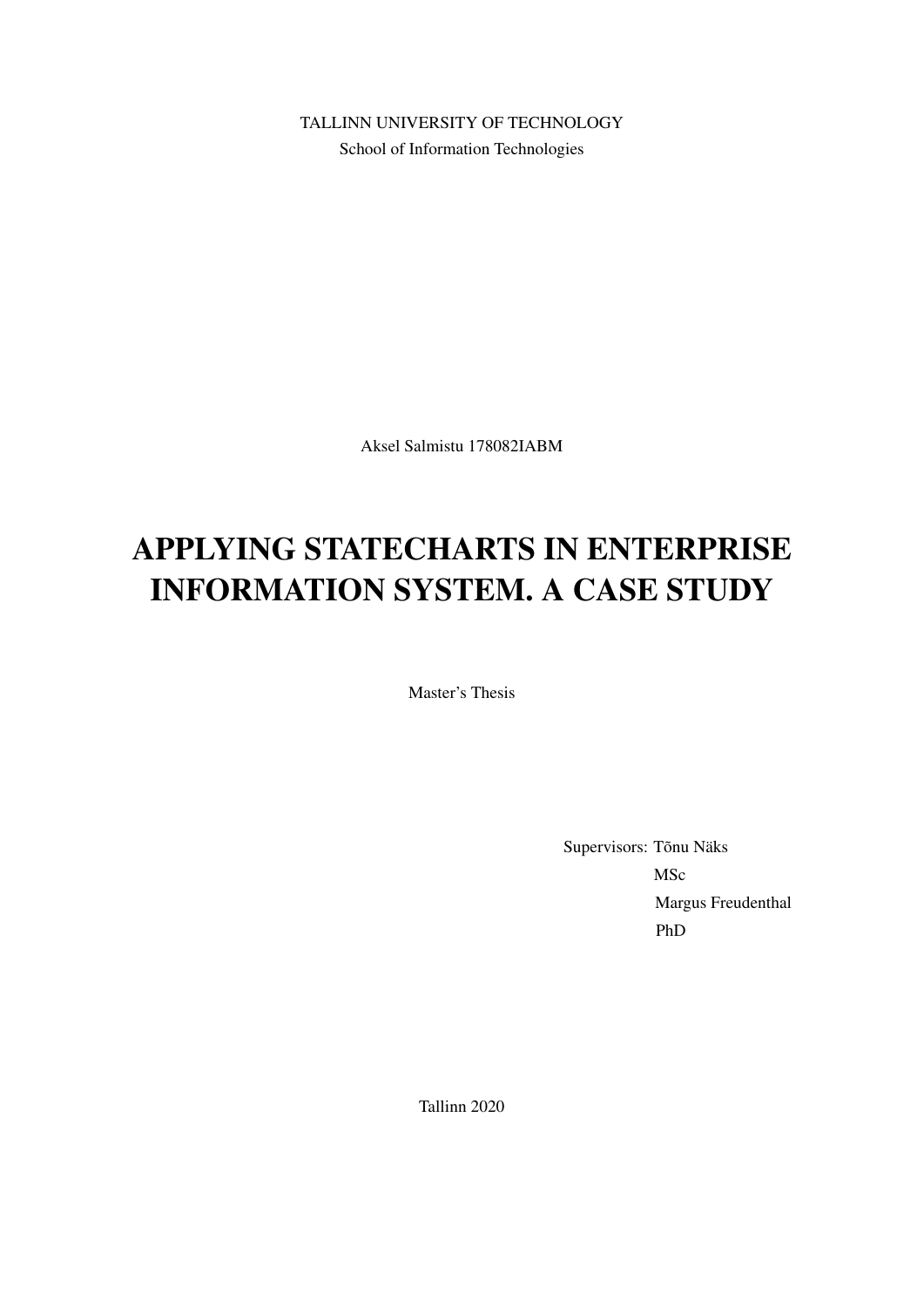TALLINNA TEHNIKAÜLIKOOL Infotehnoloogia teaduskond

Aksel Salmistu 178082IABM

# OLEKUSKEEMIDE KASUTAMINE ETTEVÕTTEINFOSÜSTEEMIS-**JUHTUMIANALÜÜS**

Magistritöö

Juhendajad: Tõnu Näks MSc Margus Freudenthal PhD

Tallinn 2020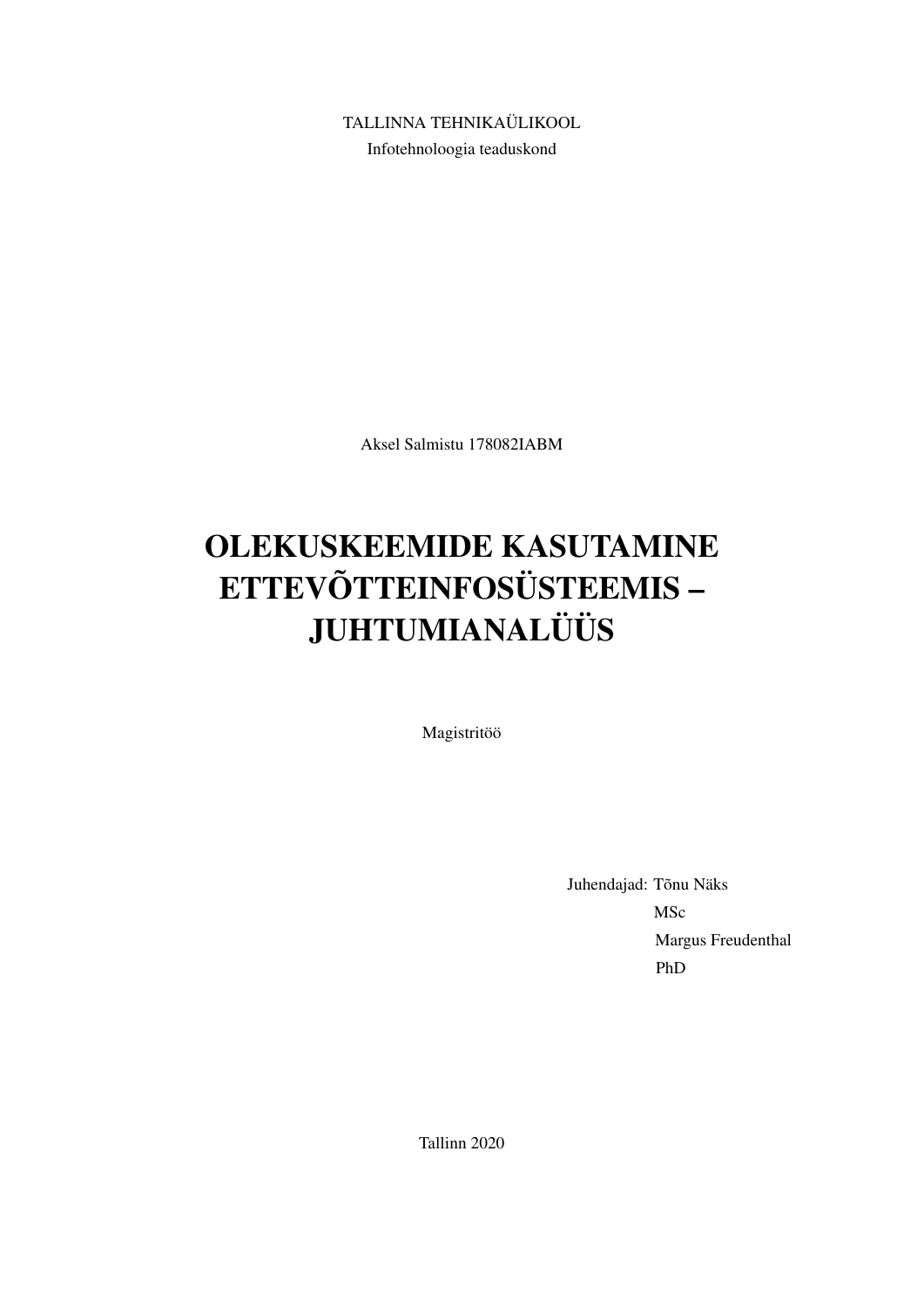### Author's declaration of originality

I hereby certify that I am the sole author of this thesis. All the used materials, references to the literature and the work of others have been referred to. This thesis has not been presented for examination anywhere else.

Author: Aksel Salmistu

03.01.2020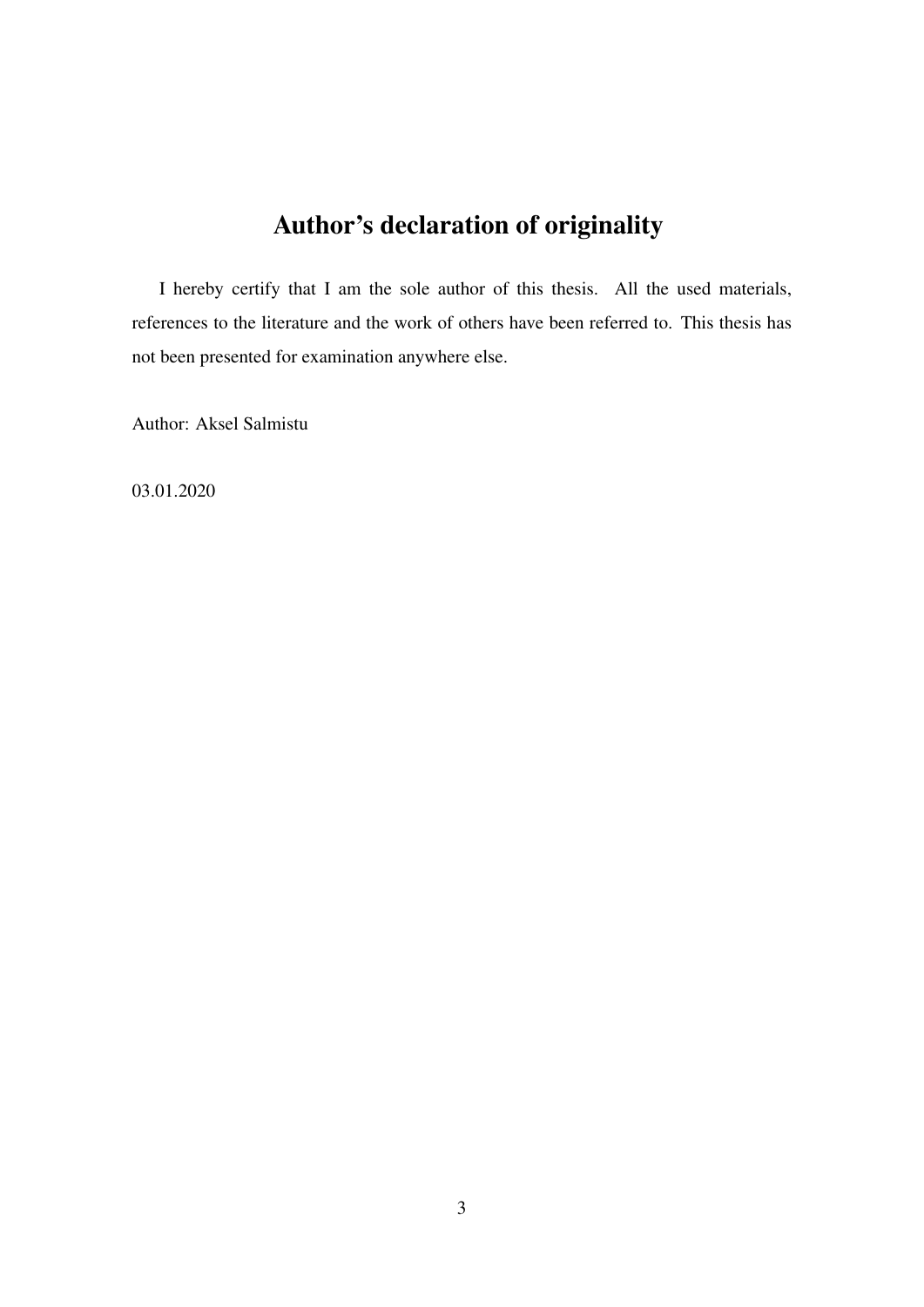### Abstract

The goal of this thesis is to propose a new solution for describing processes automated by the Estonian Customs Information System (CIS). It is envisaged that the process defined for CIS will be useful for developing enterprise information systems in general. The current process for CIS development already takes advantage of using state machines, a custom-defined language for specifying these state machines and a applicable code generator. This thesis proposes to replace the currently used custom language with the statecharts formalism and select a more widely adopted tool for creating the specifications and generating code. In order to determine if the proposed solution has desired benefits, a case study is conducted on an actual customs information system. A suitable tool is selected based on the requirements of the system that is used to model the life-cycle of core objects of the customs information system. This tool is used to develop statechart models and generate code that is integrated to the rest of the system. Different aspects of such an implementation are discussed to show the benefits and provide solutions to some of the issues that were encountered during the implementation. The thesis will provide evaluation to the suitability of statechart models and answers if the issues regarding previous solution can be solved with the help of statecharts.

This thesis is written in English and is 40 pages long, including 5 chapters, 13 figures and 1 tables.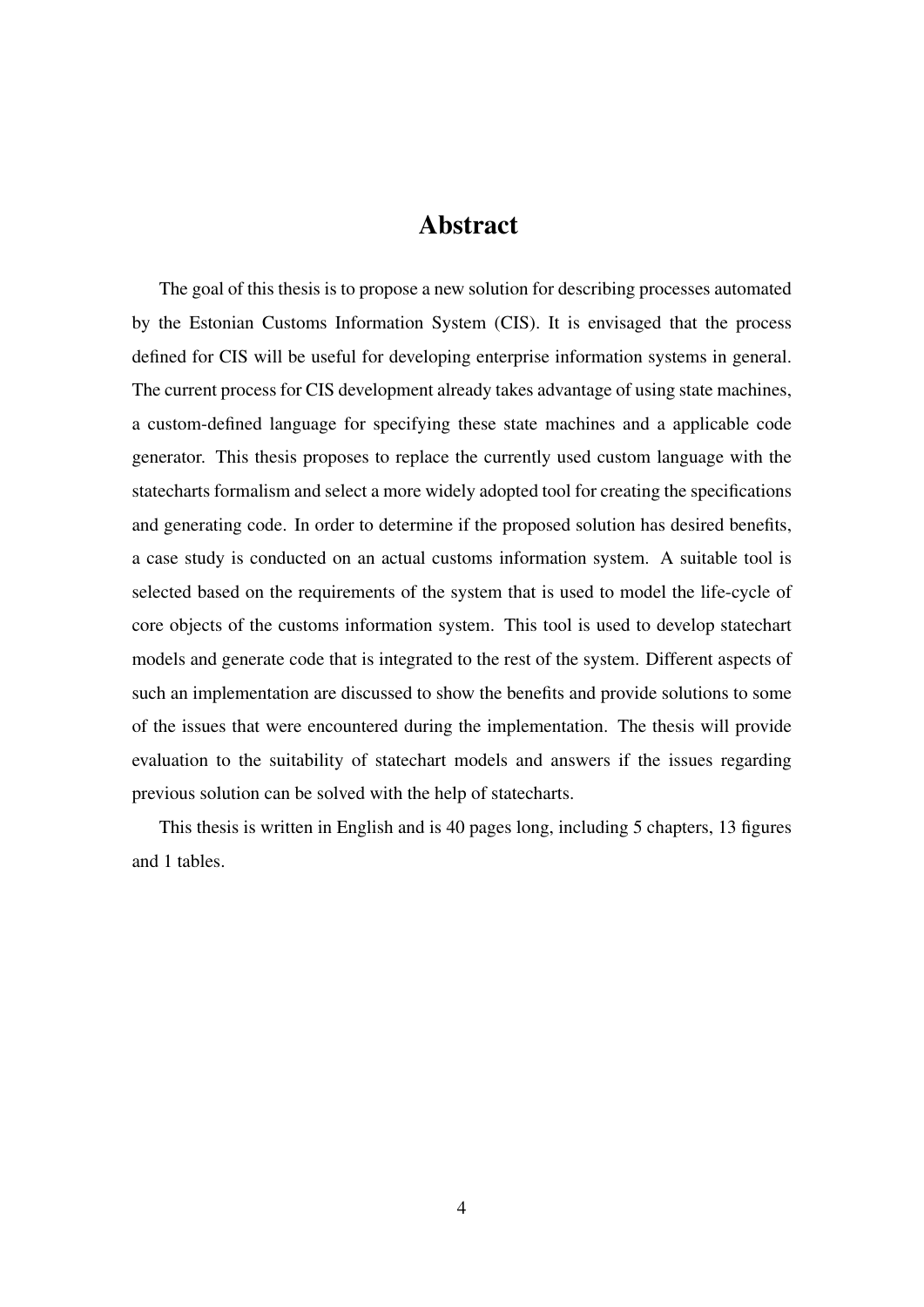### Annotatsioon

# Olekuskeemide kasutamine ettevõtteinfosüsteemis – juhtumianalüüs

Lõputöö eesmärk on pakkuda välja uus lahendus Eesti tolliinfosüsteemi automatiseeritud protsesside kirjeldamiseks. Usutakse, et tolliinfosüsteemi arendamiseks mõeldud protsess on kasulik ka laiemalt, näiteks ettevõtte infosüsteemide arendamisel. Praegune tolliinfosüsteemi arendus kasutab olekumasinate kirjeldamiseks kohaldatud keelt ja vastavat koodi generaatorit. Käesolev magistritöö teeb ettepaneku asendada praegune kirjeldamise keel standardse Hareli olekuskeemi formalismiga. Selleks võetakse olekuskeemi spetsifikatsiooni koostamiseks ja koodi genereerimiseks kasutusele üks laialt levinud tööriistadest. Lõputöö käigus viiakse läbi juhtumianalüüs, et teha kindlaks, kas pakutud lahendusega kaasnevad soovitud tulemused. Selleks, et olekuskeeme kasutada on esmalt vaja valida sobilik tööriist, mis vastaks süsteemi nõuetele. Valitud tööriista kasutatakse olekuskeemide koostamiseks ja mudelite põhjal koodi genereerimiseks, misjärel integreeritakse genereeritud kood ülejäänud süsteemiga. Magistöös arutletakse sellise lähenemise erinevate aspektide üle, et näidata kasulikke vaatenurki ja pakkuda välja lahendused mõningatele probleemidele, millega pidi olekuskeemi kasutamisel silmitsi seisma. Seejarel hinnatakse olekuskeemi sobilikkust, et ¨ teada saada, kas eelneva lahenduse probleeme on võimalik nende abil lahendada.

Lõputöö on kirjutatud inglise keeles ning sisaldab teksti 40 leheküljel, 5 peatükki, 13 joonist, 1 tabelit.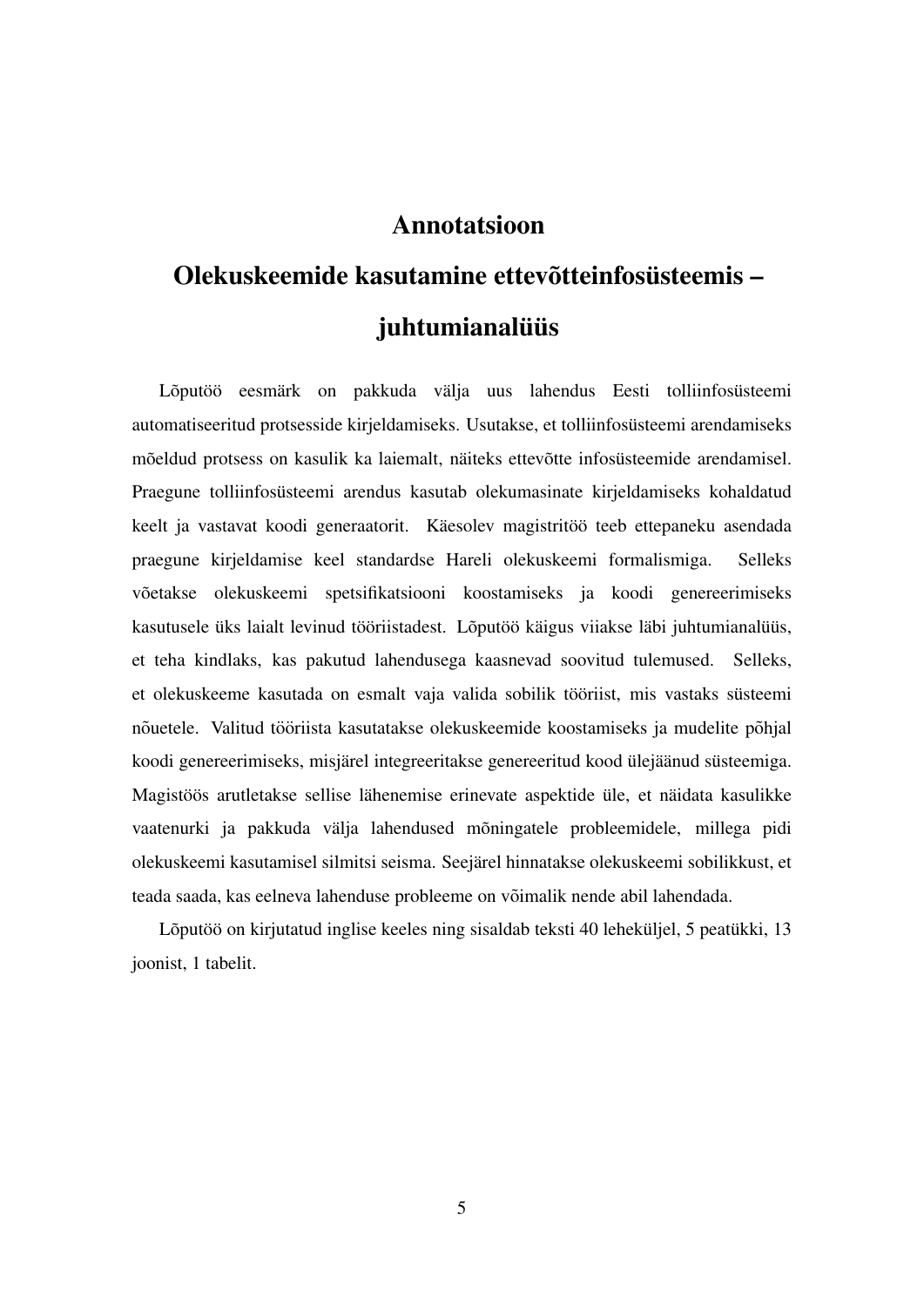## List of abbreviations and terms

| <b>EIS</b>  | <b>Enterprise Information System</b>      |
|-------------|-------------------------------------------|
| <b>MDD</b>  | Model-Driven Development                  |
| <b>FSM</b>  | Finite-State Machine                      |
| <b>BRMS</b> | <b>Business Rules Management System</b>   |
| <b>CIS</b>  | <b>Customs Information System</b>         |
| UI          | User Interface                            |
| <b>DSL</b>  | Domain-Specific Language                  |
| <b>CASE</b> | Computer-Aided Software Engineering       |
| <b>MASP</b> | Multi-Annual Strategic Plan               |
| UML         | Unified Modeling Language                 |
| XML         | Extensible Markup Language                |
| IDE         | <b>Integrated Development Environment</b> |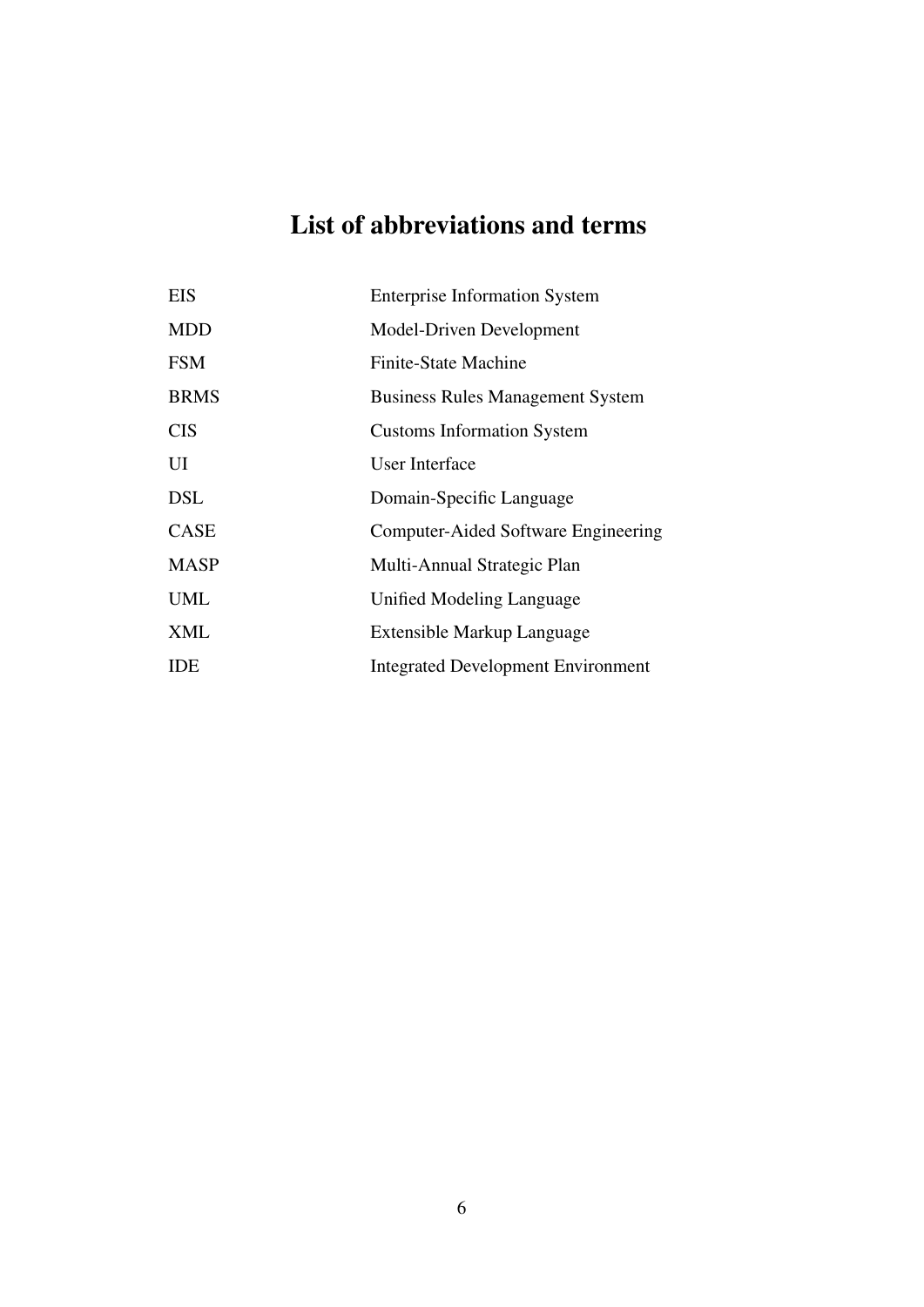## Table of Contents

| 1                                                   |     |                                                       |                                                | 11 |  |  |
|-----------------------------------------------------|-----|-------------------------------------------------------|------------------------------------------------|----|--|--|
|                                                     | 1.1 |                                                       |                                                | 11 |  |  |
|                                                     | 1.2 |                                                       |                                                | 12 |  |  |
|                                                     | 1.3 |                                                       |                                                | 13 |  |  |
|                                                     | 1.4 |                                                       |                                                | 15 |  |  |
|                                                     | 1.5 |                                                       |                                                | 18 |  |  |
|                                                     | 1.6 |                                                       |                                                | 19 |  |  |
| 2                                                   |     |                                                       |                                                | 21 |  |  |
|                                                     | 2.1 | Criteria                                              |                                                | 21 |  |  |
|                                                     | 2.2 |                                                       | IBM Rational Rhapsody                          | 22 |  |  |
|                                                     | 2.3 |                                                       |                                                | 23 |  |  |
|                                                     | 2.4 |                                                       |                                                | 24 |  |  |
|                                                     | 2.5 |                                                       |                                                | 25 |  |  |
|                                                     | 2.6 |                                                       |                                                | 27 |  |  |
| 3                                                   |     |                                                       |                                                | 29 |  |  |
|                                                     | 3.1 | Current implementation of state machines in CIS<br>29 |                                                |    |  |  |
| Example of statechart developed with Yakindu<br>3.2 |     |                                                       |                                                |    |  |  |
|                                                     |     | 3.2.1                                                 |                                                | 32 |  |  |
|                                                     |     | 3.2.2                                                 |                                                | 37 |  |  |
|                                                     | 3.3 |                                                       |                                                | 41 |  |  |
|                                                     |     | 3.3.1                                                 |                                                | 41 |  |  |
|                                                     |     | 3.3.2                                                 | Troubles with the declarationTaxes states hart | 42 |  |  |
|                                                     |     | 3.3.3                                                 |                                                | 43 |  |  |
|                                                     |     | 3.3.4                                                 | Storing and displaying the states of an object | 43 |  |  |
|                                                     |     | 3.3.5                                                 |                                                | 44 |  |  |
|                                                     |     | 3.3.6                                                 |                                                | 45 |  |  |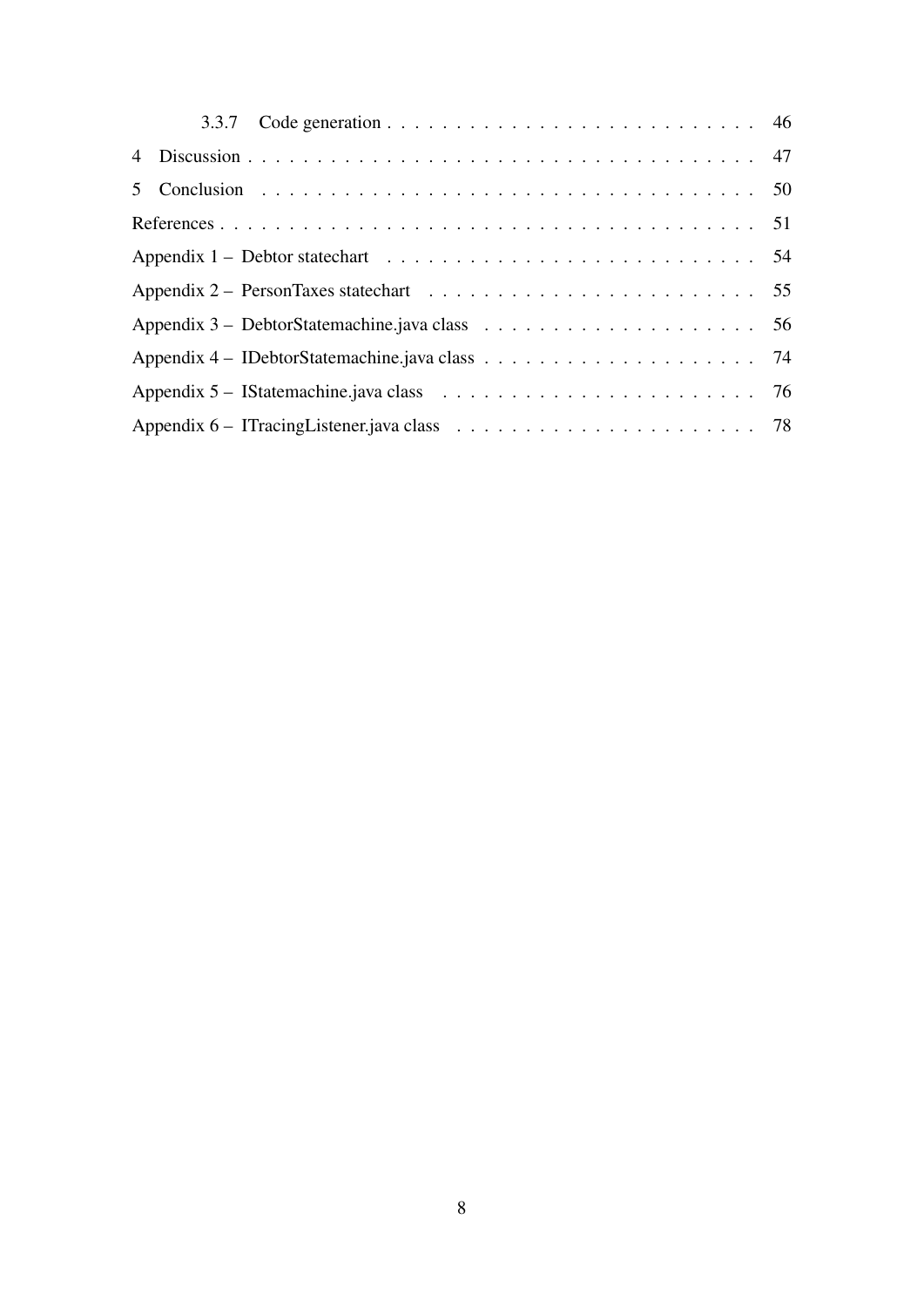## List of Figures

| Figure 1. Modeling perspective in Rational Rhapsody 23                                                        |  |
|---------------------------------------------------------------------------------------------------------------|--|
|                                                                                                               |  |
| Figure 3. Modeling perspective in Enterprise Architect $\ldots \ldots \ldots \ldots \ldots$ 25                |  |
| Figure 4. Modeling perspective in Yakindu $\ldots \ldots \ldots \ldots \ldots \ldots \ldots \ldots$ 26        |  |
|                                                                                                               |  |
| Figure 6. DSL syntax first example $\ldots \ldots \ldots \ldots \ldots \ldots \ldots \ldots \ldots 29$        |  |
| Figure 7. DSL syntax second example $\ldots \ldots \ldots \ldots \ldots \ldots \ldots \ldots \ldots$ 30       |  |
| Figure 8. DSL syntax third example $\ldots \ldots \ldots \ldots \ldots \ldots \ldots \ldots \ldots \ldots$ 30 |  |
| Figure 9. Example state machine $\ldots \ldots \ldots \ldots \ldots \ldots \ldots \ldots \ldots \ldots$ 30    |  |
| Figure 10. Example state machine DSL $\ldots \ldots \ldots \ldots \ldots \ldots \ldots \ldots \ldots$ 31      |  |
|                                                                                                               |  |
| Figure 12. declaration Taxes statechart $\ldots \ldots \ldots \ldots \ldots \ldots \ldots \ldots \ldots 38$   |  |
| Figure 13. Simulation in Yakindu $\ldots \ldots \ldots \ldots \ldots \ldots \ldots \ldots \ldots \ldots$ 45   |  |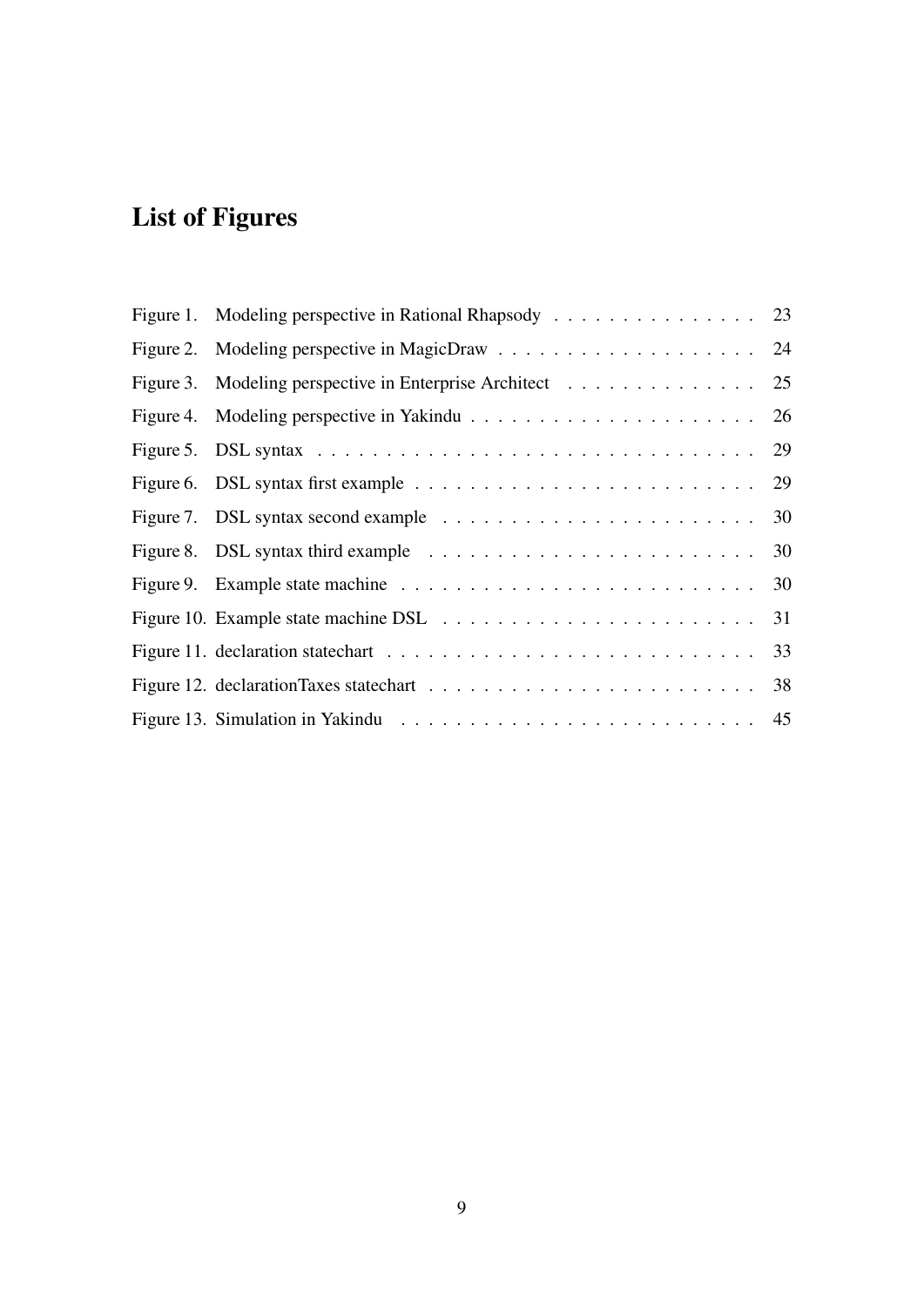## List of Tables

|--|--|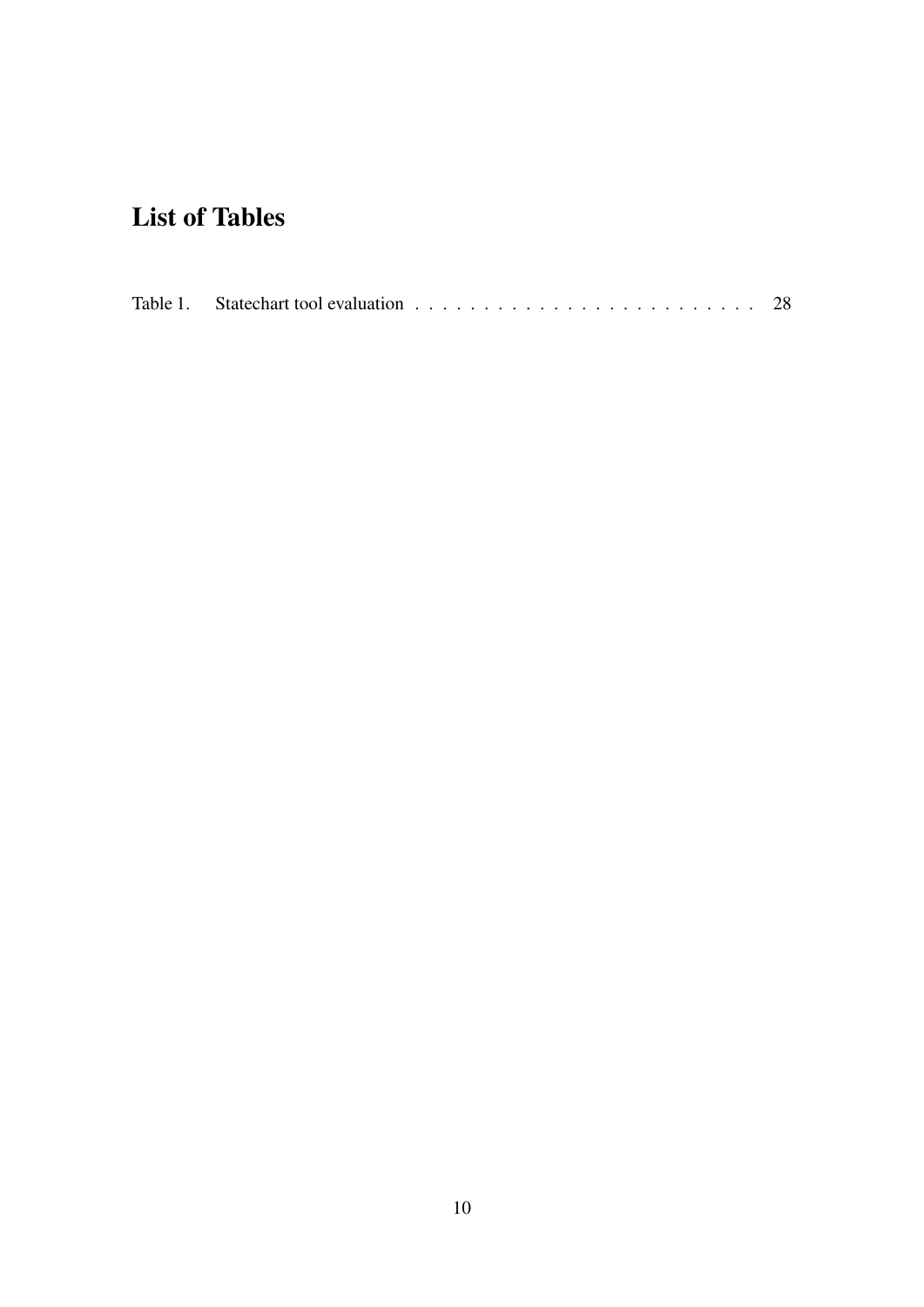### <span id="page-10-0"></span>1 Introduction

#### <span id="page-10-1"></span>1.1 EIS development

Enterprise Information System is a software system which offers a service that supports organization's main processes and goals [\[1\]](#page-50-1). One of the main challenges of developing EIS is the complexity of automated processes that tends to grow fast as the analysis is progressing. While the EIS development is driven by humans, the decisions can be taken on the fly and business processes need to adapt to these decisions. Automating these processes means that all the possible situations have to be foreseen and the behavior formalized. Coupled with non-functional requirements on business critical systems such as scalability, flexibility, security, usability and adaptivity, the complexity may become overwhelming very quickly. Many of the EIS development projects result with a huge budget overrun, missed deadline or reputation damage [\[2\]](#page-50-2).

Different agile development methods have gained popularity and are well justified when system can be decomposed to components easily. Unfortunately, in many software development projects like public procurement, the agile development process can not be used. In case of complex systems a full understanding provided by top-down analysis-based methods is still useful [\[3\]](#page-50-3). The first phase of top-down development is called the design phase and it usually starts with the collection of requirements from different stakeholders. These requirements must answer the question why is the system important and how can it satisfy the needs of the organization. System requirements must be documented to later validate if the expectations were met or not. This documentation can also be used to keep an eye on the scope of the project and help to solve potential claims. The next phase is the development of software during which the architecture is defined, features derived from requirements are implemented and integrated. The development phase can be split into multiple iterations and can be delivered to the client after each iteration. All the features have to be developed after which the phase of stabilization begins where the quality of software is evaluated. The final delivery to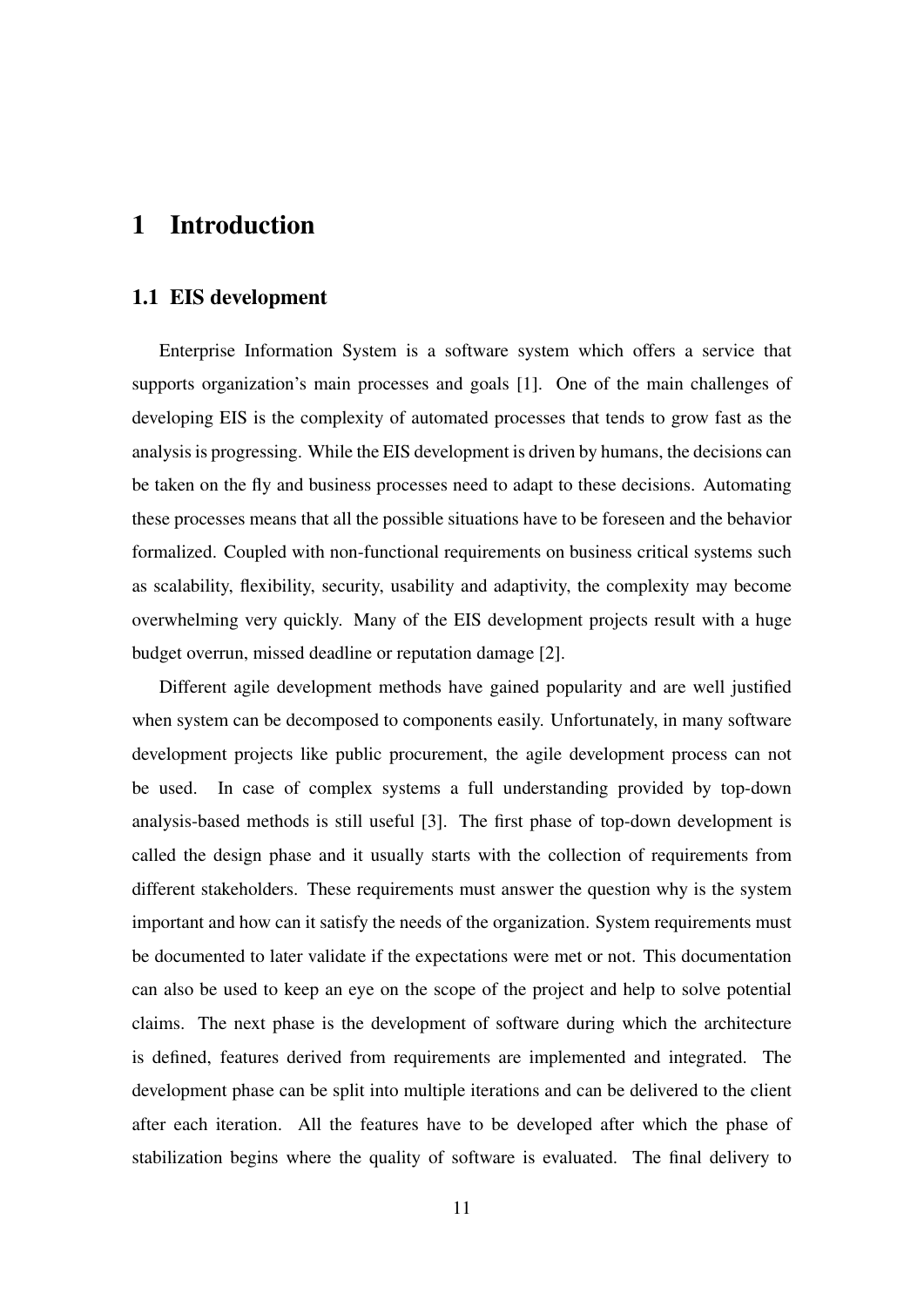the client is made and the software will be put to production. Although the software development process ends here, the need to provide high quality maintenance is also important.

#### <span id="page-11-0"></span>1.2 Problem identification

Recently the National Audit Office of Estonia conducted an analysis on why the state's software development projects fail [\[4\]](#page-50-4). The report analyzed the development of nine state information systems. The main aim was to identify the general risks and use them to make recommendations on how to reduce or avoid problems in the future. Two relevant reasons why the projects failed emerged from this report:

- 1. Legislational changes these changes must be made during the design phase, development phase or after the information system is completed
- 2. Maintenance was overlooked in the design phase the design phase did not assess how to ensure the continuous operation of developed software and the support for institution's basic processes. In addition the cost for maintenance and support was not assessed

Based on these reasons the National Audit Office of Estonia provided three essential key factors for success:

- 1. The changes in legislation must be taken into account when legislation is prepared, so that the information system developments can be completed by set deadlines and it would be possible to implement the legislation
- 2. The processes of principal activities must be described and optimized before software developments, so that the software prepared can make the principle activities more efficient and offer reliable e-services
- 3. The people who will participate in the project must be trained before the software development project starts (e.g. explanation of what the software development process is, how it is carried out, who are the participants). The roles, tasks and responsibility of the participants in the projects must also be clarified in the initial stages of the project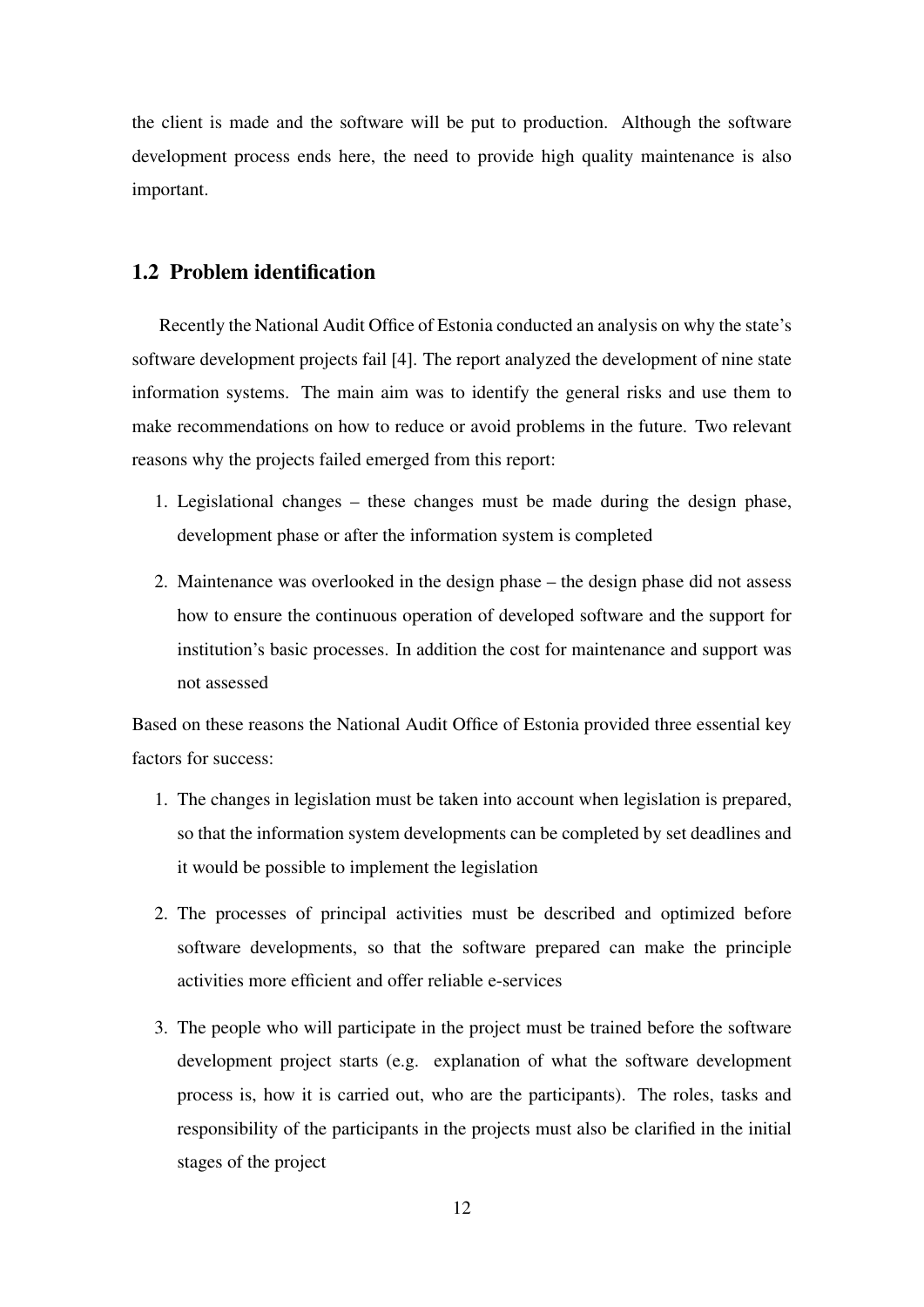When system needs to adapt to constant changes in legislation it means that system should be designed in a way the modifications in business logic can be taken into account with minimal effort during the development or maintenance phase. One of the ways the maintenance and support process can become tiresome is when the documentation of the developed system is not updated at the end of the project. Ideally, every time a change regarding the system's behavior is made or a requirement that influences the functionality is found, the document describing this part of the system should be updated as well. Unfortunately, this work is usually not done due to various reasons, mainly lack of time, money or regard. Situation where documentation and implementation do not correspond causes a lot of problems during the maintenance phase because it is difficult to determine how the system is currently working and how it should work. An up-to-date documentation is vital to make legislational changes that do not cause unwanted harm.

In addition to making the system adaptable for the maintenance, the last two previously listed key factors are important as well. The main processes of the system need to be described and analyzed before the development can begin and all stakeholders must share common understanding of these processes. This is usually difficult because the business and development side do not see things the same way and speak in different terms. The problem can be overcome with the help of understandable, clearly defined models that can serve as a basis for communication between the two groups. Ideally, every development team member should have a detailed understanding of the system behavior so that the impact of potential changes could be foreseen before the actual implementation. This objective is hard to reach without behavioral models because Java code can not be understood by every stakeholder. One of the systems where business logic constantly changes is customs information systems (CIS).

#### <span id="page-12-0"></span>1.3 Customs information system

This section describes the overall functionality and specification of customs information systems. The nuances of customs information system are introduced to give readers a better understanding how they are used and why they are important. The general architecture of these systems is also described. Cybernetica AS has developed customs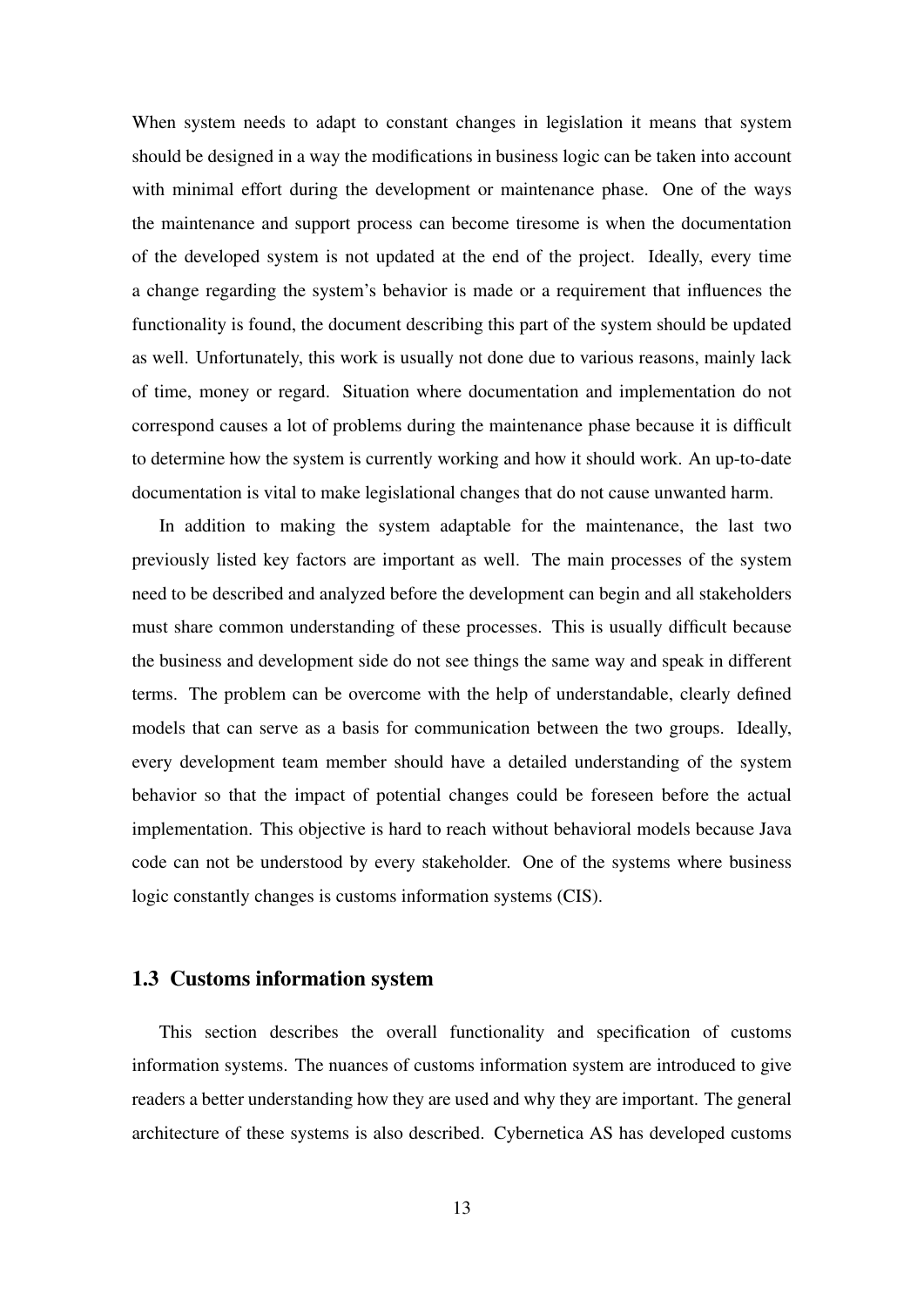information systems for Estonian Tax and Customs Board since 2003 [\[5\]](#page-50-5). The author of this thesis has participated in the development of these systems from 2016. The long history and competence in business domain will continue to grow in the future because customs systems must be upgraded and maintained to correspond to legislation.

Customs information systems are one of the subcategories of enterprise information systems. They can be described as systems that store and process information regarding customs operations. Over the years paper-based customs procedures have gradually decreased and electronic systems have taken over. In order to create European electronic customs environment a document named MASP (Multi-Annual Strategic Plan) was drawn up by European Commission and Member States [\[6\]](#page-50-6). MASP is used to justify budgetary requests made by national customs administrators and to give detailed overview of business and IT-technical aspects of new IT projects in the area of customs. The MASP covers development of numerous systems over a long period of time. Some of the systems described in MASP should be upgraded while others are completely new. These systems enhance competitiveness of European businesses and improve safety and security checks. Number of these systems are developed and maintained by European Commission while others are being developed, integrated and maintained by each Member State on their own. In Estonia a separate system for every electronic customs document has been developed, which holds all business logic related to that document. The general life-cycle of different documents is somewhat similar, so the overall architecture of these systems is similar as well.

One of the characteristics of customs information systems is that they are in constant change. This means that the business rules and the behavior of the system change frequently and therefore the system must be designed in a way where these changes can be carried out with minimal effort. Main reason why these systems are in constant change is legislational changes that cause information systems to change as well. Often these changes need to be carried out on a tight time frame because systems have to be ready when the legislation comes into force. As Estonia is part of the European Union and therefore a member of unified customs unit it means that legislation changes not only come from the national government but also from the European Commission.

From architectural perspective the customs systems are rather similar because they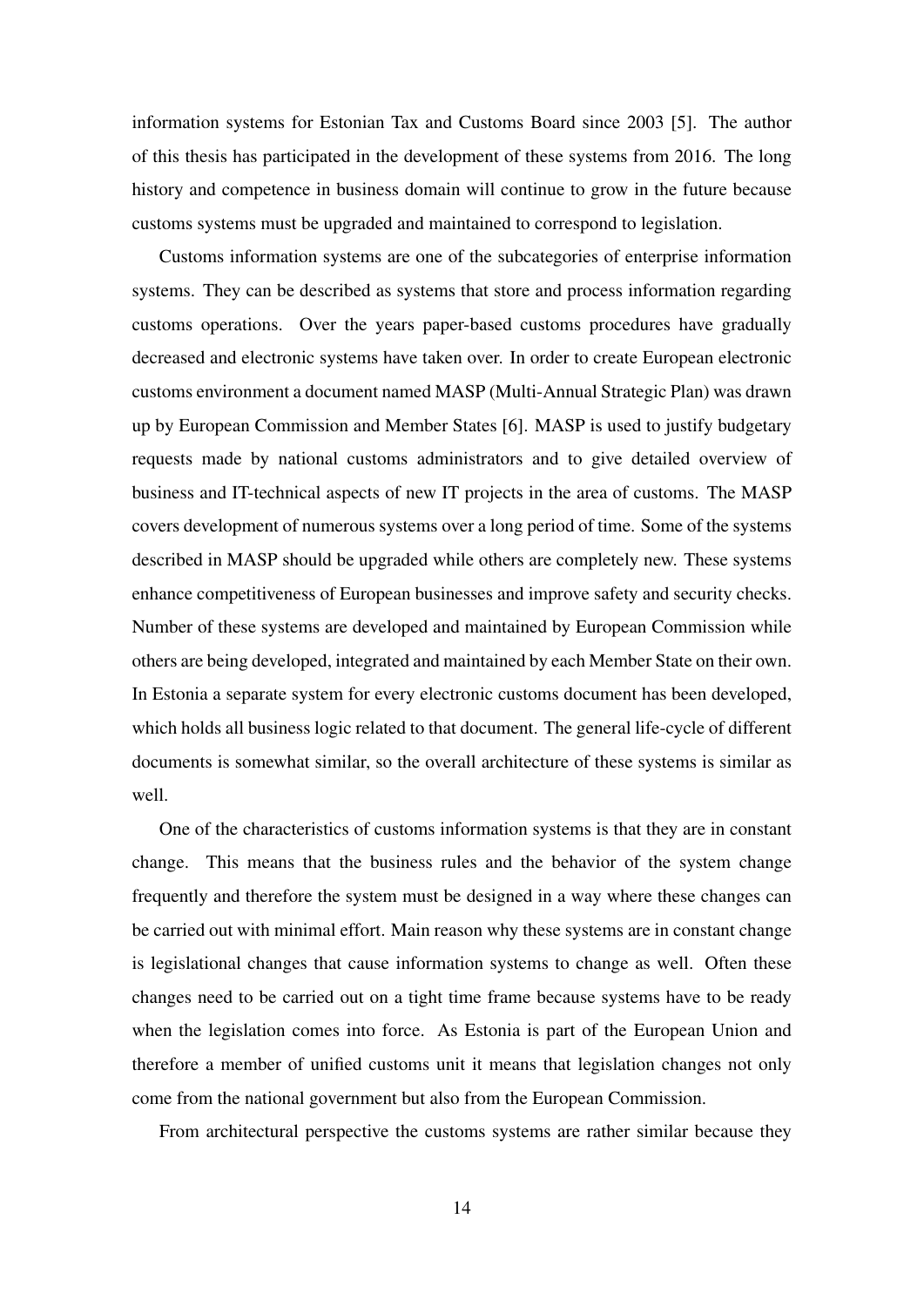handle electronic documents that are usually in XML form. Behind every document is a different process that usually starts with draft version and ends with final version where the processing of the document has ended. The different customs information systems communicate with each other via interfaces. The document life-cycle and the exchanged messages can be described with behavioral models such as state machines. In this case state transition can be triggered by a message from another system, a user (through user interface) or a timer (after some time passes). Although finite-state machines (FSM) are simple to understand and develop, they lack flexibility that is needed to describe a more complex system. Many of these state machines have to communicate with each other and a state change in one state machine can trigger a state change in a different state machines. The messages between different state machines are exchanged with the help of Java code. For smooth operation of state machines these messages must be implemented with caution to minimize the impact of potential mistakes. There is no easy way to test the exchange of these messages, it can only be made through the application's user interface. Customs information systems have a lot of business logic which is why the testing is not trivial. In order to trigger a state change the tester must understand business logic and find out which steps are needed to fire the trigger. In other words the testing of a business process in customs information system is very time-consuming and requires a good understanding of the general business requirements of the system.

A solution to these issues can be seen in model-driven development (MDD) whose main idea is that the central process and objects should be viewed and constructed as models. In that case the code describing this object/process is generated from these same models and this code is integrated to the system so that none of the details goes missing when the model is transformed to code and integrated to the system. It also means that the implementation and documentation are synchronized every time a change is made to the system.

#### <span id="page-14-0"></span>1.4 Model-Driven Development

Models in software development process can be used for variety of purposes. One of the most common goal of a model is to allows stakeholders to communicate with each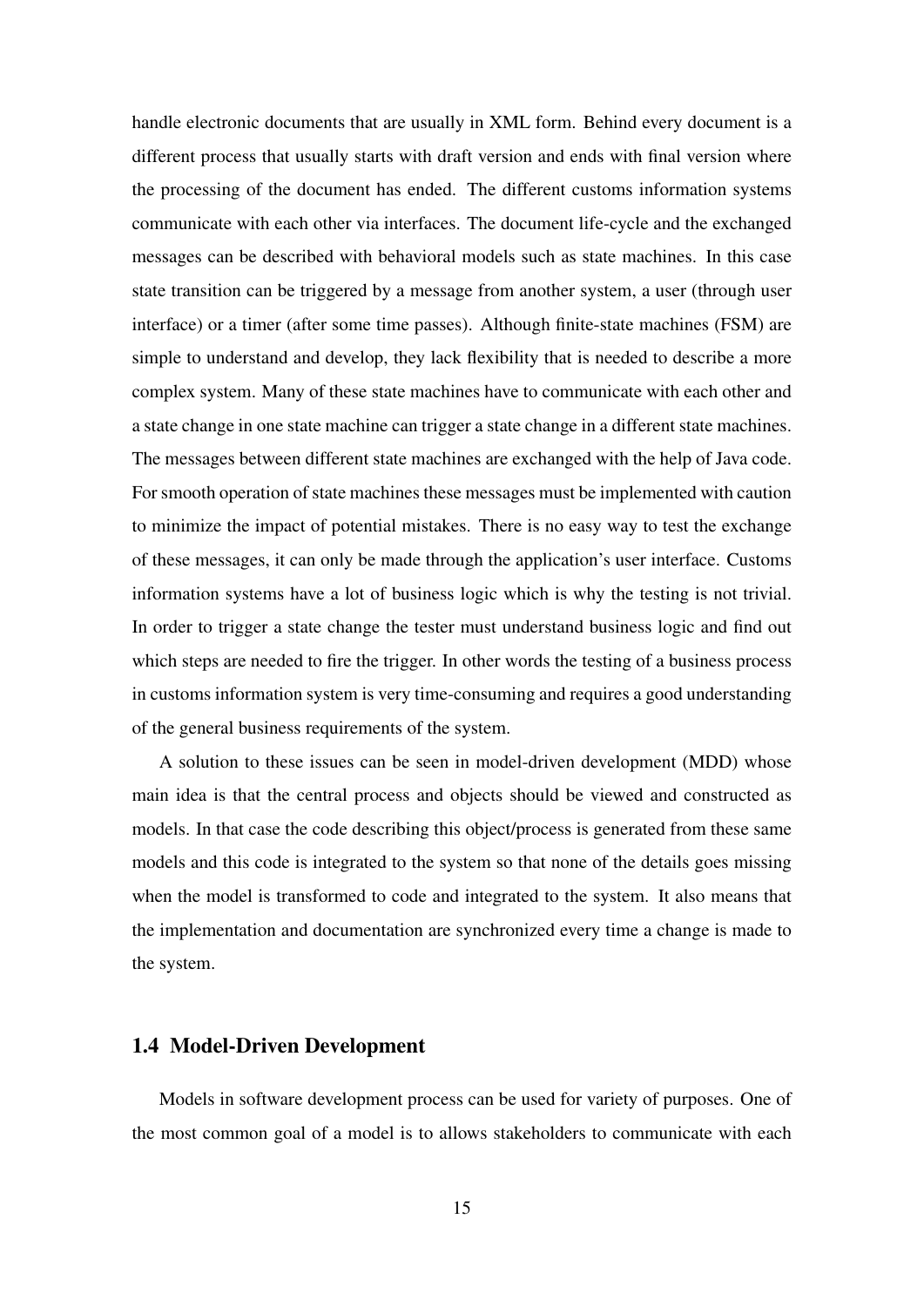other. An up-to-date model of a system's behavior can assure that software behaves as expected and meets the requirements.

Model-Driven Development is software development principle that is based on visual construction (models) of complex applications. MDD is often connected to the concept of platform-independent models because constructed models are not dependent on chosen computing technology and evolutionary changes. Constructing models are good way to understand and explain systems behavior but they have little value if used only for documentation purposes as documentation is rarely up-to-date with corresponding code. A key premises behind MDD is that applications can be automatically generated from their corresponding models [\[7\]](#page-50-7). MDD lets programmers to model program's functionality instead of spelling out every detail using a programming language. MDD aims to raise abstraction level so that software developers can specify what the program should do rather then how it should be done [\[8\]](#page-50-8). "Model-driven development enables reuse at the domain level, increases quality as models are successively improved, reduces costs by using an automated process, and increases software solutions' longevity" [\[9\]](#page-50-9).

One of the models where MDD techniques can be applied is state machines. State machines can be used to describe the life-cycle of an important object or a process in the system. Unfortunately the classical state machine known as the finite-state machine (FSM) is not very scalable due to the phenomenon known as state explosion. This causes FSMs to become much more complex then the complexity of the system that it describes. Improved version of classical FSM is named statechart. Statechart or Harel's statechart is a model of states and transitions that is used to describe the behavior of the system. Statechart formalism addresses the problem of conventional FSMs so that the complexity of statechart no longer explodes in comparison to the system it describes. This means that state machines have truly applicable approach to real-life problems [\[10\]](#page-51-0). In addition statecharts have some extra features compared to FMS that makes them attractive way for describing behavior of complex systems like EIS. The most important features compared to FSM-s are:

• Composite states and regions – this allows states and regions to contain other states or regions. One composite state should be defined as the ultimate root of state machine hierarchy. Sub-states can share all aspects of behavior with their superstate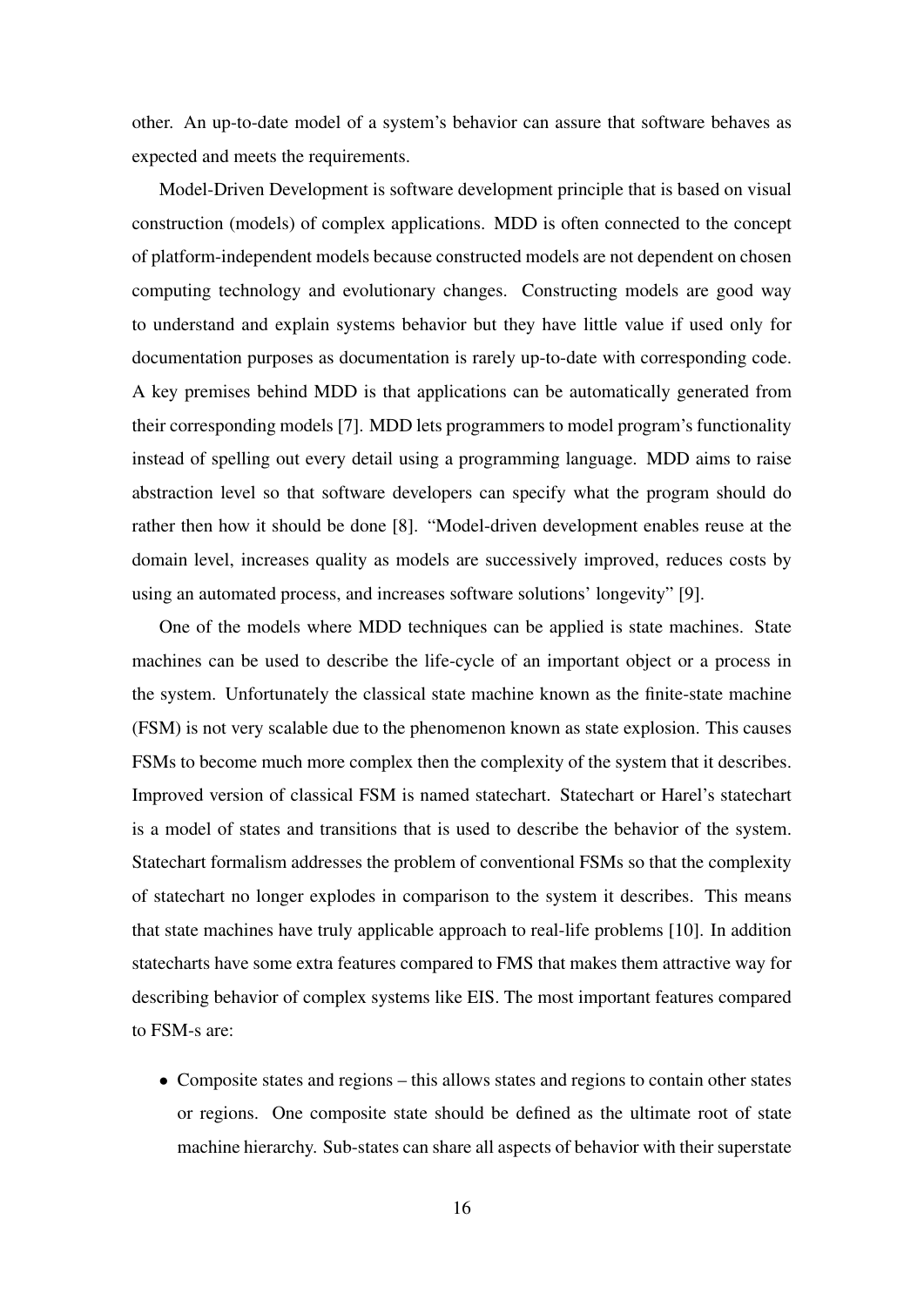(for example sub-states can use the same transition to exit superstate). This feature of statechart allows it to cope with complexity as some of it is abstracted. Hierarchical states are a good way to make model more abstract because modeler can zoom in or out to view the model from different perspective (depending on how much detail is needed).

- History states this allows to re-enter a composite state or a region at the point where it was left.
- Orthogonal states this allows to run state machines concurrently. Orthogonal states allows a statechart to fragment into two or more independent parts that are concurrently active. Key benefit from orthogonal states is that they allow modeler to avoid mixing independent behaviors and keep them separate. Specification of statechart does not require each orthogonal region to be executed in separate thread. The specification requires that the modeler does not rely on any particular order in which an event will be sent to orthogonal state.
- Variables this allows to memorize values and drastically reduce the necessary number of states.
- Actions can not only occur along transitions, but additionally inside of states, especially as entry actions or exit actions.
- Activities bridging the gap between a state machine and real-world behavior.

These features make statecharts an attractive way to describe the behavior of objects in a complex system. Using statecharts in the development of complex systems has many benefits. One of them is the ability to derive test cases from the model [\[11\]](#page-51-1). Once the model has been developed the testing process becomes less time consuming and more efficient. Generating code from statechart model minimizes the potential risk to make mistakes while implementing the behavior. Bugs can be found and fixed in less time, while using statechart to describe a process [\[12\]](#page-51-2). Further, the code generated from statechart can be re-used with very few adaptions based on the specific requirements. This can be especially useful for the development of mobile applications were different operating systems need to be supported [\[13\]](#page-51-3).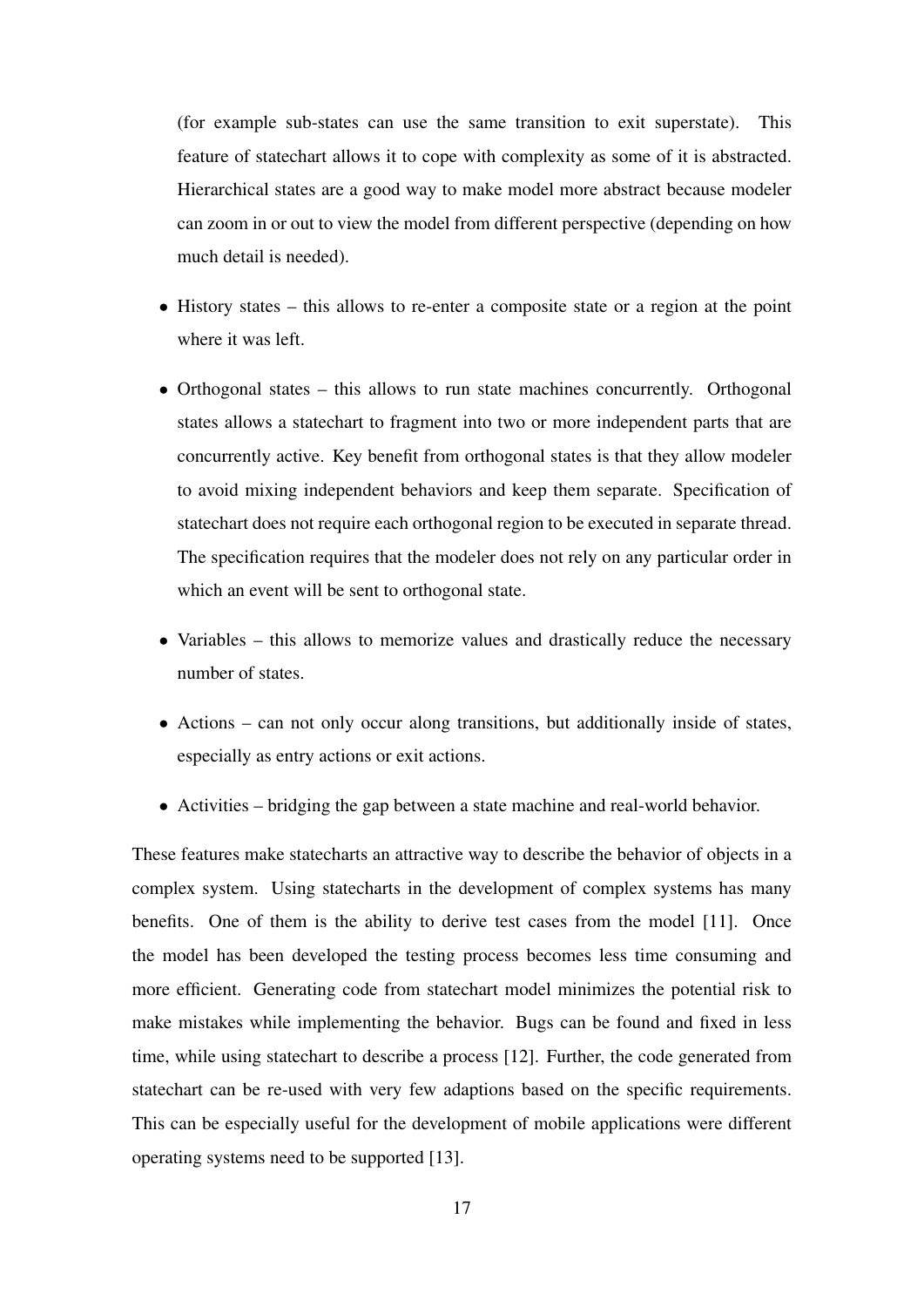Because statecharts have more complex construction than a classical FSM the implementation of the complex behavior can lead to mistakes being made while implementing the desired functionality. To overcome this difficulty, one should use a tool that can generate code from the statechart model. Such a tool can reduce the probability of bugs and avoid confusion from semantical differences in statechart version. This way, it is easier to share common view of the model and assert that the model corresponds to the implementation of the system. This thesis analyzes how can MDD, in particular statecharts, be used in customs information system development.

#### <span id="page-17-0"></span>1.5 Related work

Statecharts have been used for variety of purposes for example to model the navigation process of a web page [\[14\]](#page-51-4). The paper proposes statecharts as a formalism to model different parts (hyperlinks) of a web page and describe the navigation process between pages. This work was done solely for modeling/documentation purposes and no code was generated from these models. Proposing a methodology for testing a statechart has also been a popular topic [\[15\]](#page-51-5), [\[16\]](#page-51-6). These methods can be used to provide additional benefit for using statecharts, although the testing functionalities of various statechart development tools should also be considered because they can significantly simplify the testing process and increase the quality of the whole system.

Because of the practical outcomes of this thesis, publications where code is generated and implemented to the system are more comparable. One of the works with practical outcome is describing a behavior of a robot [\[17\]](#page-51-7). The authors developed a tool (named KSE) for modeling statecharts and to describe how robots should act in RoboCup soccer competition. In video game industry statecharts were used to to model the artificial intelligence behind a non-player character [\[18\]](#page-51-8). One of the most similar works to this thesis has been done by Sinha, Narula and Grundy [\[19\]](#page-51-9). In their work they use statecharts to implement the behavior of IoT apps. They introduce the concept of parametric statecharts to change the configuration of mobile app based on the number of sensors a smart home has. Generated code from statecharts is used to minimize the need to write same code for different apps. This thesis is aiming to change the behavior of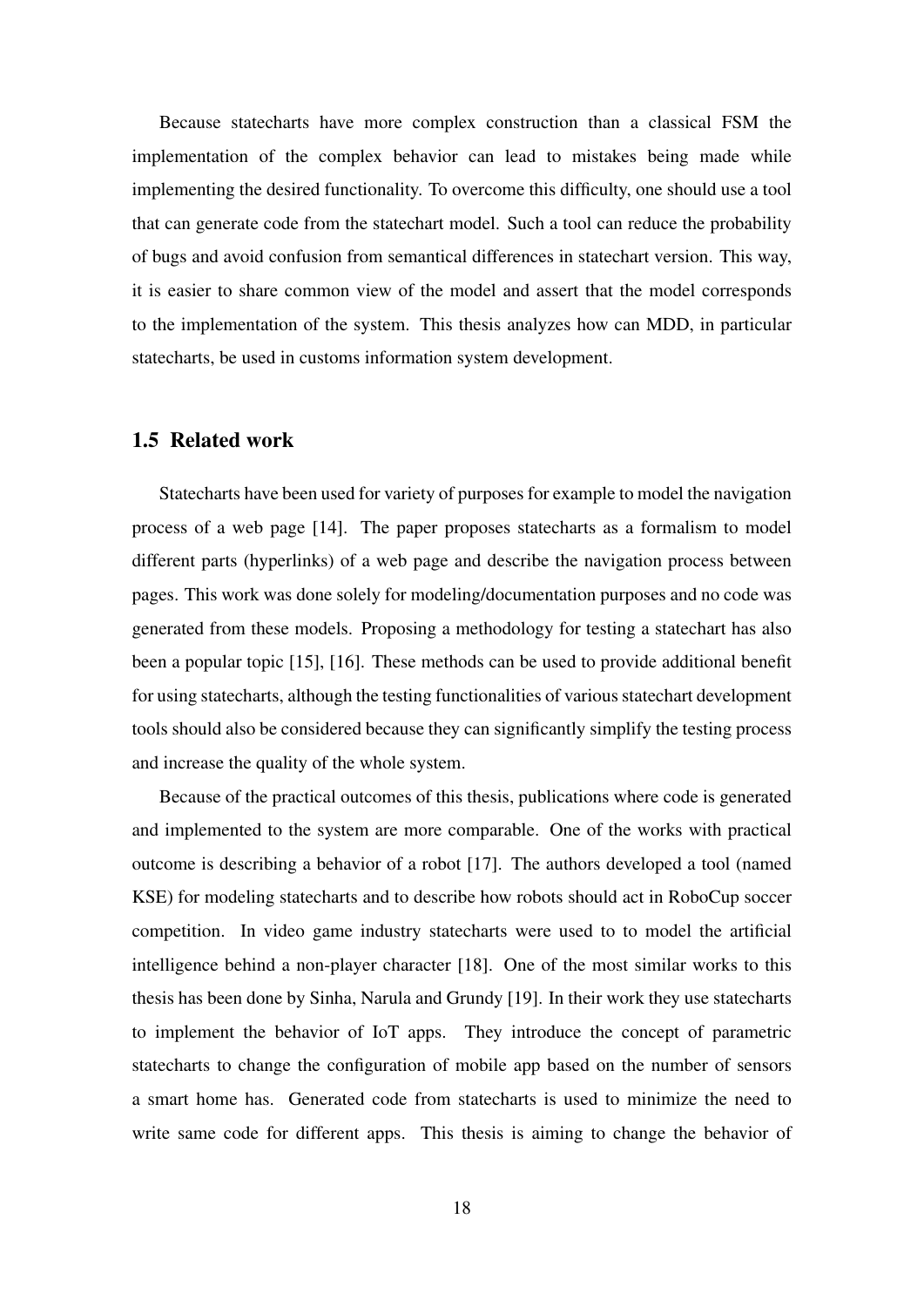the system rather then the configuration. They are also focusing on developing IoT healthcare apps while current thesis focuses on complex enterprise information systems. Another practical statechart implementation was done in medical sector, where medical guidelines were transformed to statechart models in order to simplify the process of patient treatments [\[20\]](#page-51-10), [\[21\]](#page-52-0). The statechart notation was basically used to model a decision tree in order to help medical workers to find a suitable treatment based on the symptoms patient is having. They saw that a statechart modeling tool could be used by a medical professional to change or develop medical best practice guidelines. Most of previous papers use statecharts formalism for completely different reasons.

The overview of previous research concludes that practical work focusing on statechart implementation has mainly been done in embedded software development. The MDD concept itself has been previously used for enterprise information system development. For example generated code from sequence diagrams was integrated to the English Auction protocol [\[22\]](#page-52-1). In addition a case study based on Statoil business processes was conducted to show how these models could be integrated to enterprise information system [\[23\]](#page-52-2). The author made effort to find similar works describing fully the business processes and using the models for code generation with statecharts, but a solution similar to that employed in CIS was not found. This thesis will serve as an extension to some of the papers previously published. It provides an example for using statecharts in complex document based systems and the proposed solutions can be used in other similar enterprise information systems.

#### <span id="page-18-0"></span>1.6 Structure of this thesis

Chapter two introduces some of the most popular tools for constructing statecharts. These tools are evaluated against requirements of the customs information system to determine the most suitable tool for the given problem domain.

Chapter three shows how state machines have been previously developed in CIS and discusses the issues with this approach. Then the statechart formalism is used to describe a core object of CIS to show how the new process looks like. Chapter three also provides a detailed specifications of the statecharts developed during the case study. The author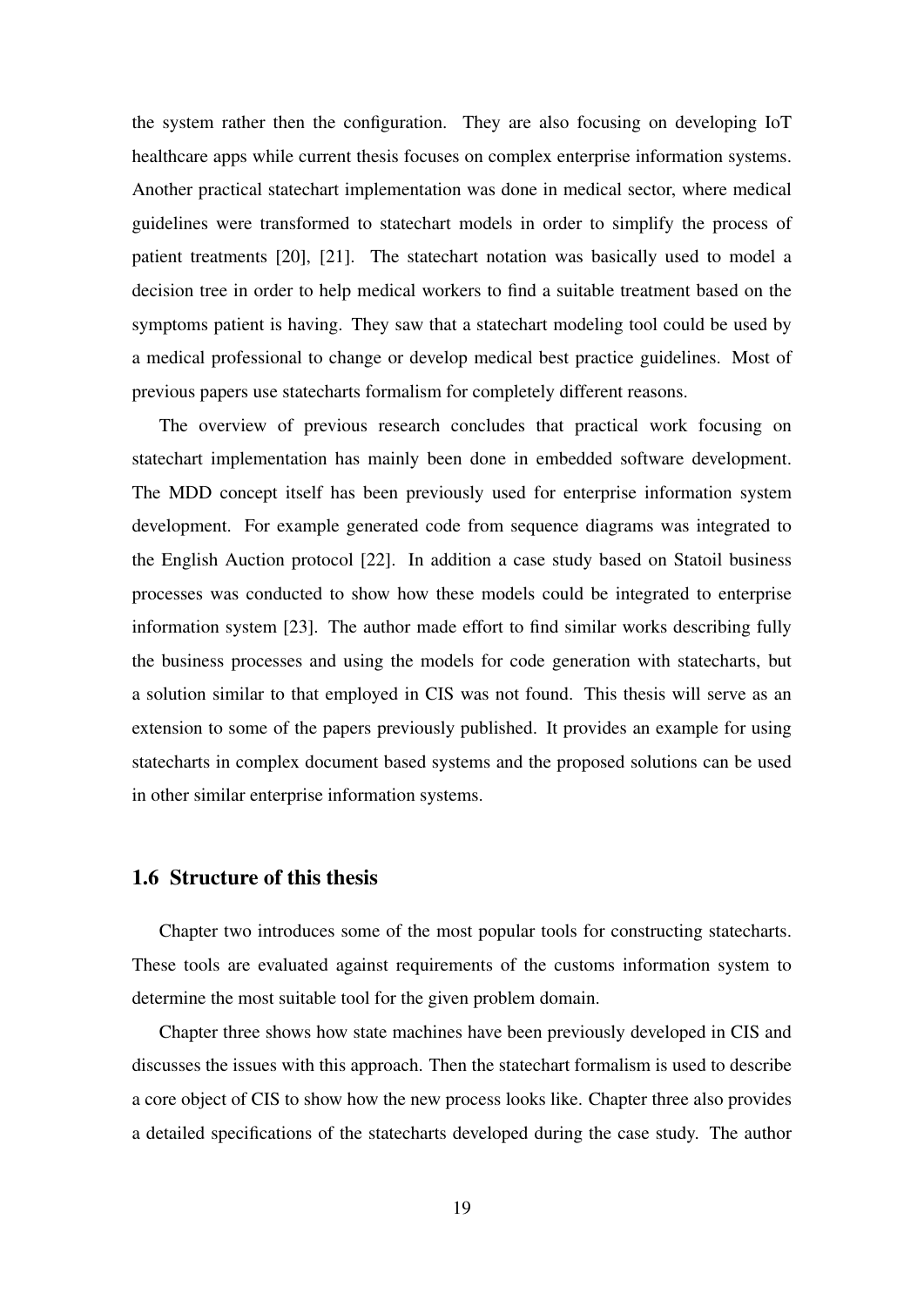will discuss the observations made during the integration process and propose solutions to some of the issues that had to be faced.

Chapter four discusses the negative and positive aspects of using statecharts in the development process and gives recommendations on what to consider when applying statecharts in other enterprise information systems.

Chapter five answers whether or not statecharts proved to be useful for the CIS development process.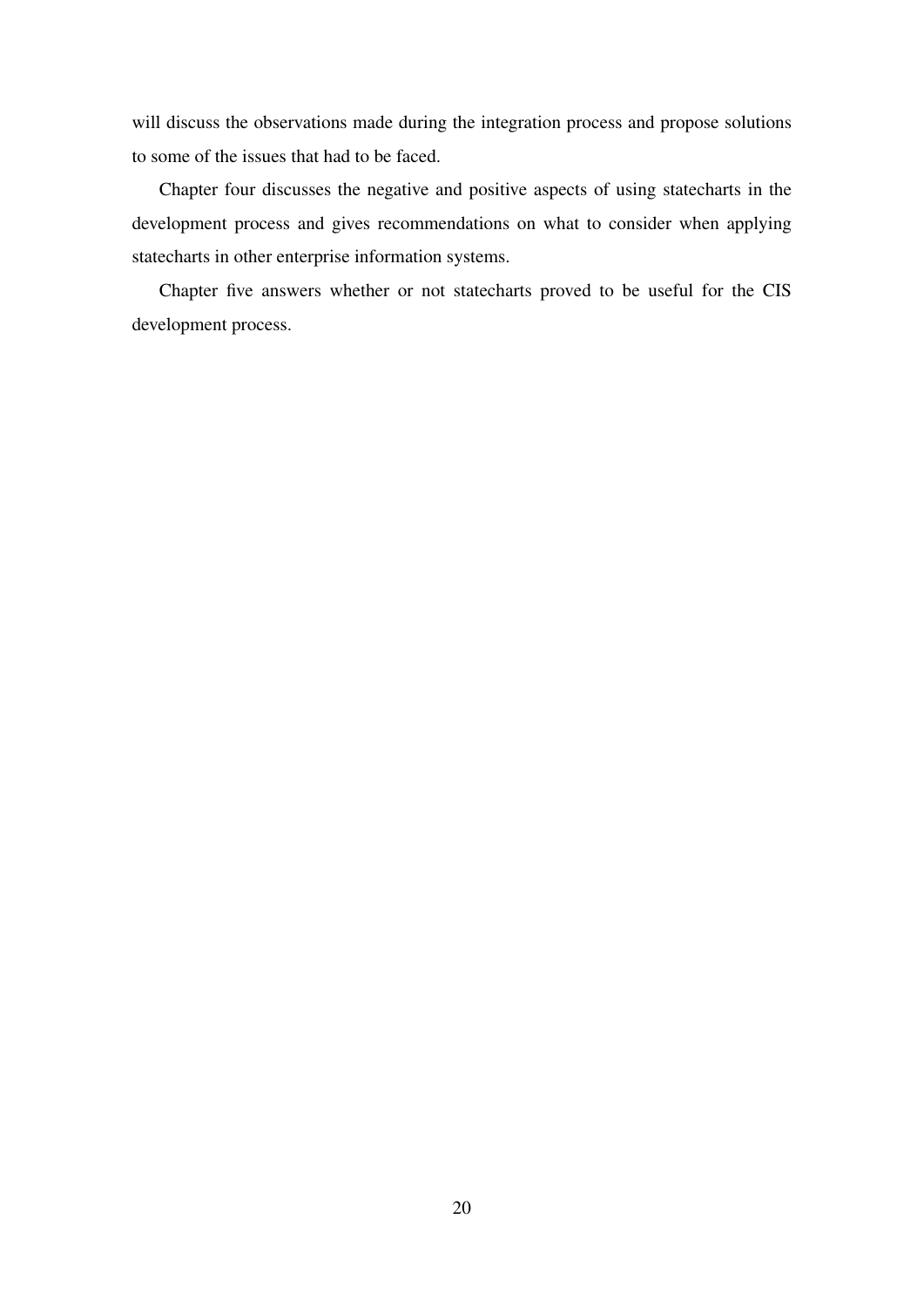### <span id="page-20-0"></span>2 Statechart tools

#### <span id="page-20-1"></span>2.1 Criteria

This section describes the requirements for statechart development tool. These requirements must consider the general requirements of enterprise information systems and also take into account the nuances of customs information systems described in section [1.3.](#page-12-0) Based on the usual requirements of EIS and in particular customs information system, key requirements for the statechart development tools are determined:

- 1. Ability to visually construct a statechart the tool should have a graphic interface for statechart modeling
- 2. Ability to validate and simulate statechart the tool should provide a easy way to test the statechart without integrating the generated code to the system. This will help to test the behavior from the very beginning of development process
- 3. Ability to generate Java code from statecharts the code generator must output standard Java code without using unnecessary external libraries
- 4. Cross-platform the tool should be available for Windows, Linux and MacOS operating system
- 5. Support for complex statechart constructs all key benefits of statechart formalism described in section [1.4](#page-14-0) should be supported
- 6. Easy integration to the rest of the system the integration process and nuances of the tool must be well documented
- 7. Open license or extended trial the tool must be free of charge or provide an extended trial throughout the time needed to conduct the case study

There are a variety of tools that can be used to generated code based on a model like class-diagram, ER model or statechart. Because of this, the selection was narrowed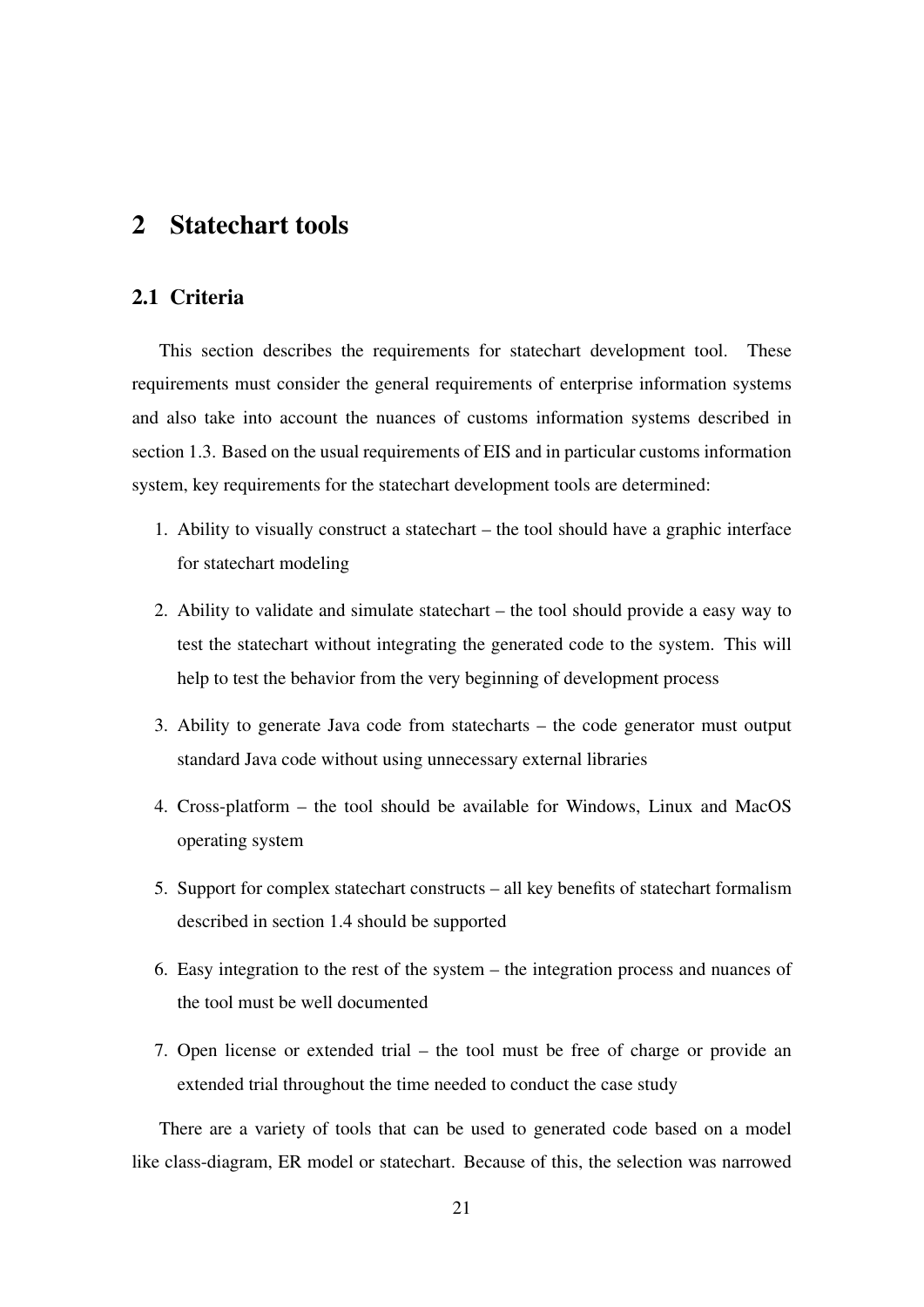down to four most popular and advanced tools for statechart modeling. In the next sections, author will provide an overview of the four selected tools and later these tools are evaluated against the introduced requirements.

#### <span id="page-21-0"></span>2.2 IBM Rational Rhapsody

One of the most popular and advanced tool for statechart modeling is IBM Rational Rhapsody [\[24\]](#page-52-3). IBM Rational Rhapsody is also one of the oldest tools for generating code from models with first version of software dating back to year 1996. Since then the product's ownership has changed hands multiple times, but the product has continued being refined and many features have been added. The Rational Rhapsody tool is for system engineers and software developers who want to create, document and test real-time or embedded systems or software. With the help of Rational Rhapsody development teams can: collaborate to analyze requirements, optimize design decisions and validate functionality early in the development life-cycle, perform design reviews, and automate the delivery of innovative, high-quality products. The statechart development ability is only a small fraction of the many features this tool has. The number of features is dependent on the edition being used. Figure [1](#page-22-1) shows how the statechart modeling workstation looks like in Rational Rhapsody.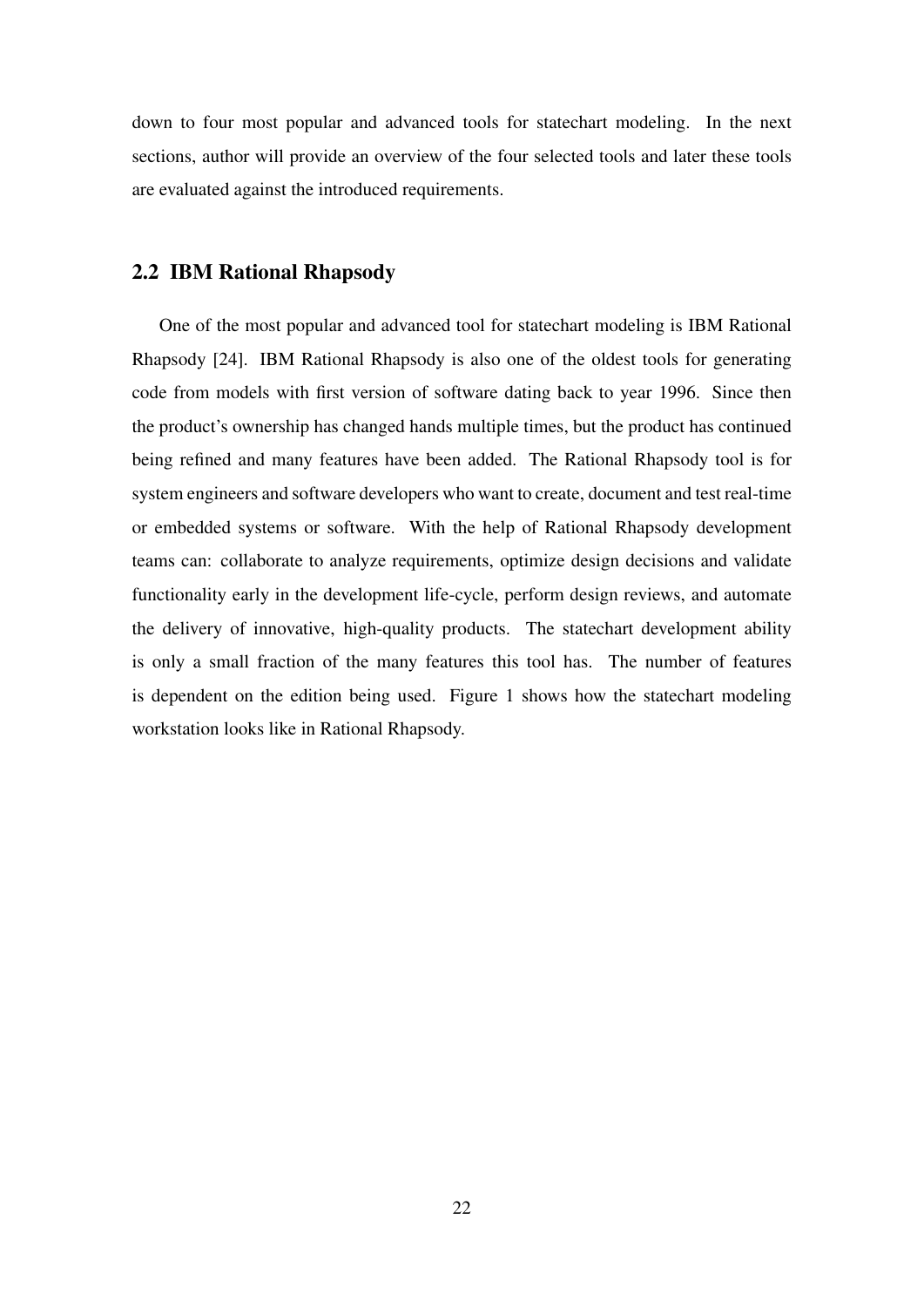<span id="page-22-1"></span>

Figure 1. Modeling perspective in Rational Rhapsody

#### <span id="page-22-0"></span>2.3 MagicDraw

Another powerful tool for statechart development is MagicDraw [\[25\]](#page-52-4). MagicDraw offers a lot of different features like source code reverse engineering, teamwork, making custom diagrams etc. It also fully supports UML 2.5 and possibility to make extensions like customizing the appearance of diagram elements. It can also be integrated with leading Java IDE's like Eclipse, IntelliJ IDEA, NetBeans and more. MagicDraw allow to generate a customized report from the model to ease the process of software design documentation. One of the features that separates MagicDraw from its rivals is that before the code artifacts are generated from model MagicDraw performs source code reverse engineering in order to synchronize changes in the source code with the changes in the UML 2.5 model. This allows to add comments to the model that are not tool specific. These comments have been the reason why many other tools fail to generate code from UML 2.5. Figure [2](#page-23-1) shows how the statechart modeling workstation looks like in MagicDraw.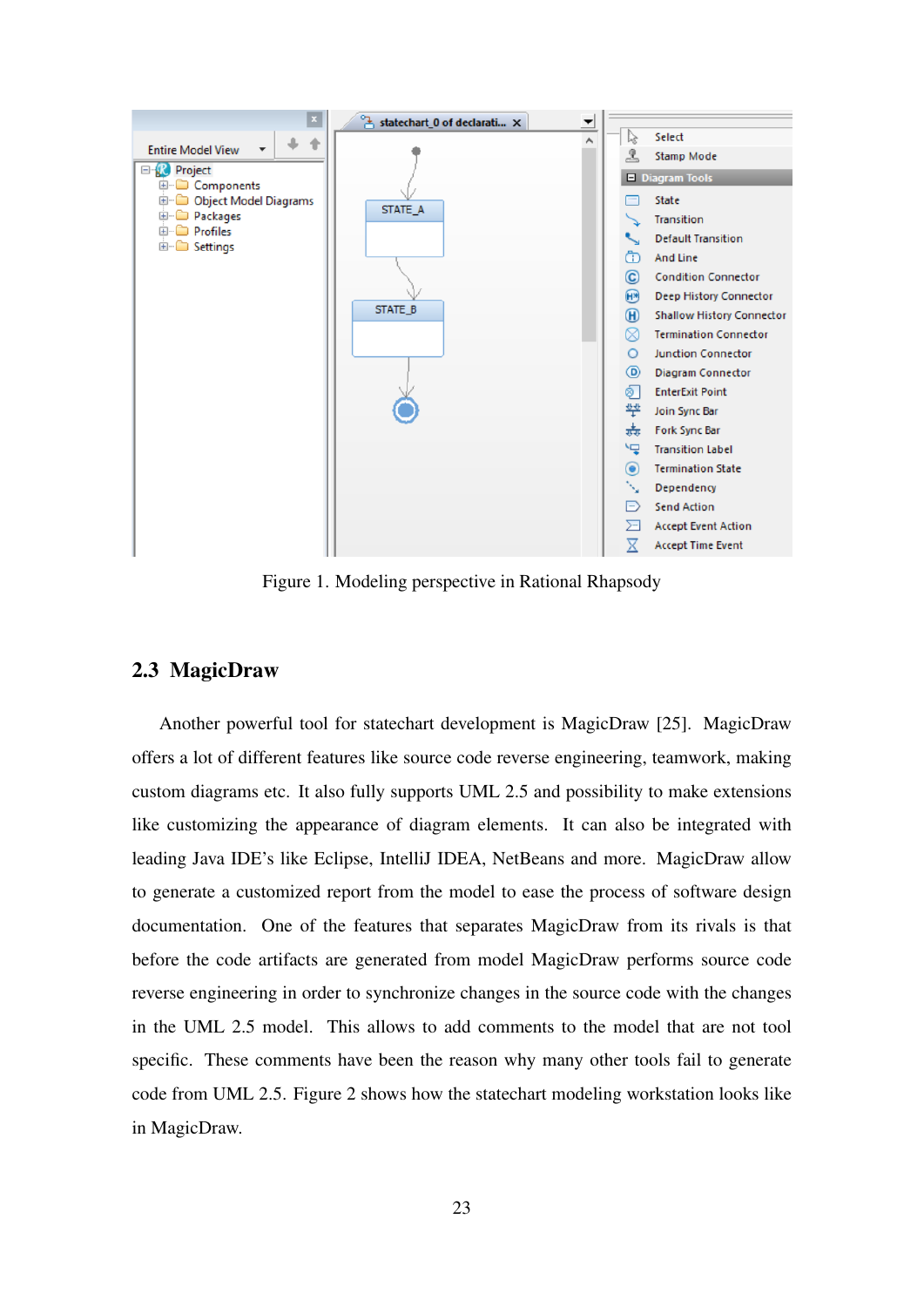<span id="page-23-1"></span>

Figure 2. Modeling perspective in MagicDraw

#### <span id="page-23-0"></span>2.4 Enterprise Architect

Enterprise Architect (EA) is one of the most popular CASE tools [\[26\]](#page-52-5). EA can be used to model and manage complex information by integrating and connecting a wide range of structural and behavioral information in visual form. This tool has two main features that separate it from rivals: baseline and version management for tracking and integrating changes, role-based security to help certain individuals contribute in specific way. In addition to modeling it can be used to generate code from following behavioral models: statecharts, sequence diagrams and activity diagrams. One of the drawbacks of the tool is that it lacks capability to run on Linux and MacOS systems, although it is possible while using Wine [\[27\]](#page-52-6). Figure [3](#page-24-1) shows how the statechart modeling workstation looks like in Enterprise Architect.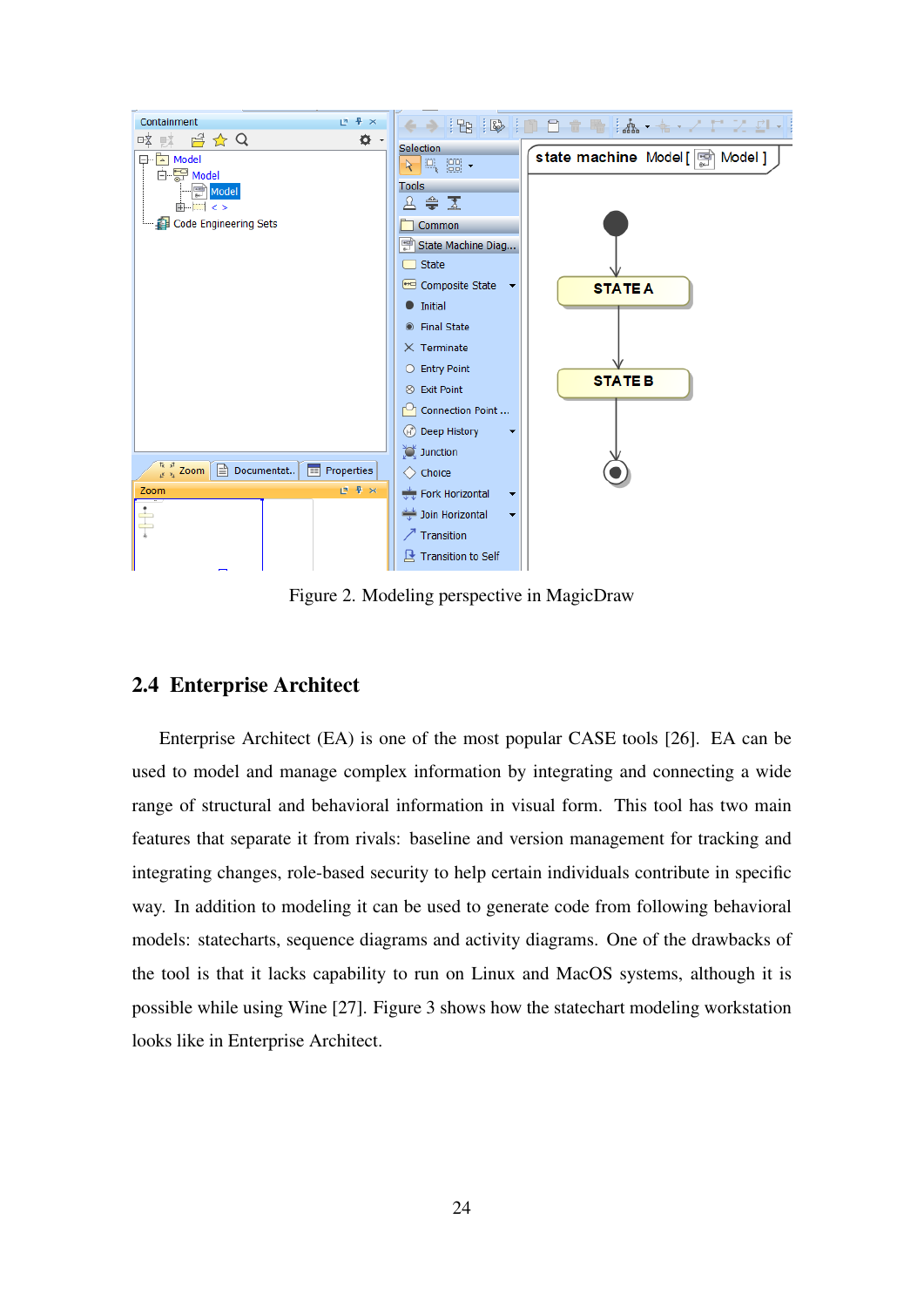<span id="page-24-1"></span>

Figure 3. Modeling perspective in Enterprise Architect

#### <span id="page-24-0"></span>2.5 Yakindu

This section describes statechart modeling tool Yakindu and shows how does it differ from the previously described tools. More in depth analysis is given on functionalities of Yakindu compared to classical Harel's statecharts. Yakindu is one of the most advanced tools for modeling statecharts [\[28\]](#page-52-7). Yakindu can be used as a stand-alone application or as an Eclipse plugin. The latter is open-source and free to use. Yakindu features graphical interface for modeling state diagrams. Other key features are validation of statecharts, simulation tool and code generator for state machines in Java, C and C++. A big advantage is that generated code does not rely on any additional runtime libraries.

A statechart model in Yakindu consists of two separate parts: canvas and definition section. Canvas is used to model the statechart by adding regions, states, transitions etc to it. Definition section is used to define objects used by the statechart, for example variables, events, operations etc. Canvas can host multiple regions. Purpose of a region is to group a statechart so that it becomes possible to have multiple state machines in different regions and run them simultaneously. Figure [4](#page-25-0) illustrates the definition section, canvas and region concepts in Yakindu.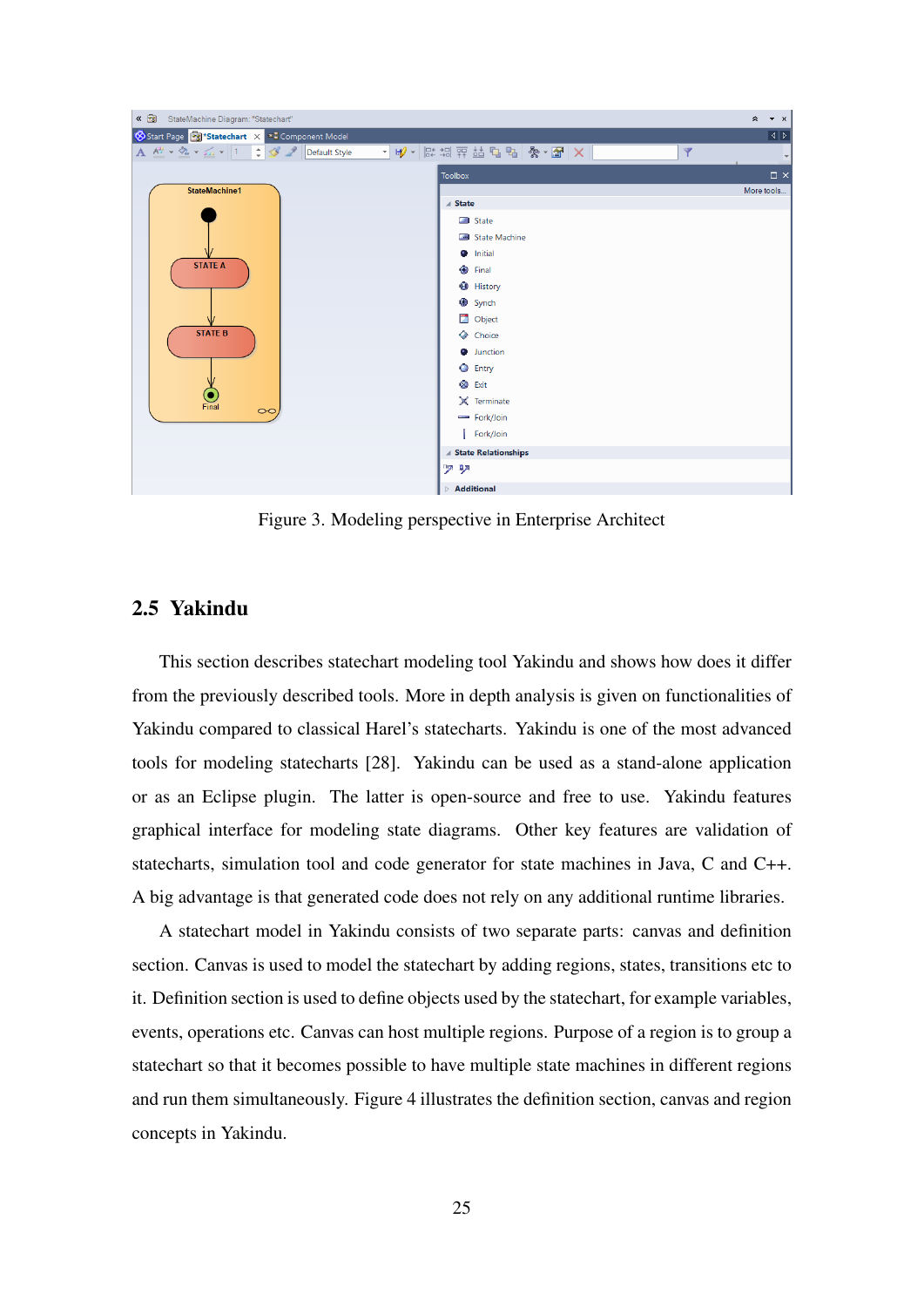<span id="page-25-0"></span>

Figure 4. Modeling perspective in Yakindu

Behavior of a state can be used to pass arguments outside of statechart or to trigger a transition if condition becomes true. Transition is a transfer from source state to target state. Once a transition is taken, the source state becomes inactive and target state becomes active. Each transition should have a reaction because a transition without a reaction is never taken. Yakindu supports two types of statechart execution: parent-first and child-first. This can be specified by setting @ParentFirstExecution or @ChildFirstExecution annotation in the definition section. This allows developer to decide the checking order of states. In case of parent-first execution parent states are checked first to see if a transition can be taken. In child-first execution the sub-states are checked first. If no specification is given, Yakindu is using parent-first execution as default. Parent-first execution is the classical way of statechart prioritization proposed by David Harel, while the child-first execution is object-oriented way to handle priorities of transitions. Synchronizations enable to split or join a flow into multiple sub-states. A synchronization with one incoming transition and multiple outgoing transitions is called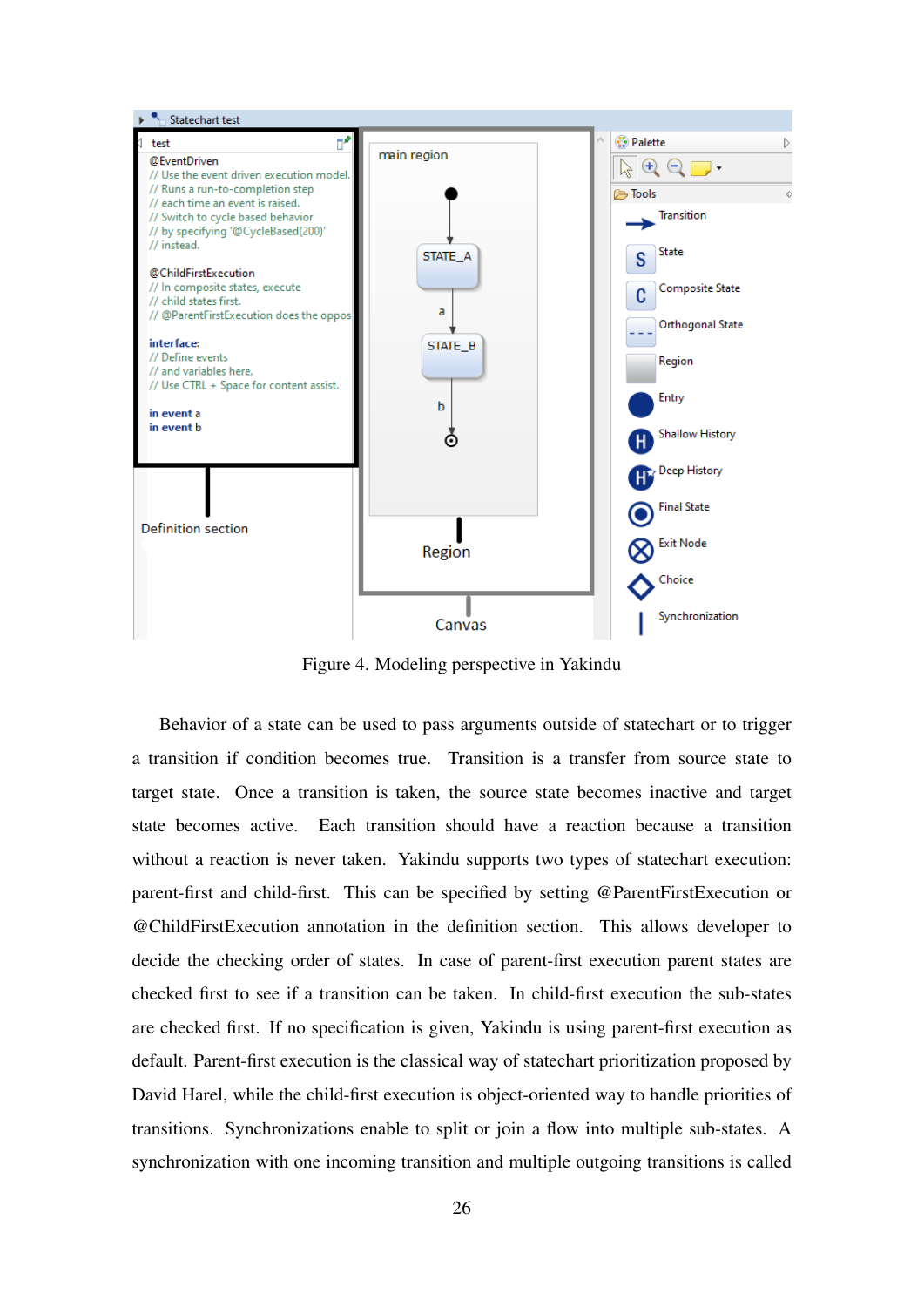forks and synchronization with multiple incoming transitions and one outgoing transition is called joins. Key benefit of using synchronization becomes evident when there are parallel flows or sub-states. It allows to execute statechart faster and to ensure that final state is reached only when all parallel flows have been completed.

Yakindu supports reactions syntax familiar from automata theory. Reaction syntax for all reactions is: trigger [guard] / effect. All components are optional but as stated before a reaction without a trigger has no effect. Triggers are used to activate a reaction. They can be defined as event or a predefined special trigger can be used (after, every, always, default etc). It is also possible to have multiple triggers on one reaction. To specify when reaction should be taken developers should use guard, which consists of a boolean expression that must be true in order to cause a reaction. Actions or reaction effects are events that occur after trigger is fired and guard condition becomes true. Reaction effect could be assigning a variable, calling a operation or raising an event. Effect can have multiple actions that have to be separated by semicolon. Conditional statements are supported in actions. Yakindu also offers a feature to simulate statechart model. In simulation the statechart is executed in order to find out if statechart acts as developer intended or not. During a simulation developer can interact with a simulation by passing/modifying values of variables or by manually raising events. Yakindu Professional Edition simulation also features possibility to add a breakpoint to states or transitions and to create snapshots of the simulation.

#### <span id="page-26-0"></span>2.6 Evaluation of statechart tools

This section evaluates the tools described in the previous sections against the requirements described in section [2.1.](#page-20-1) The author will select the most suitable tool for constructing statecharts that will be used in the development process.

All tools evaluated have the possibility to visually construct a statechart and validate the designed behavior through validation. All tools also provide code generation for different languages including Java. Only one tool did not fully meet the cross-platform requirement. Considering that many developers in Cybernetica use Linux or MacOs systems and the limitation of Wine usage the Enterprise Architect software was ruled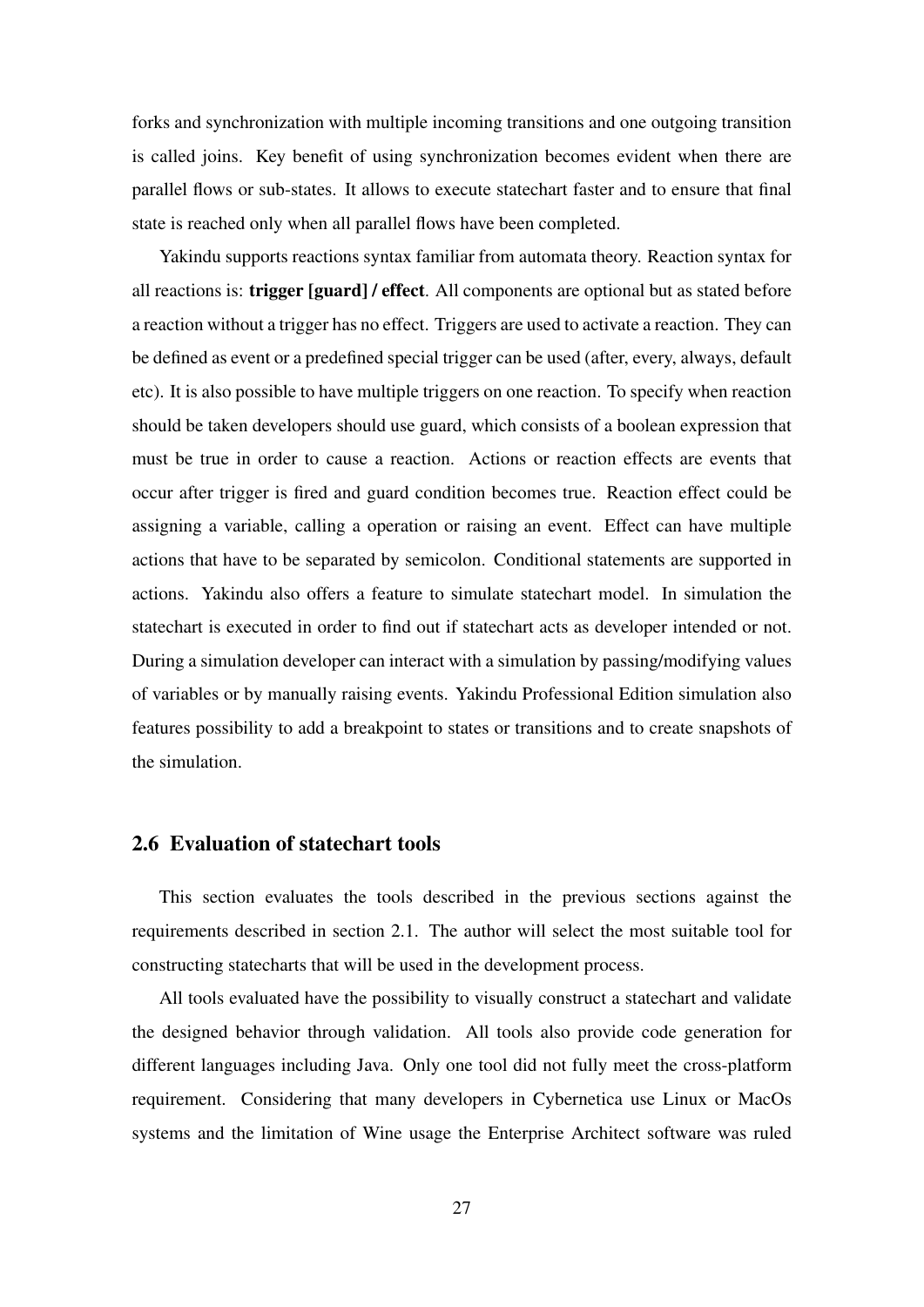out. In addition the statechart development documentation of EA is very superficial and consists of only a few examples. MagicDraw and Rational Rhapsody are very similar with each other: they meet most of the requirements proposed in section [2.1](#page-20-1) and they both can be used to construct different models and generate Java code from them. From this perspective Yakindu is a bit different because it is developed to be only used for statechart modeling. This difference can be useful because learning to properly use such a powerful tool like Rational Rhapsody or MagicDraw can be time consuming. MagicDraw and Rational Rhapsody both offer a trial version of the software but considering that it takes more then 30 days to validate whether or not statecharts can be used in the development process, a license of the software should be bought. Considering the cost of the software Yakindu stands out as the best choice from the tools evaluated because Eclipse plugin version of the software can be used for free. Purchasing a license should be considered if the desired benefits are met or code artifacts of other models are seen as a useful resource in the development process. Because MagicDraw and Rational Rhapsody do not offer an extended trial period, the Yakindu Statechart Tools was declared as the best tool for the problem domain and it was used in the development process. Table [1](#page-27-0) illustrates the result of the evaluation.

<span id="page-27-0"></span>

|                  | <b>Rational Rhapsody</b> | MagicDraw | <b>Enterprise Architect</b> | Yakindu |  |
|------------------|--------------------------|-----------|-----------------------------|---------|--|
| Graphic          |                          |           |                             |         |  |
| interface        | yes                      | yes       | yes                         | yes     |  |
| Validation and   | yes                      | yes       | yes                         | yes     |  |
| simulation       |                          |           |                             |         |  |
| Java code        |                          |           |                             |         |  |
| generation       | yes                      | yes       | yes                         | yes     |  |
| Cross-platform   | yes                      | yes       | no                          | yes     |  |
| Complex          |                          |           |                             |         |  |
| statechart       | yes                      | yes       | no                          | yes     |  |
| constructs       |                          |           |                             |         |  |
| Easy             |                          |           |                             |         |  |
| integration      | yes                      | yes       | yes                         | yes     |  |
| Open             |                          |           |                             |         |  |
| license/extended | no                       | no        | no                          | yes     |  |
| trial            |                          |           |                             |         |  |

Table 1. Statechart tool evaluation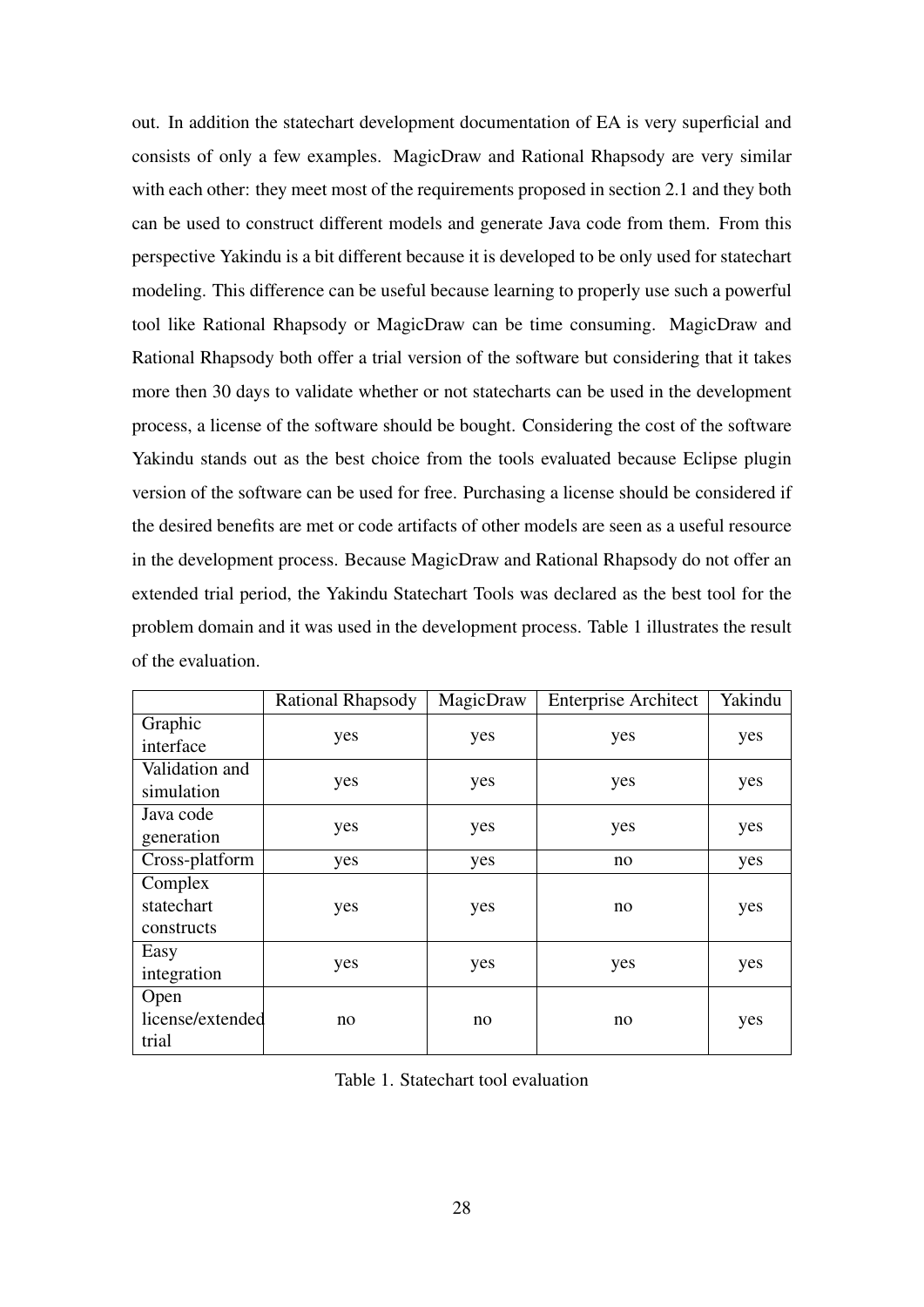### <span id="page-28-0"></span>3 Experience with the Yakindu tool

#### <span id="page-28-1"></span>3.1 Current implementation of state machines in CIS

This section describes the previous solution that was used to develop state machines. Author is describing previous experience from the systems analysts perspective and points out negative aspects. Author will also provide suggestions on how this solution could be improved.

In the previous solution the state machine development process started with the design of state machine model using CASE tool. After refining the model, state machine logic was written in an in-house Domain Specific Language (DSL). The specification written in the DSL was stored as a plain text file and converted to Java code during the build process. Figure [5](#page-28-2) describes the main syntax of the DSL to give a better understanding on how the specification should be written.

<span id="page-28-2"></span>(set-state STATE1) = sets state machine to desired state (STATE1)  $(has-state condition*)$  = raises error when condition is not true  $(state? condition*) = triggers operations when condition is true$ has-state and state? describing the conditions of (states) (any STATE1 STATE2 ....) = true when the state machine is in one of the states in the list (not STATE) = true when state machine is not in the named state STATE = true when state machine is in the named state

#### Figure 5. DSL syntax

Figures [6](#page-28-3) and [7](#page-29-0) show how events can be defined and transitions invoked using DSL.

```
(event someEvent()
       (state? (any STATE1 STATE2)
               (set-state STATE3))
        (state? STATE4
               (set-state STATE5)) )
```
Figure 6. DSL syntax first example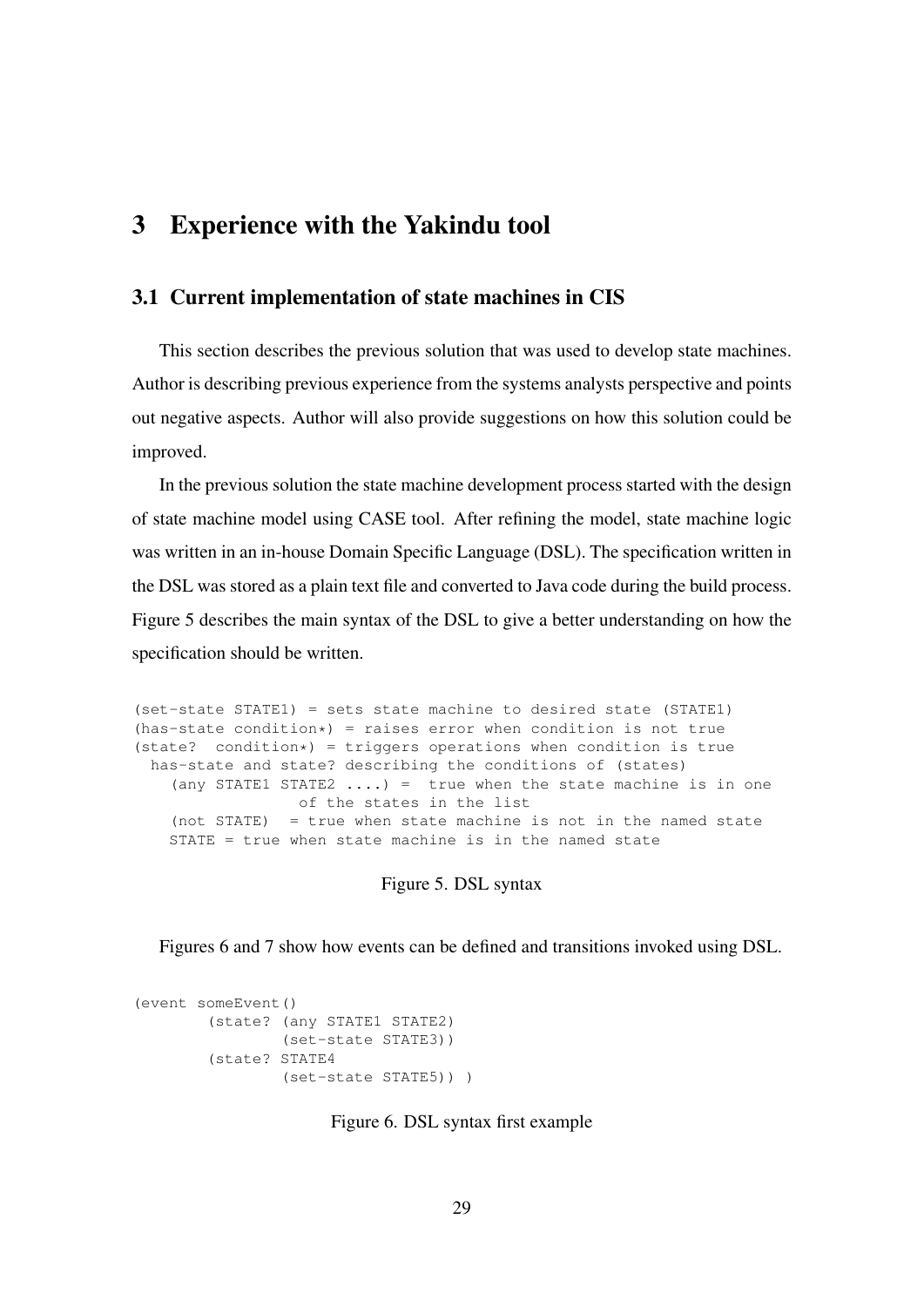```
(event someEvent()
       (has-state (any STATE1 STATE2)
                (set-state STATE3)) )
```
Figure 7. DSL syntax second example

It is also possible to define operations that need to be taken when a state is reached, as illustrated in figure [8.](#page-29-1)

```
(on-enter STATE1
        (someOperation))
```
Figure 8. DSL syntax third example

Example below (figure [9\)](#page-29-2) gives better understanding of DSL and how to model the design and write corresponding implementation in DSL.

<span id="page-29-2"></span>

Figure 9. Example state machine

Based on this model the specification in DSL should be written like specified in figure [10.](#page-30-0)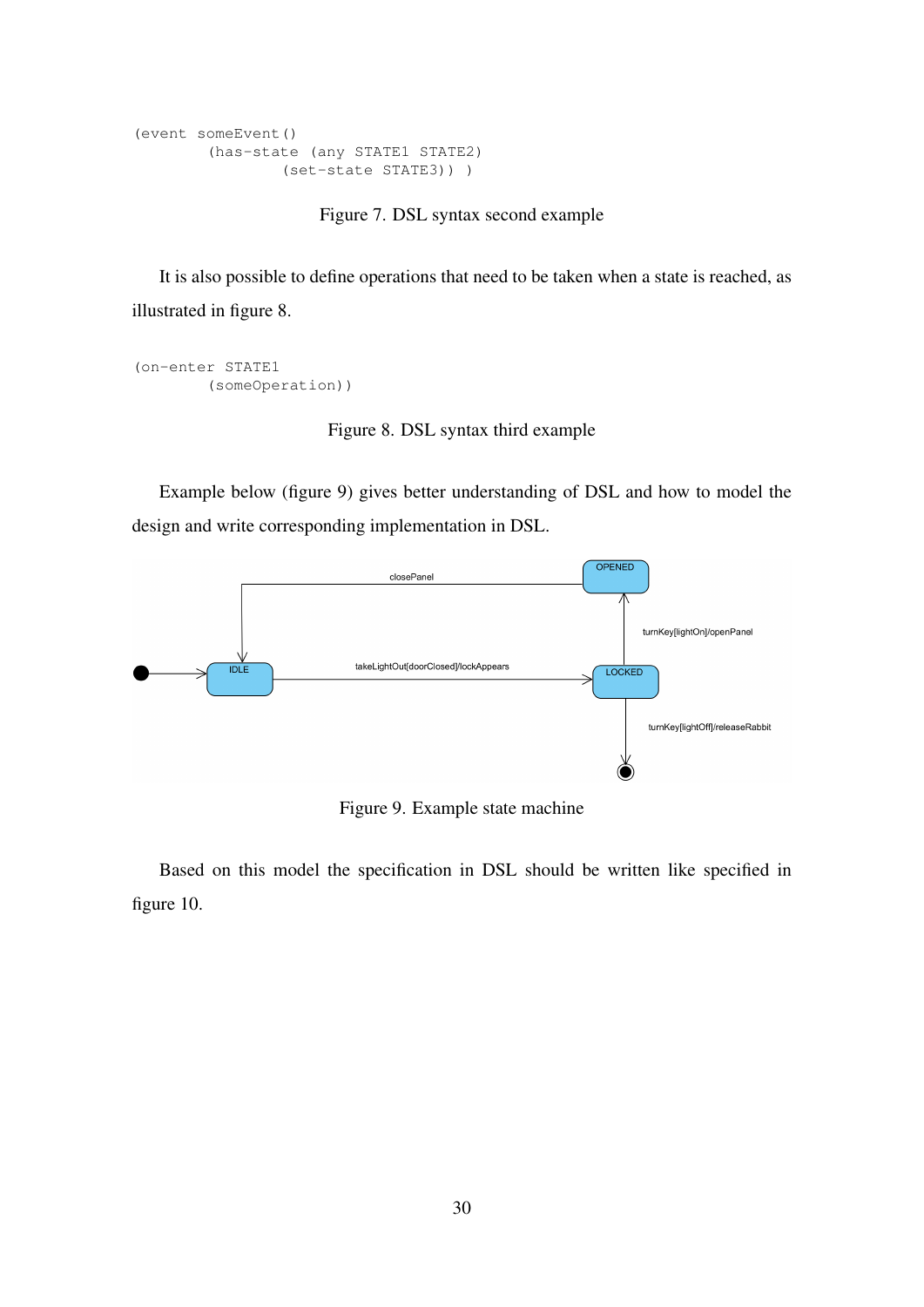```
(classificator secretPanelState
        # classifier description
        (desc 'Classifier for secretPanel states')
        (values
                 (NO_STATE 'Initial pseudostate')
                 (IDLE 'Waiting')
                 (OPENED 'Opened')
                 (LOCKED 'Lock closed')
                 (END 'Final state')))
(fields
        (classificator state panelState (system))
        # when necessary more fields can be added )
(state-field state)
(event takeLightOut()
        (has-state IDLE)
        (if (doorClosed)
                (set-state LOCKED)))
(event trunKey()
        (has-state LOCKED)
        (if (lightOn)
                (openPanel)
                 (set-state OPENED)
        (a \mid s \in \mathbb{R})(releaseRabbit)
                (set-state END)))
(event closePanel()
        (has-state OPENED)
        (set-state IDLE)
```
Figure 10. Example state machine DSL

The main downside with this approach was that the models were rarely updated after changing DSL, which caused occasionally issues as users discovered errors and developers had to figure out the proper behavior. The DSL file itself is rather easy to understand and issue is easily identified when searching for the problematic state or event. Understanding the complete life-cycle of an object becomes problematic once the model is more complex. In addition the DSL does not support more complex constructs of statechart formalism that could be useful for describing more complex process. Another downside becomes evident when the system maintenance is passed to another company who does not know anything about the DSL that has been developed in-house. To make harmless changes to system, new company must first learn and understand the DSL. The model written in DSL can not be simulated or validated for semantical errors. This means that in order to test if the state machine works as expected it must be integrated to the rest of the system. The issues with current solution can be summarized as following: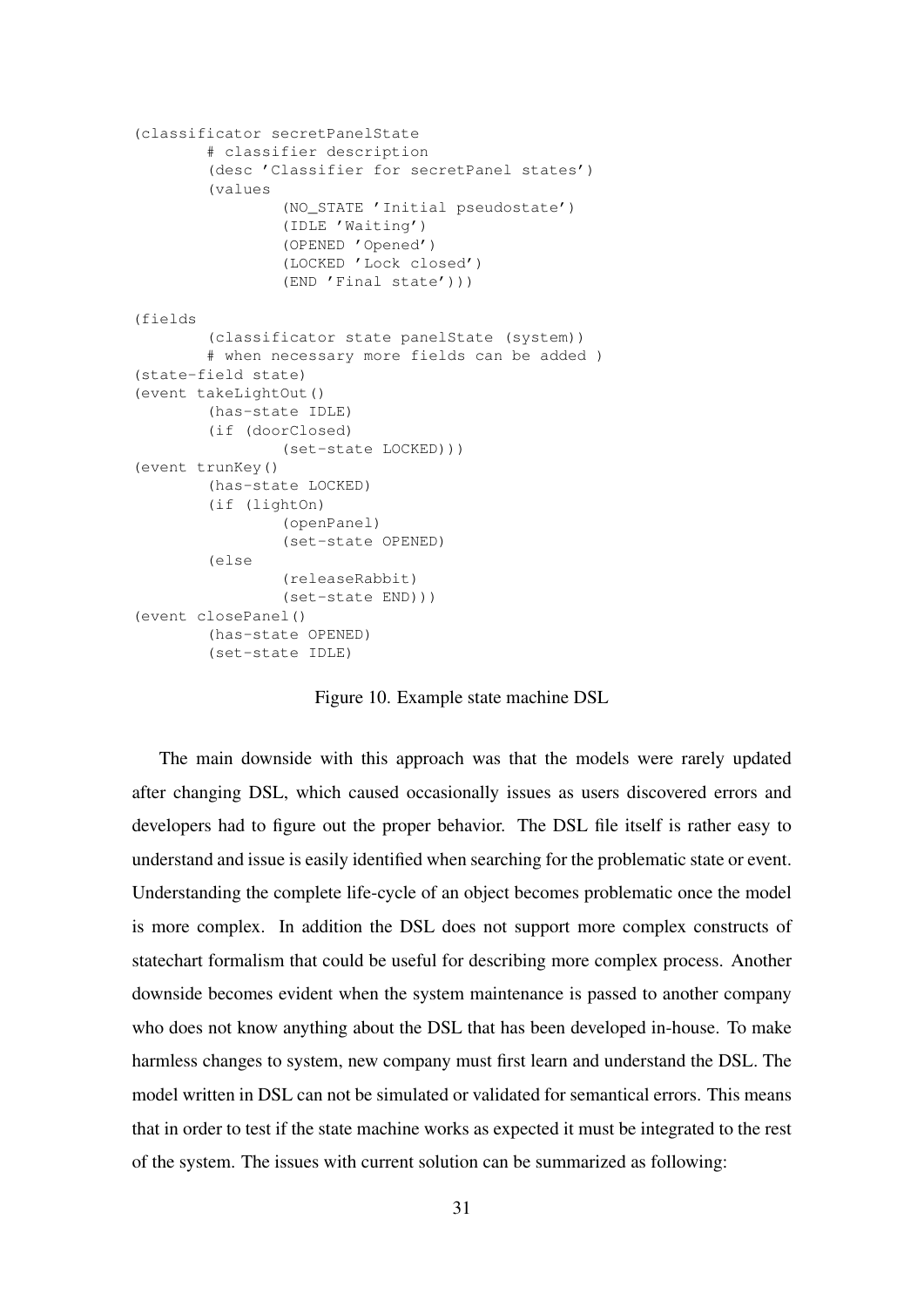- State machine documentation does not correspond to the implementation
- State machines are difficult to read and develop without a graphical interface
- Using custom language for state machine development can cause vendor lock-in
- <span id="page-31-0"></span>• The current state-machine language is not sufficiently scalable

#### 3.2 Example of statechart developed with Yakindu

This section provides an example on statecharts that were developed using statechart formalism and integrated to the customs information system. Author introduces two of the most important objects of a customs information system and their life-cycle is depicted as a statechart model. This section also introduces technical specification of these objects and describes the process based on the developed statechart.

Some of the state machines previously separately designed could be put together using composite and orthogonal states. On the other hand some statecharts need to be kept independent because they do not have a distinct relationship with each other or one object can have multiple number of these sub-objects. Only two statecharts developed while writing this thesis will be introduced because they are sufficient to demonstrate the solution and others are not that significant. Additional two statecharts developed can be seen in appendix [1](#page-53-0) and appendix [2.](#page-54-0)

#### <span id="page-31-1"></span>3.2.1 Declaration statechart

The most important and one of the most complex statecharts of CIS is the declaration statechart. Declaration statechart describes the whole process of a customs declaration from first draft version to the end where goods declared can be released for free circulation. The logic behind process and composite state marked with "X" will not be discussed. Figure [11](#page-32-0) illustrates the declaration statechart designed in Yakindu.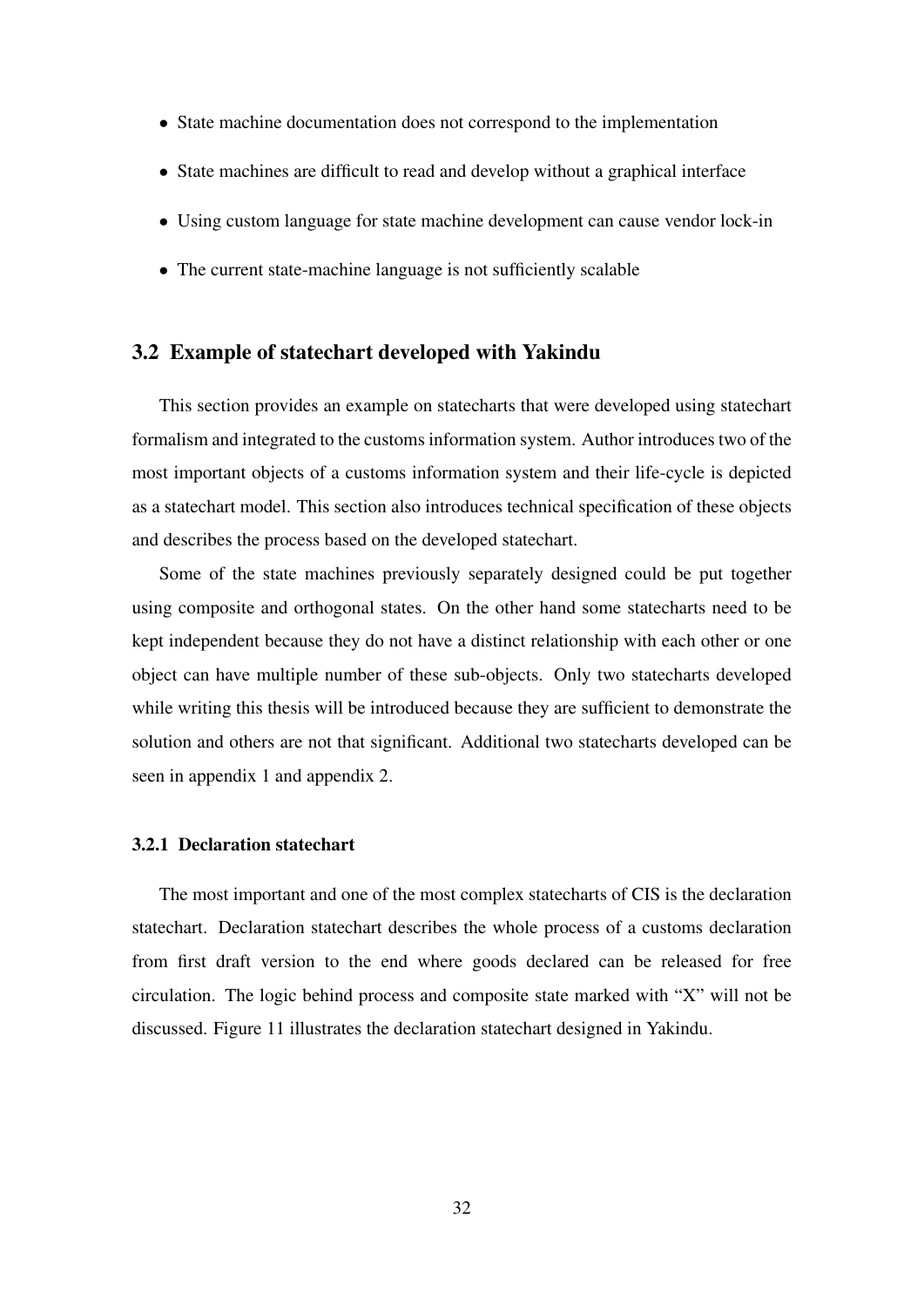<span id="page-32-0"></span>

Figure 11. declaration statechart

To create a new declaration user must enter the user interface of CIS and press the button for creation, which will construct the declaration object and initiate statechart. The declaration statechart has following states:

- **DRAFT** reached when declaration object is created, it is also the initial state. In this state user provides all data required to submit the declaration. This state is exited when:
	- draft is deleted *deleteDraft*
	- draft is presented for submission *submit*
	- draft is presented for validation *validate*
- IN\_VALIDATION reached when user has provided all necessary data to submit or validate the declaration and system runs the business rules. Business rules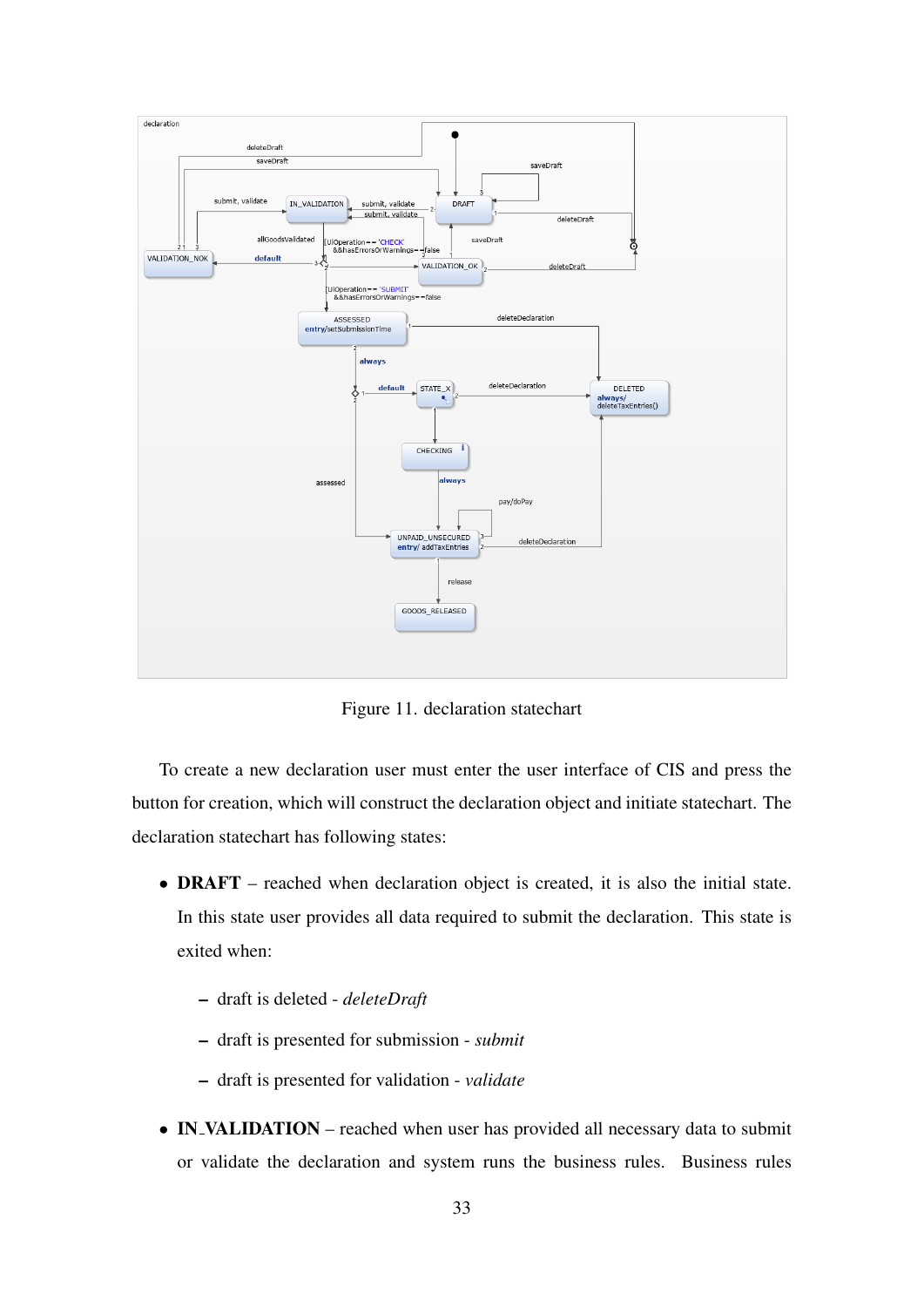have been constructed using Business Rules Management System (BRMS) named Drools [\[29\]](#page-52-8). In order to indicate the desired behavior to the statechart, business rules must assign different variables. The main aim of the validation process is to detect errors or warnings regarding declaration data. This state is exited when:

– the BRMS validation process ends - *allGoodsValidated*

- VALIDATION OK reached after the business rules have not detected any errors and if user just wants to validate the declaration but not yet to submit it. This state is exited when:
	- draft is deleted *deleteDraft*
	- draft is presented for submission *submit*
	- draft is presented for validation *validate*
- VALIDATION NOK reached after the business rules have detected errors or warnings among declaration data. This means that user has to make modifications to the declaration before it can be submitted. This state is exited when:
	- draft is deleted *deleteDraft*
	- draft is presented for submission *submit*
	- draft is presented for validation *validate*
- ASSESSED reached when declaration is submitted. This state can not be reached before Drools validation confirms zero errors concerning the declaration object. This state is exited when:
	- declaration is deleted deleteDeclaration
	- process x is needed default transition
	- process x and tax entries are not needed *assessed*
- **STATE X** reached after declaration is assessed. This is a composite state that holds all relevant information of process X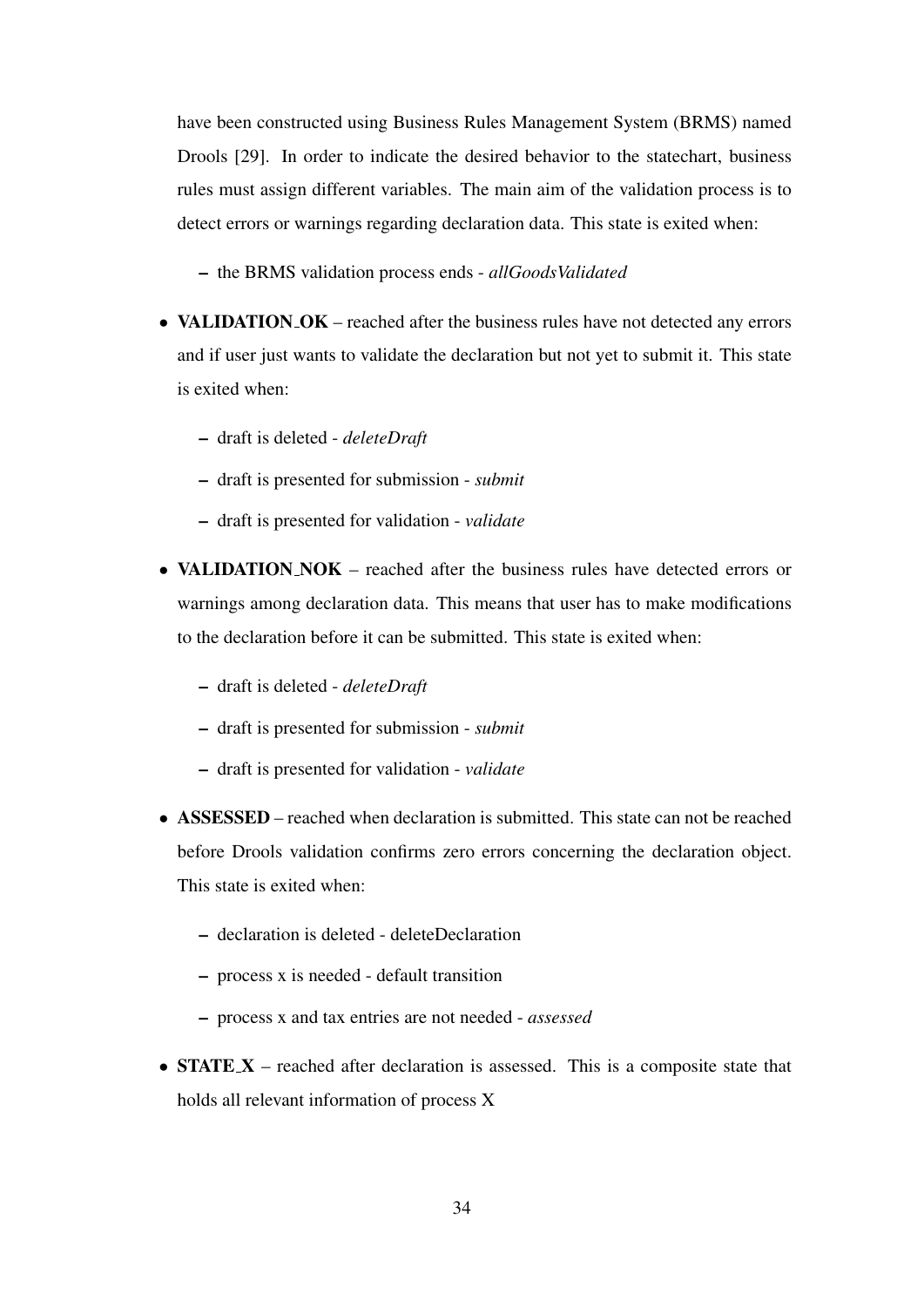- **DELETED** reached when declaration is deleted. After **ASSESSED** state is reached delete operation does not go to the final state because *declarationDeleted* operation does not actually delete all record associated with the declaration object from the database while *deleteDraft* actually does it
- CHECKING reached after STATE X. In this state customs officials define and execute control tasks. These tasks are assigned to one or multiple customs offices. In future development this state will be composite state like **STATE\_X**
- UNPAID\_UNSECURED reached when system finds tax liabilities of declared goods during validation process. This means that tax entries based on the total amount of taxes should be added to an external accounting system. Entry to this state triggers an independent statechart declarationTaxes for which detailed explanations can be found in subsection [3.2.2](#page-36-0)
- GOODS\_RELEASED reached when goods declared have been released to free circulation and the declaration life-cycle has reached its desired state

Following is a more detailed description of reactions and variables used in declaration statechart:

- *validate* event from UI indicating that user wants to present the declaration object for validation
- *submit* event from UI indicating that user wants to present the declaration object for submission. Main difference between *validate* and *submit* is that in case of *submit* the declaration's object can no longer be changed by the user (provided that no errors were discovered during validation)
- *allGoodsValidated* event triggered by the BRMS to signal the end of validation process
	- When *uiOperation* = "CHECK" and *hasErrorsOrWarning* = FALSE the statechart goes to state VALIDATION\_OK
	- When *uiOperation* = "SUBMIT" and *hasErrorsOrWarning* = FALSE the statechart goes to state ASSESSED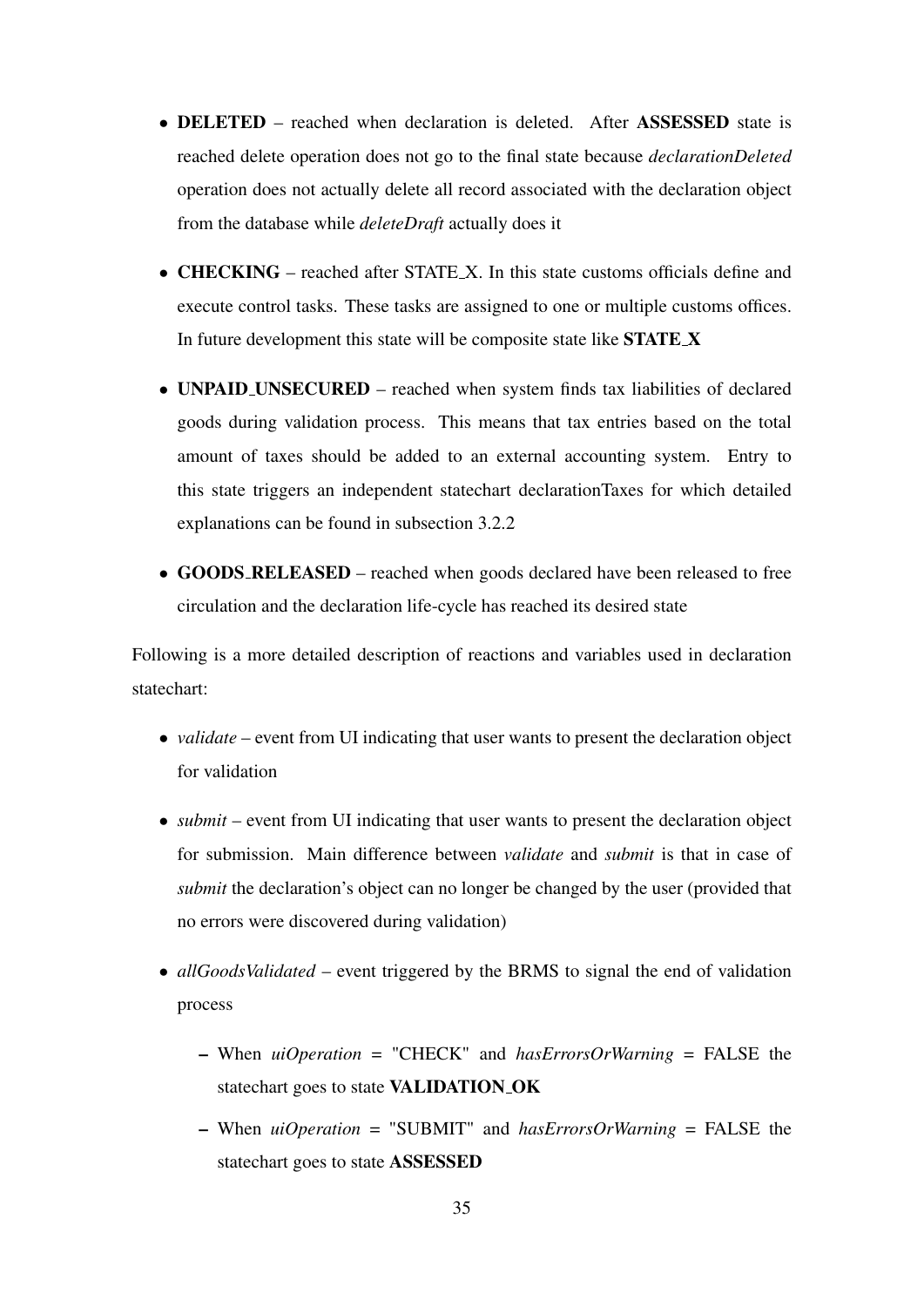– In other cases the state chart goes to state VALIDATION\_NOK

- *saveDraft* event is triggered by the UI every time user changes data of the declaration before submitting. Save is triggered by various reasons for example exiting from a form field, session expiration, closing browser or pressing the save button. Statechart does not need the info on why declaration was saved rather then when
- *deleteDraft* event is triggered by UI when user wants to delete the draft. All data regarding the draft is deleted from the database
- *deleteDeclaration* event is triggered by the UI when user wants to delete the declaration. No data will actually be deleted and the declaration object goes to its final state DELETED
- *assessed* event that can be used used when the declaration object bypasses **STATE X** and checking activities. This can be used when a supplementary declaration is presented
- *paid* event is triggered by the UI when taxes were not automatically paid and user wants to retry the payment process. This can happen when there is not enough money on user's prepaid account. After the money transfer user needs to indicate to CIS that payment process should be retried
- *release* event is triggered by declarationTaxes state chart to indicate that taxes have been paid and declaration can be released
- variable *uiOperation* shows which operation has been triggered in previous transition (*validate* or *submit*)
- boolean *hasErrorsOrWarnings* is set to true when BRMS has found an error or warning regarding declaration data
- *setSubmissionTime* operation is used to save the acceptance date of the declaration object
- *addTaxEntries* operation is used to initiate the declarationTaxes statechart and start the payment process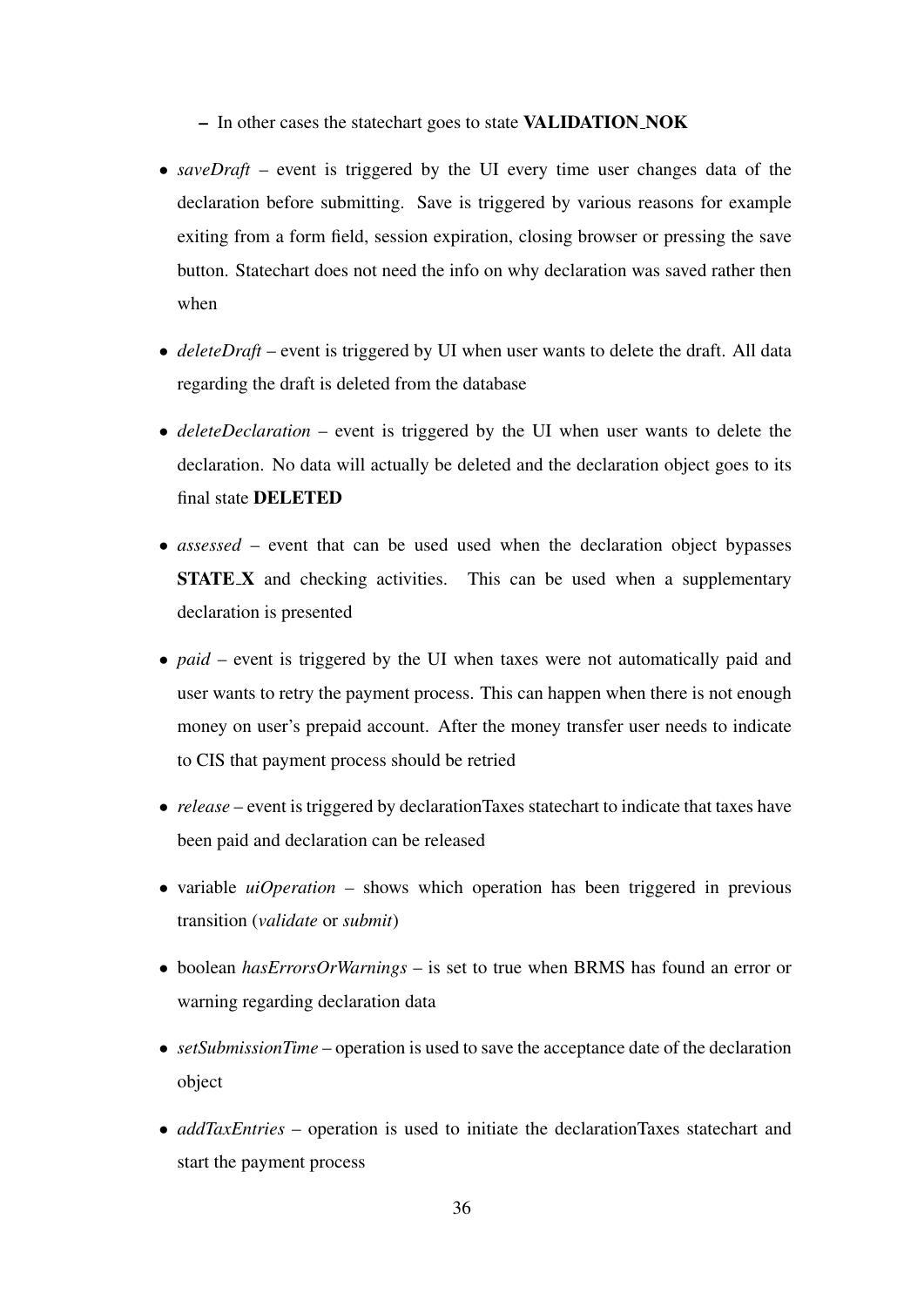• *deleteTaxEntries* – operation is used to delete tax entries made to external accounting system. Tax entries are deleted when they have been constructed but not yet sent to the accounting system. In case tax entries have already been sent new entries with negative values are made in a way that the overall balance will be zero.

#### 3.2.2 The declarationTaxes statechart

The declarationTaxes statechart holds all logic regarding the interaction between CIS and external accounting system. The main goal of this statechart is to make entries to accounting system and verify that all taxes that occurred during the business rule validation have been paid for. This statechart is triggered by the declaration statechart when it reaches state UNPAID UNSECURED and makes operation *addTaxEntries*. After taxes have been paid, system sends a message to declaration statechart and declaration object moves to it's final state in which all goods declared can be released and statechart goes to state GOODS RELEASED. Figure [12](#page-37-0) illustrates the declaration statechart designed in Yakindu.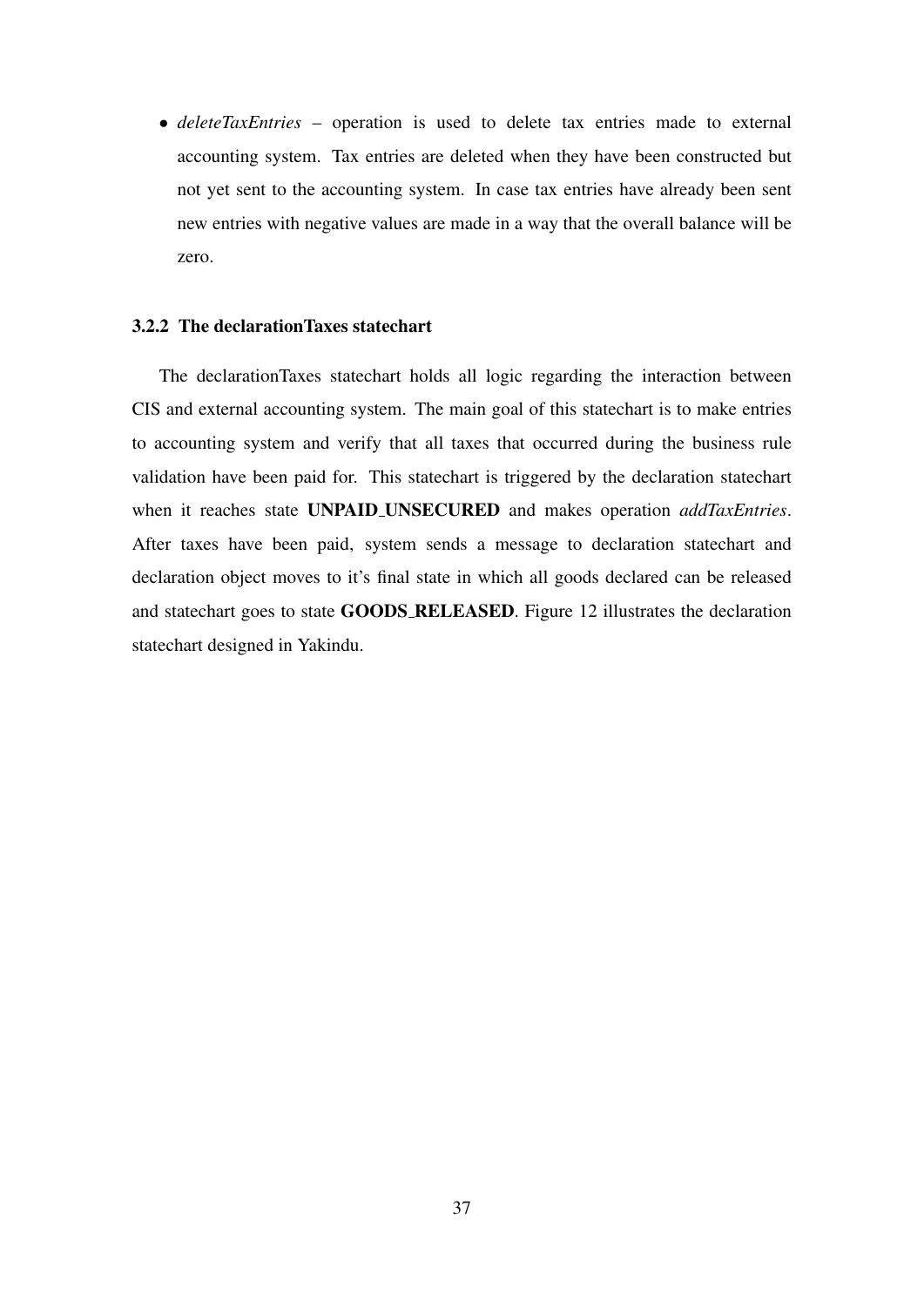<span id="page-37-0"></span>

Figure 12. declarationTaxes statechart

System constructs the object and initiates declarationaTaxes statechart when declaration statechart raises operation *addTaxEntries*. The declaration statechart has following states:

- **UNCOMMITTED** tax entries to the external accounting system are being made. This state is exited when:
	- all data regarding taxes is sent to the accounting system *advance*
- **NOT BALANCED** balancing of guarantee amount is being done. When the amount of guarantee is less then needed the additional sum is guaranteed. The state is exited when:
	- guarantee amounts are in balance *advance*
	- modifications to declaration have been made *addEntries*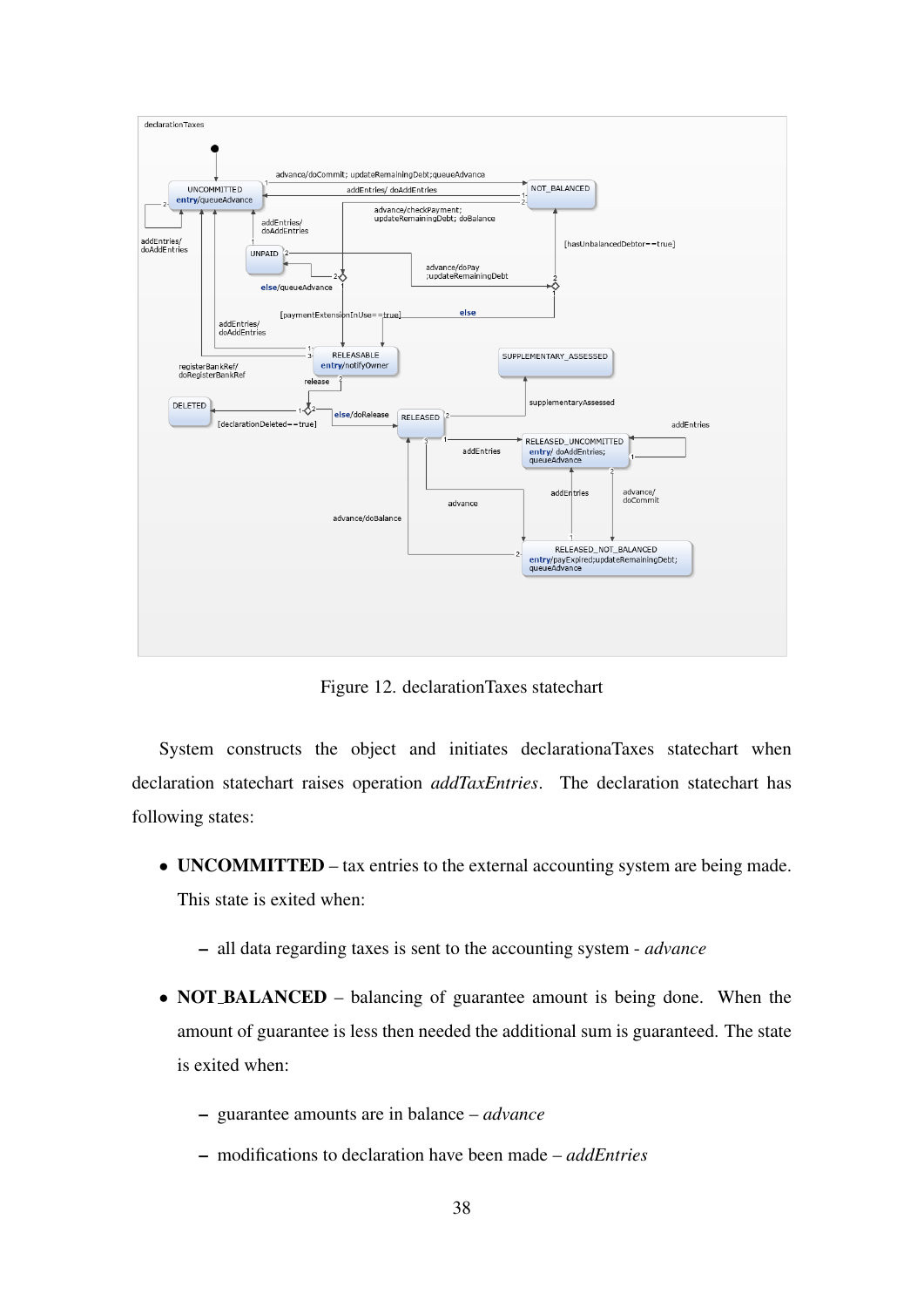- **UNPAID** taxes are being paid. When payment extension is not used user should pay taxes before the goods can be released. This state is exited when:
	- all taxes have been paid *advance*
	- modifications to declaration have been made *addEntries*
- RELEASABLE the declaration object is releasable. This state is exited when:
	- declaration can be released *release*
	- modifications to declaration have been made *addEntries*
	- bank reference must be generated *registerBankRef*
- RELEASED declaration object has been released. This state is exited when:
	- supplementary declaration has been submitted *supplementaryAssessed*
	- post entry or cancellation request has been submitted *addEntries*
	- payment extension was used and the payment date was reached *advance*
- **DELETED** declaration Taxes object reaches this state when declaration is deleted, it is also a final state of declarationTaxes statechart. Transition to this state is decided after *release* event. It is also a final state of declarationTaxes object
- SUPPLEMENTARY ASSESSED a supplementary declaration has been submitted. It is also a final state of declarationTaxes object
- RELEASED UNCOMMITTED post-entry or cancellation request has been made to the declaration. This state is exited when:
	- all new tax entries to the accounting system have been made *advance*
- RELEASED NOT BALANCED guarantee amount is being balanced. This state is exited when:
	- all new guarantee amounts are balanced *advance*
	- post entry or cancellation request has been submitted *addEntries*

Reactions and variables of declarationTaxes statechart: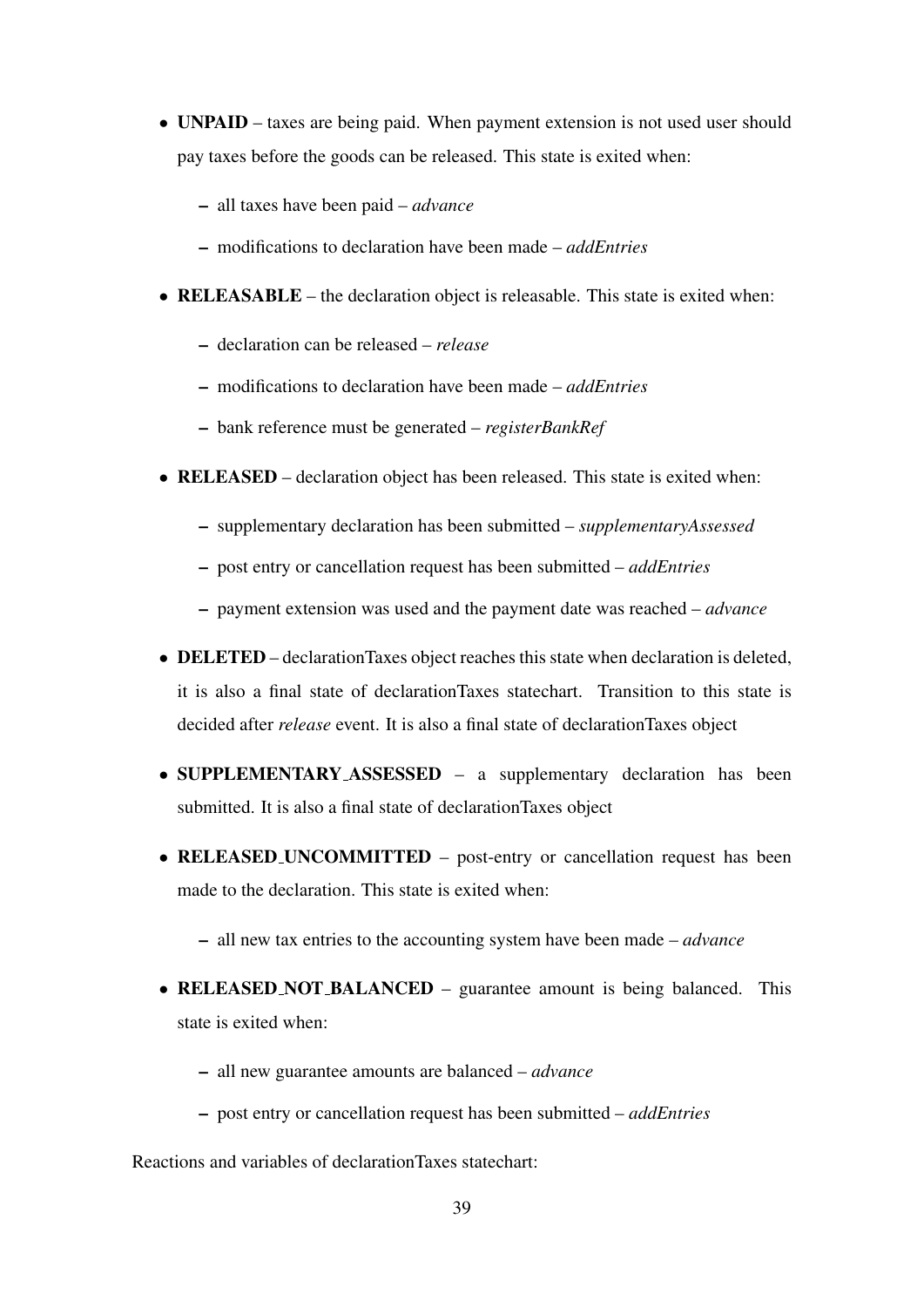- *addEntries* this event is used to change declarationTaxes state and trigger *doAddEntries* callback
- *advance* this event is used to move the declarationTaxes object to more stable state. When no transition can be made this event is ignored
- *release* this event is used to indicate that all tax entries have been registered in the accounting system and declaration can be released
- *supplementaryAssessed* this event is used by declaration statechart to indicate that supplementary declaration has been submitted
- *registerBankRef* this event is used to indicate that bank reference number should be provided
- boolean *hasUnbalancedDebtor* variable is set to true when the debtor sub-machine (described in appendix [1\)](#page-53-0) that is associated with declarationTaxes statechart is in state NOT BALANCED or RELEASED NOT BALANCED
- boolean *declarationDeleted* variable is set to true when declaration is deleted prior to the time when it could be released
- boolean *paymentExtensionInUse* variable is set to true when user has a permit that allows to release declaration without previously paying all taxes
- *doCommit* operation is used to send an event to sub-machines whose end result should be making tax entries to the accounting system
- *notifyOwner* operation is used to send a release message to all sub-machines indicating that declaration can be released
- *queueAdvance* operation is used to add event *advance* to message queue
- *doAddEntries* operation is used to add tax entries to the external accounting system every time a new version of the declaration has been made and as a result tax differences are detected. When making modifications or post-entry, user will be submitting tax differences. Submitting a cancellation request will create negative tax entries based on the last declaration version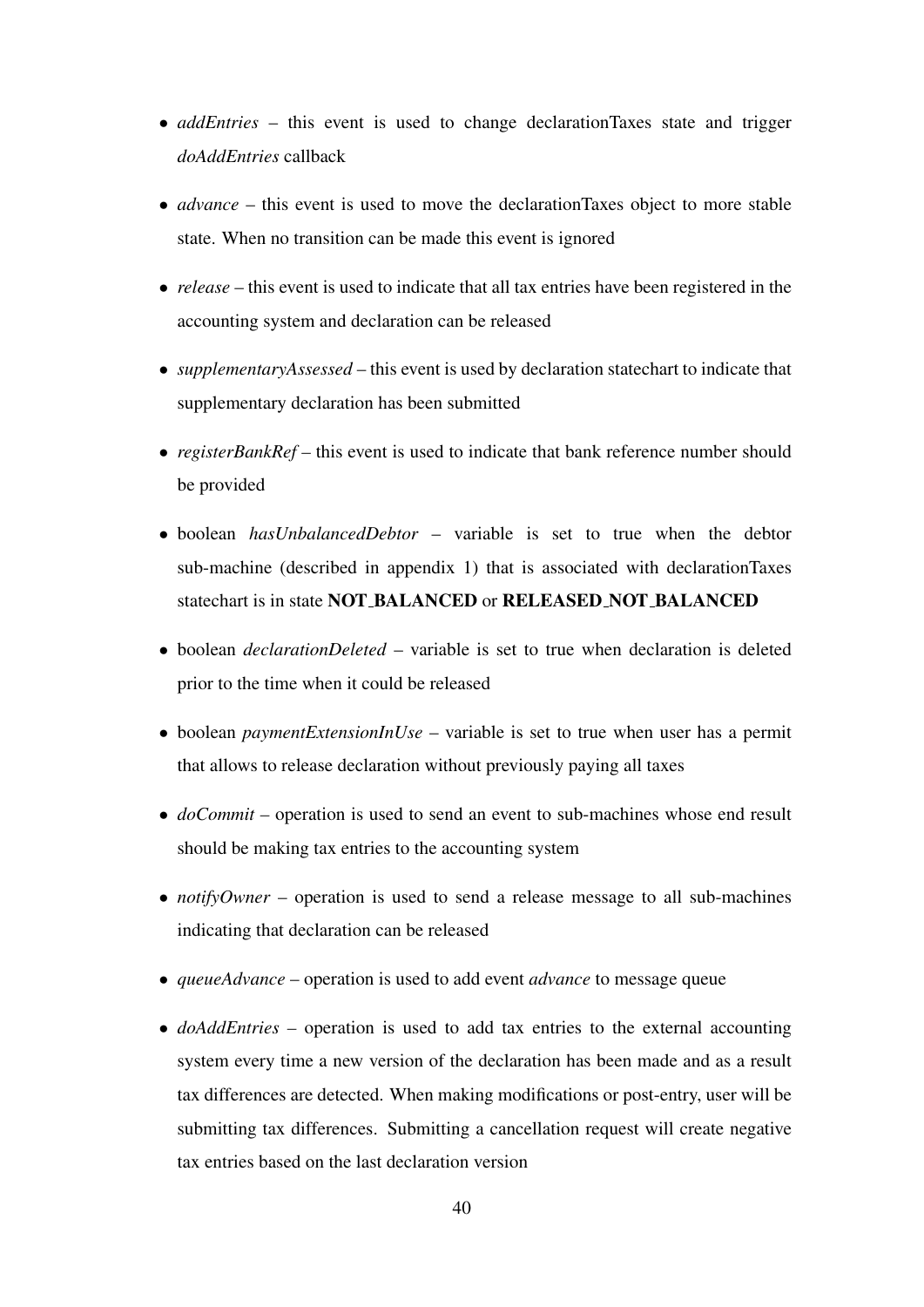- *doRegisterBankRef –* operation is used to set the bank reference number. When bank reference number is not provided it will be generated
- *doRelease* operation is used to set the payment date of the tax entries and move personTaxes sub-machine (described in appendix [2\)](#page-54-0) to state PAID
- *updateRemainingDebt* operation is used to calculate the remaining amount that must be paid based on the tax entries
- *checkPayment* operation is used to send *declarationPaid* event to debtor sub-machine when the debtor(s) of the declaration do not have previous debt
- *doBalance* operation is used to send balance message to sub-machines
- *doPay* operation is used for paying for the declaration. This operation will not succeed when there is not enough money in the prepayment account
- *payExpired* operation is used to call procedure from the accounting system that attempts to pay all expired tax entries for a given declaration

#### <span id="page-40-0"></span>3.3 Observations

This section describes issues and aspects that need to be faced while developing the introduced statecharts. Author will discuss the obstacles faced and knowledge gained while implementing statecharts to the rest of the system.

#### 3.3.1 Benefits of composite states

In the previous solution every state machine was designed as independent and to be exchanging messages with other state machines Java code had to be used. The relationships between the separate state machines were not explicit because they were described in different DSL files. This issue was overcome with composite states in Yakindu. Composite states allow to hide some complexity of the statechart model and only show the currently interesting part. For example process X was designed using a composite state to provide a better understanding how this process fits to the overall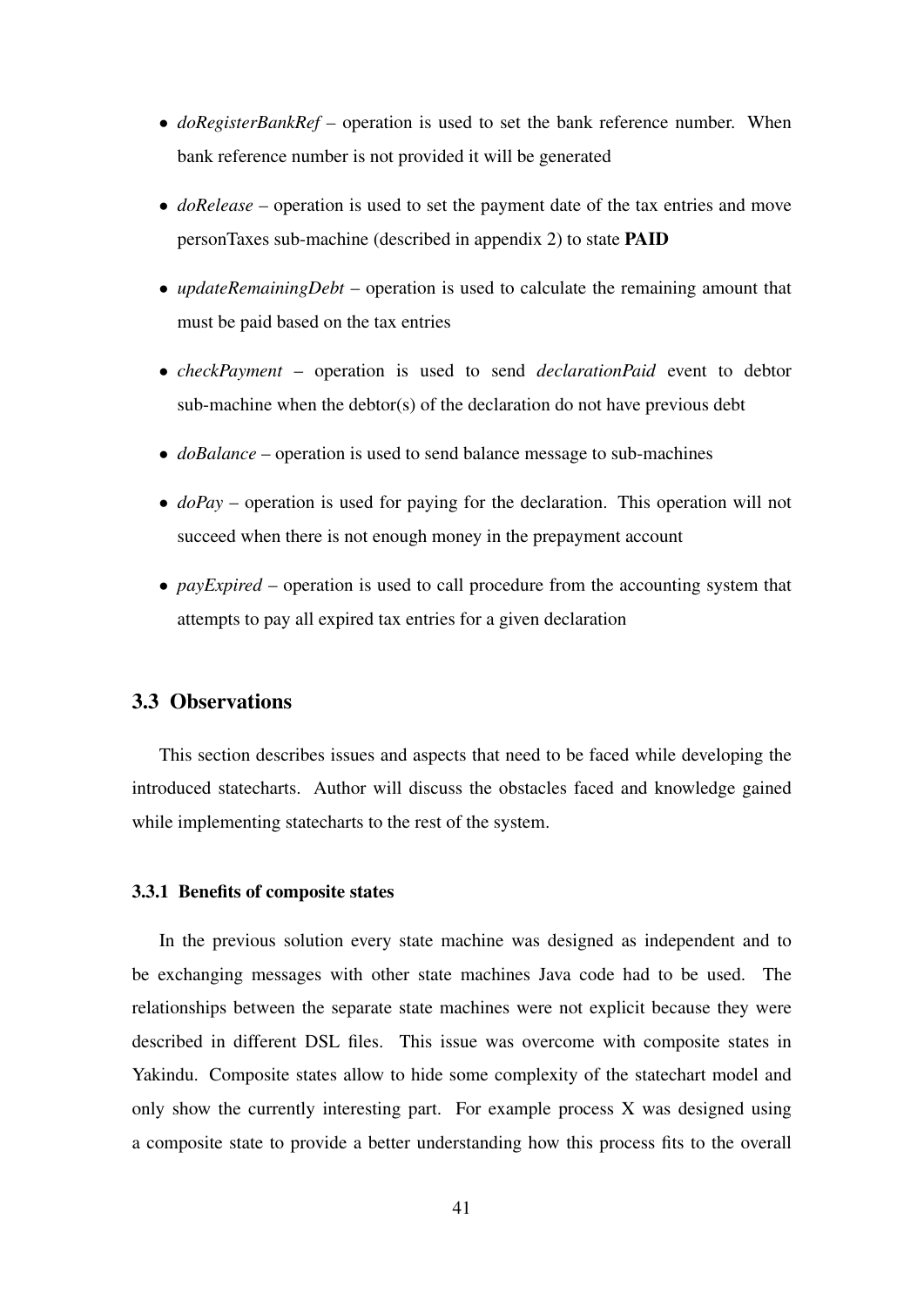life-cycle of declaration object. Not all independent state machines can be constructed as composite states because they have no distinct relations with the declaration object or declaration object can have multitude of these sub-objects.

#### 3.3.2 Troubles with the declarationTaxes statechart

In the first version of developed statecharts the declarationTaxes statechart was a part of declaration statechart because logically they belong together and a declaration object can have ultimately one declarationTaxes object. Due to the overall architecture of CIS and nuances of the accounting system this approach was not very sustainable because all logic behind the accounting system was put into a separate service module. Almost all modules of CIS are dependent on the statechart module but in order to communicate with accounting system the statechart module itself should be dependent on the service module. It made more sense to place the declarationTaxes statechart in the same module as the communication with accounting system in order to make methods regarding accounting system only available to the declarationTaxes statechart. Fortunately, the communication between the two statecharts consists of few events and reactions. The state values of the declarationTaxes statechart were also saved to a different database table. Extracting one statechart from a bigger statechart model is made very convenient in Yakindu. The whole process consists of creating a new statechart and moving the desired states, transitions and events from one model to the other. It is also necessary to modify code generation project to add the new statechart and specify where the code artifacts should be generated. The declarationTaxes statechart also uses variety of callbacks that in most cases match corresponding events. This irregularity (compared to the rest of the statecharts) was again done due to the external accounting system. Because the accounting system is such a complex legacy system and preferably any additional complexity should not be added, the interface needed to remain unchanged. These callbacks were used in order to provide consistency between data stored to accounting system and statechart state. In previous solution the DSL allowed to use same name for event and operation. Because this is not supported in Yakindu and can cause confusion the *do* prefix was added to callbacks of declarationTaxes statechart.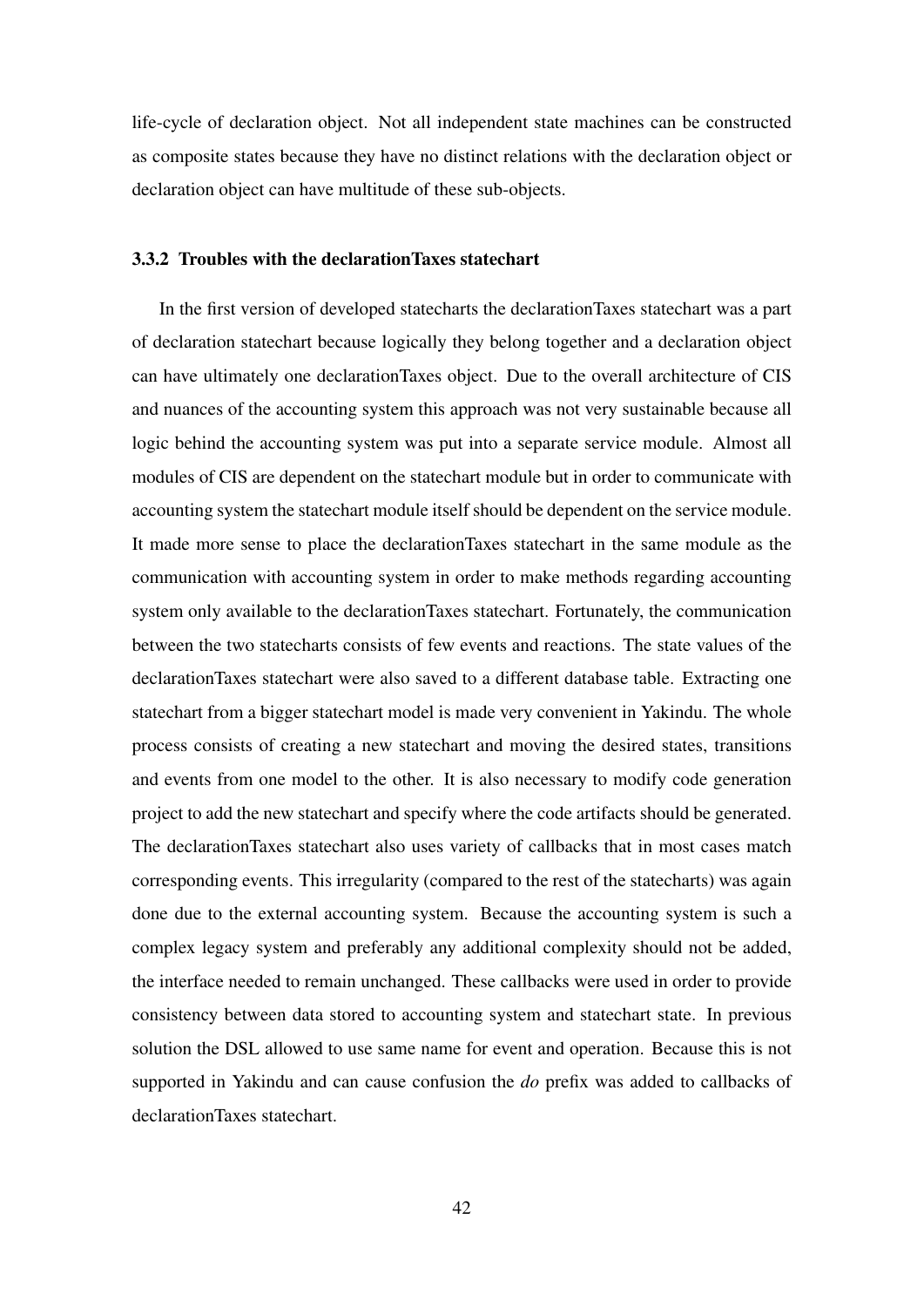#### 3.3.3 Communication with client code

In order to integrate statecharts to the rest of the system, generated code should communicate with the client code. Yakindu offers three different options for a statechart to communicate with the client code: *in event*, *out event* and *operation*. *In events* are raised outside of the statechart implementation to indicate that a transition should be made. An *out event* sets a boolean flag to true when event is raised within a statechart, the client code must check the value of the flag to become aware that it needs to do something. An *operation* creates a callback instead of setting a boolean flag. From the modeling perspective the difference between an *out event* and *operation* are not very substantial. An *out event* must be raised with a raise keyword while *operation* is raised like a normal action (during a transition or within a state). In addition an *operation* can have multiple parameters while events can ultimately have one. In development process *in events* were widely used by client code to trigger a transition of the statechart. *Out events* were not used in the implementation although according to official documentation they should be used to communicate with the outside world. Instead of this *operation* was seen as a more suitable candidate for statechart to indicate that process needs to be initiated outside of statechart domain.

#### 3.3.4 Storing and displaying the states of an object

State values of an object are useful resource for users because it can indicate that some processes are underway. In Yakindu a state is a vector and these states need to be translated to a readable form that could be displayed to the users. In addition, different states can be shown depending on the role of the user (client or customs official).

As a solution, first a database table named *status change* was designed to hold all data regarding statechart execution. This table includes the current state, version of the state, timestamp and variable values of the statechart. Many of these states are purely technical and have little value to users but they can serve as a log that can be useful for debugging the system. Yakindu's tracing functionality saves the state value after making a transition. Enabling this functionality allows code generator to generate callbacks for every time a state is entered or exited. This callback allows to store the states of a statechart into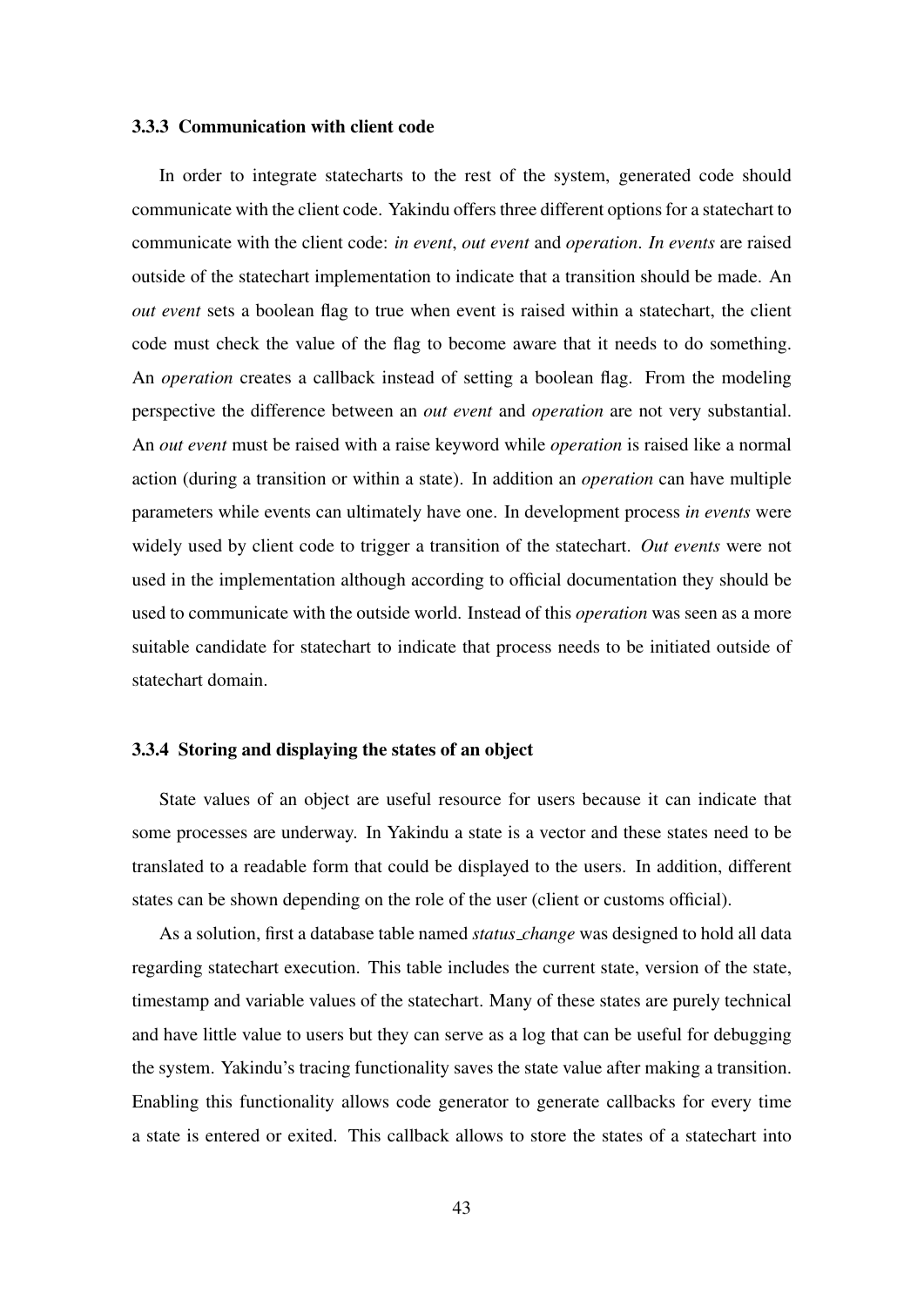database. The vector of a state means state enum consists of all the region names and states that were passed through in order to reach the desired state, the pattern for state enum is: *region1 substate1 region2 substate2* and so on. For example, the state enum of the declaration statechart can be *declaration ASSESSED.* For composite states this vector can become very long and difficult to understand. To overcome the issue with these obscures states an internal classifier was created to map the state vector to the state that needs to be displayed to the user. This allowed to hide the region and parent state prefix of a composite state from the user. This solution was also used to filter out state vectors that are used only within the statechart and are of a little interest to users. Due to regulations some states can not be shown to clients but need to be displayed to customs officer so a corresponding attribute was added to this classifier. Implementing such an internal classifier allowed to address all these issues.

#### 3.3.5 Issues regarding user interface

Another related issue concerns the user interface of the CIS. When a user views declarations in CIS, many different buttons need to be displayed. The number of buttons is dependent on the current state of declaration's statechart. For a better user experience there is no need to show buttons that have no effect. These buttons are basically transitions that can not be taken from the current state. To achieve this functionality a method for running a dummy statechart was constructed in order to know which transition could be taken from the current state. Every time user interface needs to know whether or not to display a button, it would run the dummy statechart to know if a transition can be taken. These transitions were mapped to buttons and access permissions of the UI. This allowed to show users only buttons that have real impact on the declaration object in current state. In addition UI needed to be informed when state change had occurred that was not triggered from user interface because users want to know the latest state of declaration. UI was constructed to poll the current state of declaration based on latest state and refresh the declarations table if a change was detected. This allowed to show users up-to-date information on the declarations that were viewed from the table. In the old solution the users had to manually refresh the page in order to become aware of current status of the declaration.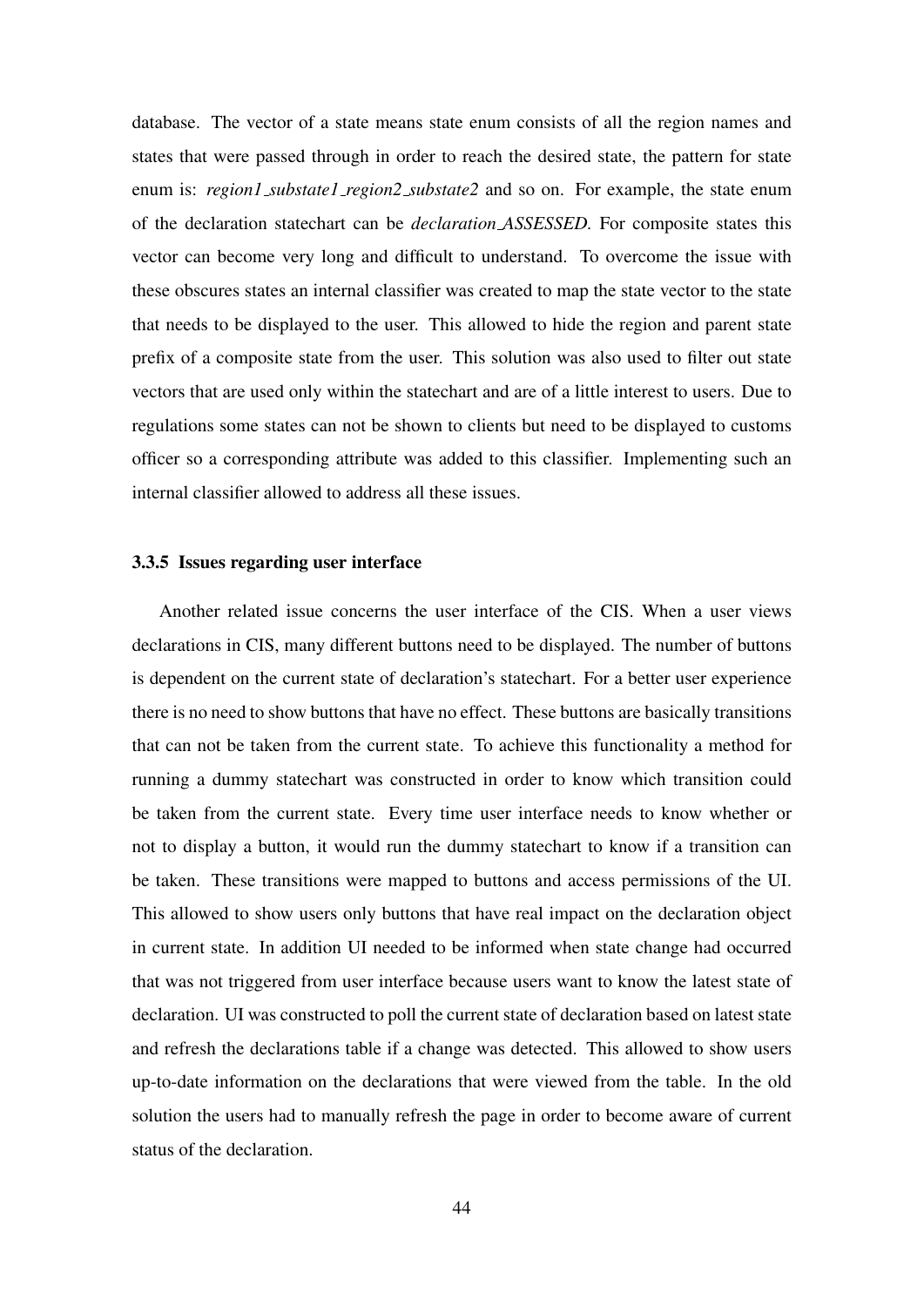#### 3.3.6 Model simulation

While implementing statecharts one of the features that proved to be very useful was Yakindu's built in tool to simulate the statechart. It is the easiest way to verify if constructed statechart works as expected or not. The simulation process is rather easy – user has to manually fire triggers and assign variables in order to trigger a state change. Prior code generation is not needed to simulate the statechart. The active state is depicted as yellow and every time trigger of a possible transition is fired, corresponding state becomes active. If statechart is modeled as *CycleBased* the statechart cycles through to see if some condition has changed and makes transition when needed. In development *EventDriven* execution was used which means that in order to trigger a state change in simulation the event must be raised manually. The simulation allows developers to easily test if statechart acts as intended rather then integrate it with client code and then test the model through user interface. Figure [13](#page-44-0) illustrates the simulation perspective of Yakindu.

<span id="page-44-0"></span>

Figure 13. Simulation in Yakindu

In addition Yakindu actively validates the semantics of modeled statechart and shows error messages. Simulation can be run with some errors in order to simplify debugging but code can not be generated if errors exists in the model. This validation looks for semantic errors and also for variables, operations and events that are used in the model but not defined in definition section.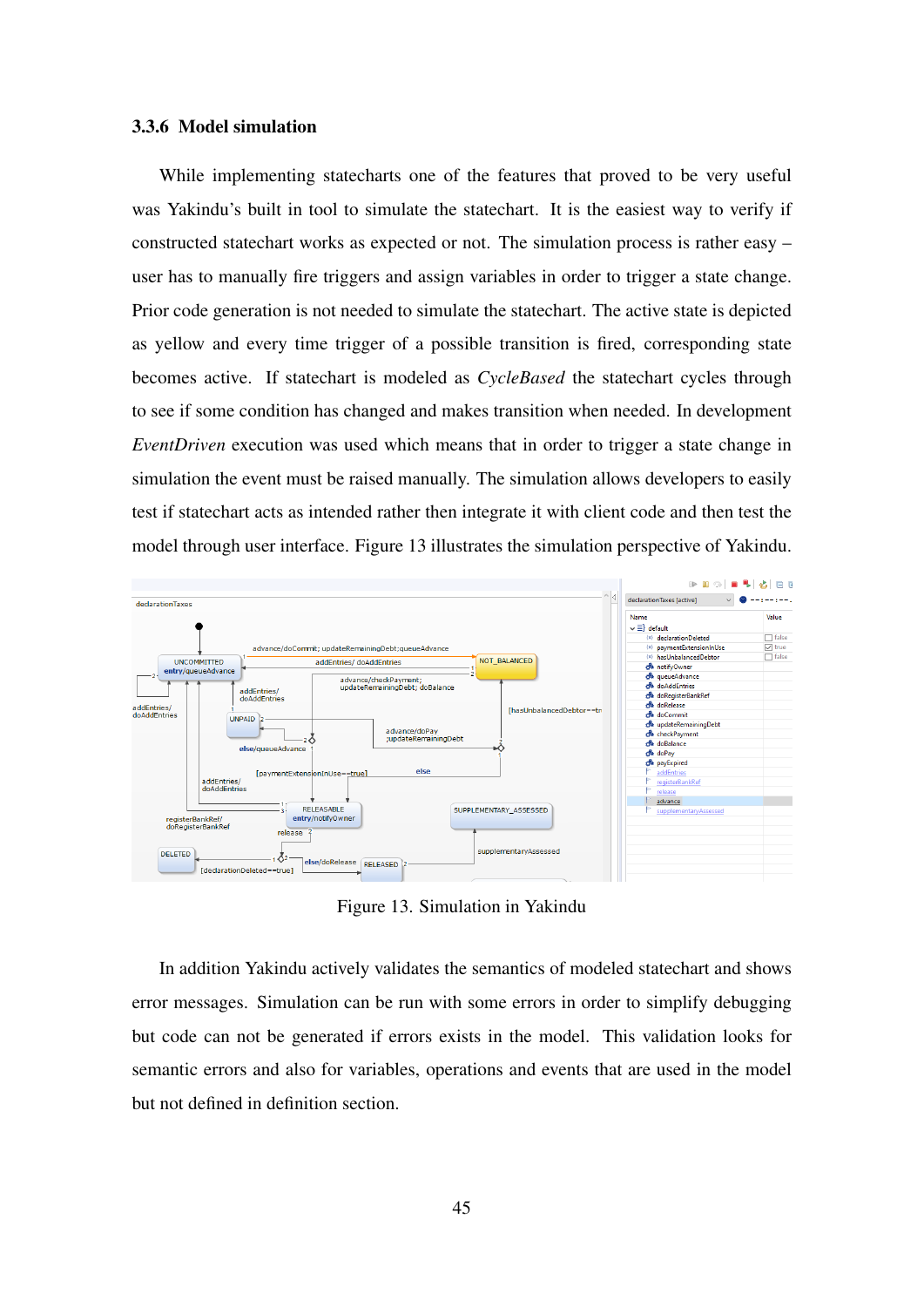#### 3.3.7 Code generation

The code generation process in Yakindu is made very easy. The user needs to create a code generation file based on the constructed model(s). Code generation model allows users to specify how and where should the code be generated. One generator file can be used to generate multiple independent statechart models. The generation model has many features that allow to specify different aspects of generated code. Most useful features for the development were:

- Naming allows to specify the package name of generated Java classes
- Tracing if enabled, generates the tracking callback functions (function for entering and exiting state)
- Outlet allows to specify the target project and folder for the generated artifacts

When the project in Eclipse is set to automatically build, IDE generates code artifacts every time user saves the model. This feature rules out possibility to change the model without generating the code artifacts. The amount of generated artifacts is dependent on the overall complexity of the statechart. For example developed statecharts did not have any timed events and therefore the Java classes responsible for it were not generated. Based on debtor statechart the generator generated four different classes:

- DebtorStatemachine holds all logic behind the statechart (state definitions, transitions etc.). Code example is provided in appendix [3](#page-55-0)
- IDebtorStatemachine consists of all interfaces and events/callbacks that were defined under that interface. Code example is provided in appendix [4](#page-73-0)
- IStatemachine holds the basic interface of the statechart, for example *init()* that initializes the state machine. Code example is provided in appendix [5](#page-75-0)
- ITracingListener holds tracing interface of the statechart. Only generated when tracing feature is enabled. Code example is provided in appendix [6](#page-77-0)

First two classes are generated to every independent statechart model but both latter ones are used by every generated statechart (for example declaration and declarationTaxes).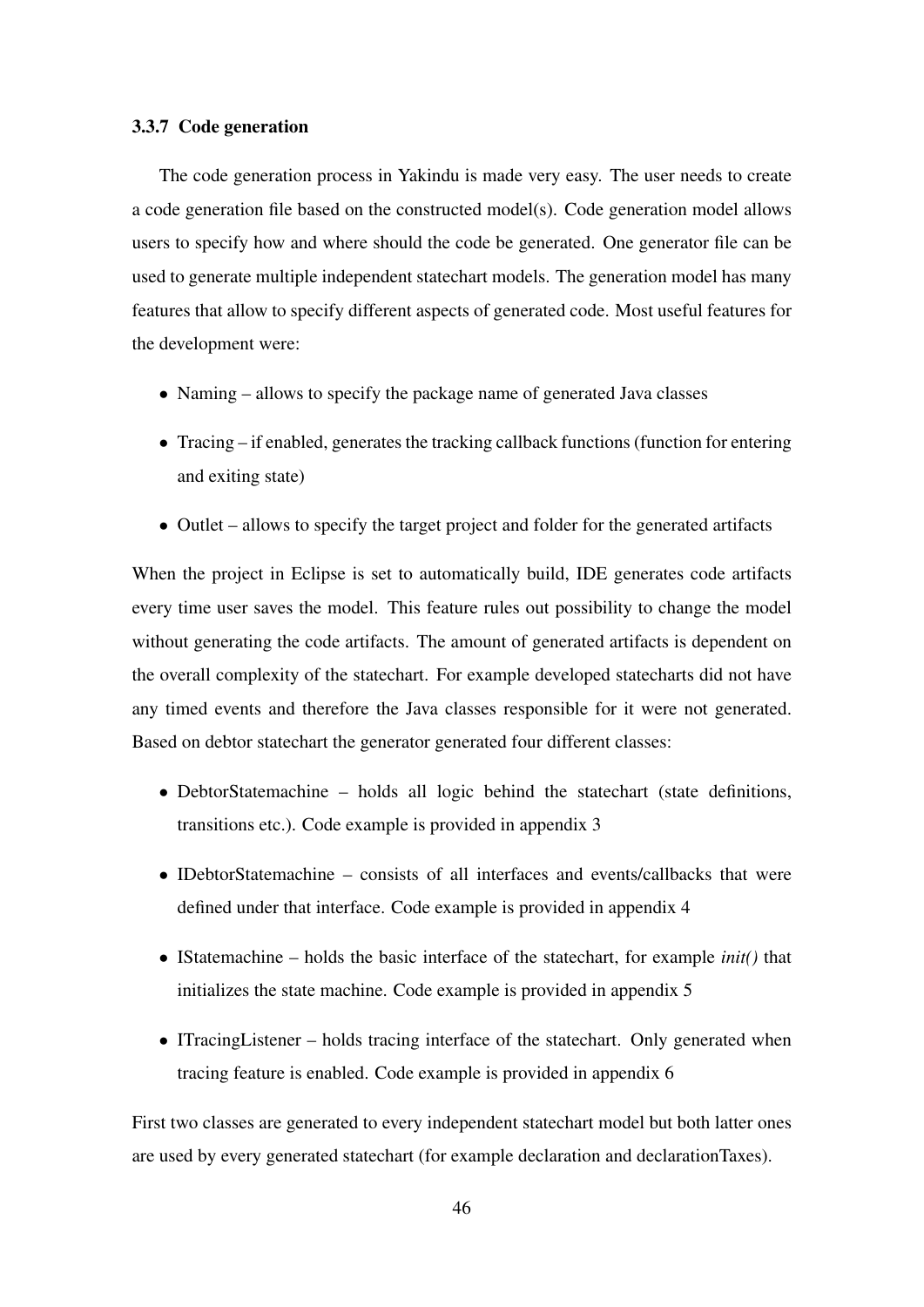### 4 Discussion

Overall it can be concluded that statecharts provide a good solution for describing the system's behavior in a complex system. A statechart model proved to be a good communication basis between developers and stakeholders of the business side. The benefits became more evident inside the development team when code was integrated to the rest of the system which sparked discussions over the whole process. Clear benefit of using statechart is the synchronization of the documentation and statechart model. This aspect will have positive implications during the maintenance period. The maintenance will also benefit from the fact that modifications to the statechart model can be done easily. All reactions and variables previously defined can be used to change system's behavior (for example adding a state) without the need to add additional Java code.

A potential drawback of statechart implementation is that all stakeholders must learn to understand them properly. In this aspect classic state machines are easier to understand and develop because they do not have complex constructs such as history, orthogonal and composite states. Team held many meetings to discuss the technical nuances and what is the best option to handle them. Now that these nuances have been addressed the implementation of statecharts of other similar document-based customs information systems will take significantly less time. On the other hand some of these complex constructs do not have to be used at all but they can be helpful to address some issues while describing the process. Many of the observations made in section [3.3](#page-40-0) can be used in various systems but the technical requirements depending on the system must be considered before the same solution to these issues can be applied.

During the development process Yakindu proved to be a good tool for statechart modeling. No big issues were experienced except occasional error message when switching between git branches, which was probably caused by a bug in Eclipse plugin. Yakindu also comes as a standalone application that could potentially be more refined and stable but it can not be used without a valid license. As statecharts proved to be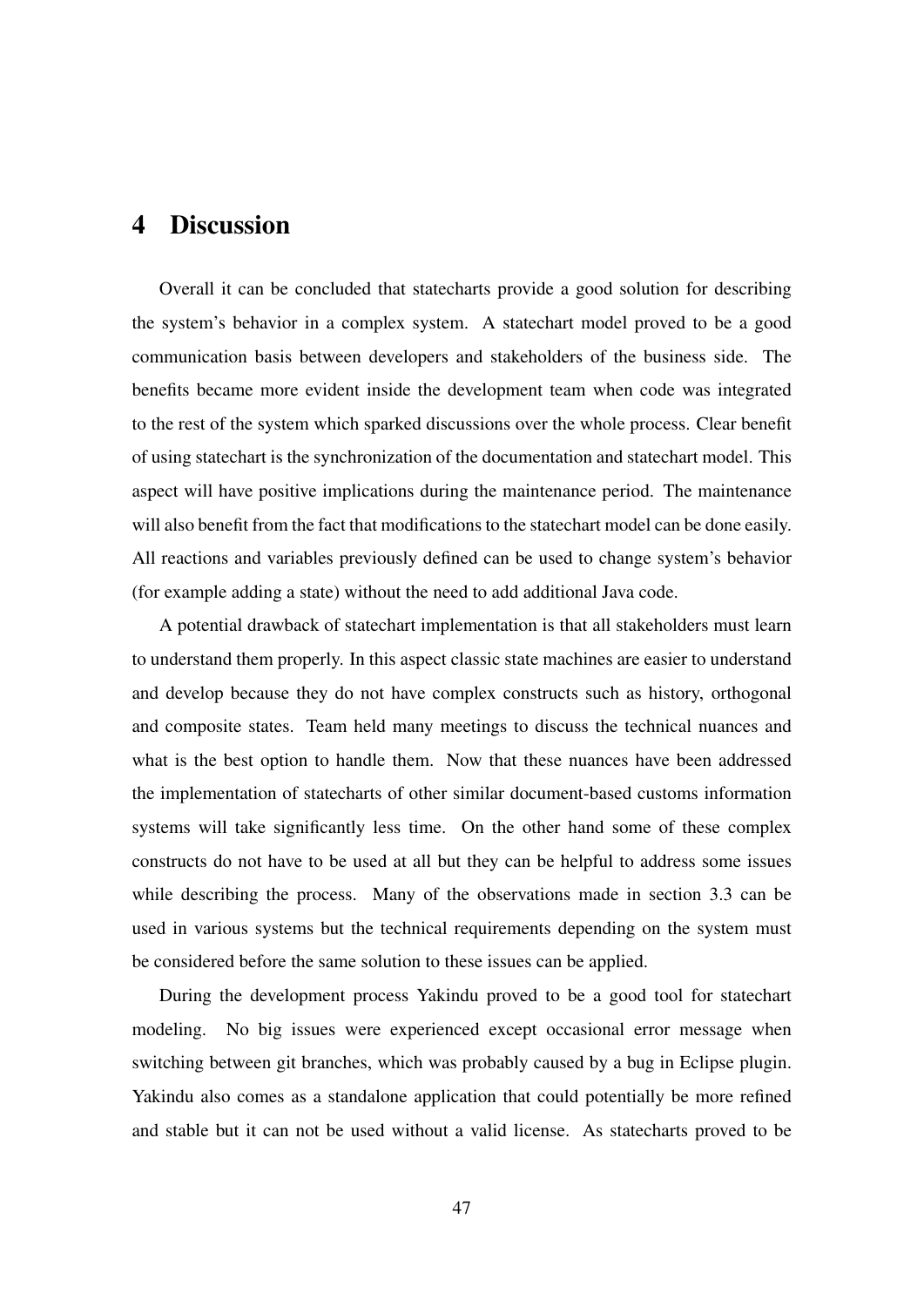useful for the development of CIS, the purchase of such a license should be assessed. Other tools besides Yakindu should be considered as well because as the evaluation of tools in section [2.6](#page-26-0) showed they support a wider range of different models. One should note that semantics between various statecharts formalisms are somewhat different when deciding on using a different tool [\[30\]](#page-52-0). In order to use developed statecharts in other development tool the semantical differences require analyzing to evaluate precisely which aspects differ. The main risk is that although the semantics seem identical and the code compiles, the real behavior of the system changes. This risk can be minimized with thorough documentation of the new tool and ability to validate/test the statechart so behavior could be compared to Yakindu's simulator.

Compared to existing DSL the statechart model is simpler to understand, provides more flexibility and the life-cycle in general can be understood more easily. The developed statecharts are editable through graphic interface instead of writing implementation into a file. This means that it takes less time to learn developing statecharts when this task is assigned to someone with less experience. The learning curve also reduces because the statechart model can be easily validated for semantical and conceptual errors. Because Yakindu is well documented and available to anyone interested, the maintenance of the system can be passed to another competent company. The generated artifacts are standardized Java code and for this reason the needed changes to the system could be made directly in Java when for some reason Yakindu could not be used. Using statecharts instead of DSL proved also useful when more complex constructs of the formalism were used. Implementing such constructs in DSL would require significant development effort and could result in different interpretation of the semantics.

The main concepts, methods and processes for using statecharts in the development of CIS were developed and taken into use. Due to these benefits the statecharts developed will be used in CIS and many others that will be developed in the future. Although the developed models and integration is not final and more work needs to be done to fully meet all requirements of the CIS. Future work will make statecharts more complex and possibly introduce additional independent statecharts. Many operations will be added to the states of the main declaration statechart that will usually trigger a communication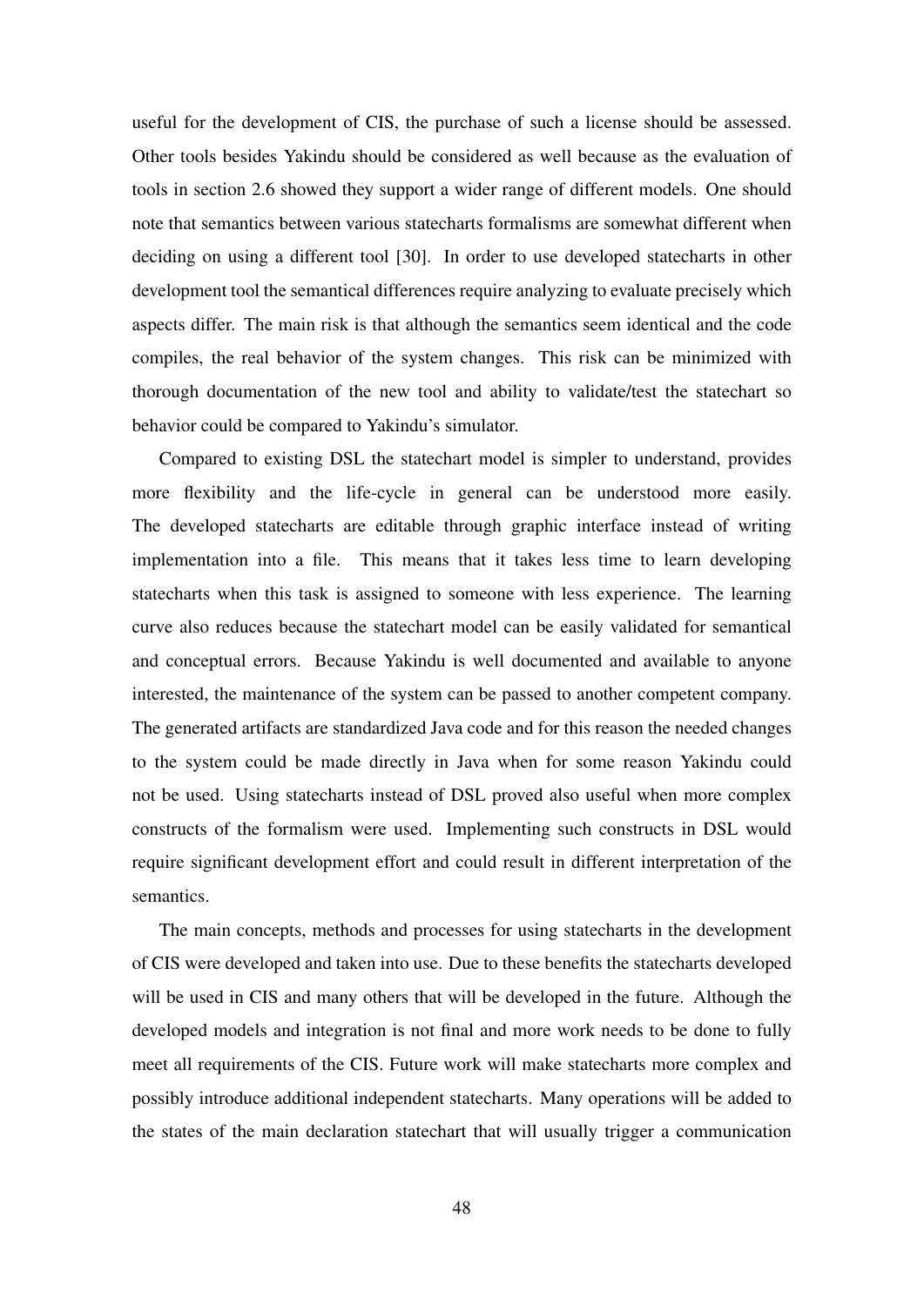with an external system (eg. a message to an external system should be sent in ASSESED state to indicate that some type of good has been declared). This type of additions to the statechart make the generated code more complex but generally have little impact to the overall integration between statecharts and client code.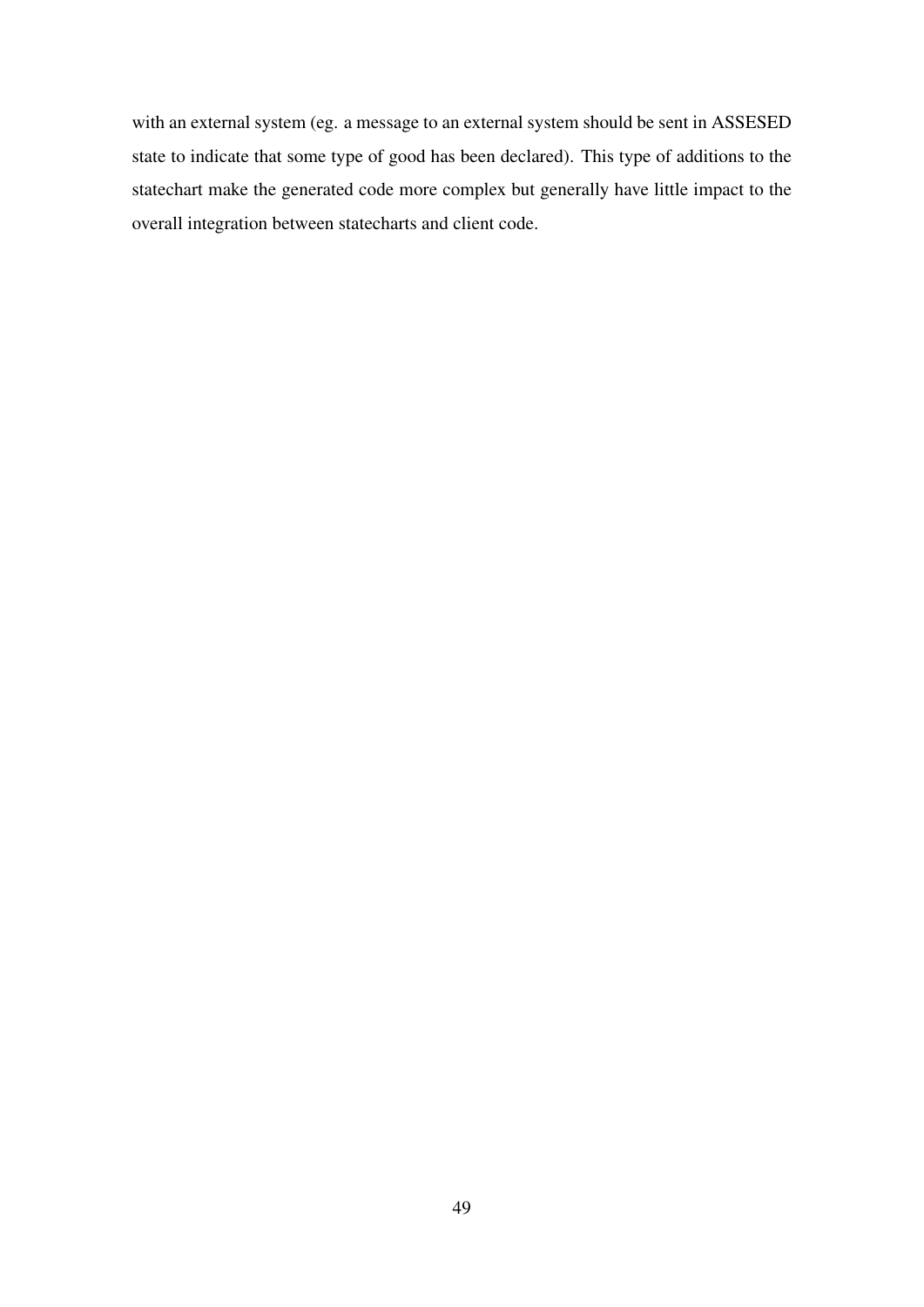### 5 Conclusion

In conclusion statecharts proved to be a good way of describing an object's life-cycle based on a customs information system experience. This method solved problems identified with previous solution. Because the code is generated from model the documentation is always up-to-date and corresponds to implementation. Further benefits will become even more evident after reaching maintenance period and implementing modifications to existing system needs to be done. In addition statechart models are easier to develop because it can be done using graphic interface. Statechart formalism offers ways to tackle the state explosion issue, which means that more complexity can be added. Because the used tool is available to everyone interested, the maintenance of the system can be easily passed to another company. This is why previous solution where custom language was used to describe state machines will be replaced with statechart formalism. This thesis provided a detailed overview on how statecharts can be used, developed and integrated to a complex customs information system. These findings can be a valuable input for every development team that has faced similar problems or to teams that have already considered using statecharts in development process.

In future the statechart formalism could be used in other customs information systems. A common library for statecharts should be considered due to the behavioral similarities of these systems. An analysis should be conducted on how the statechart formalism can simplify the maintenance of the system and what type of modifications in the system behavior can be done solely by changing the model in Yakindu. Further, additional technical issues that may arise during the development of the rest of the system need to be addressed.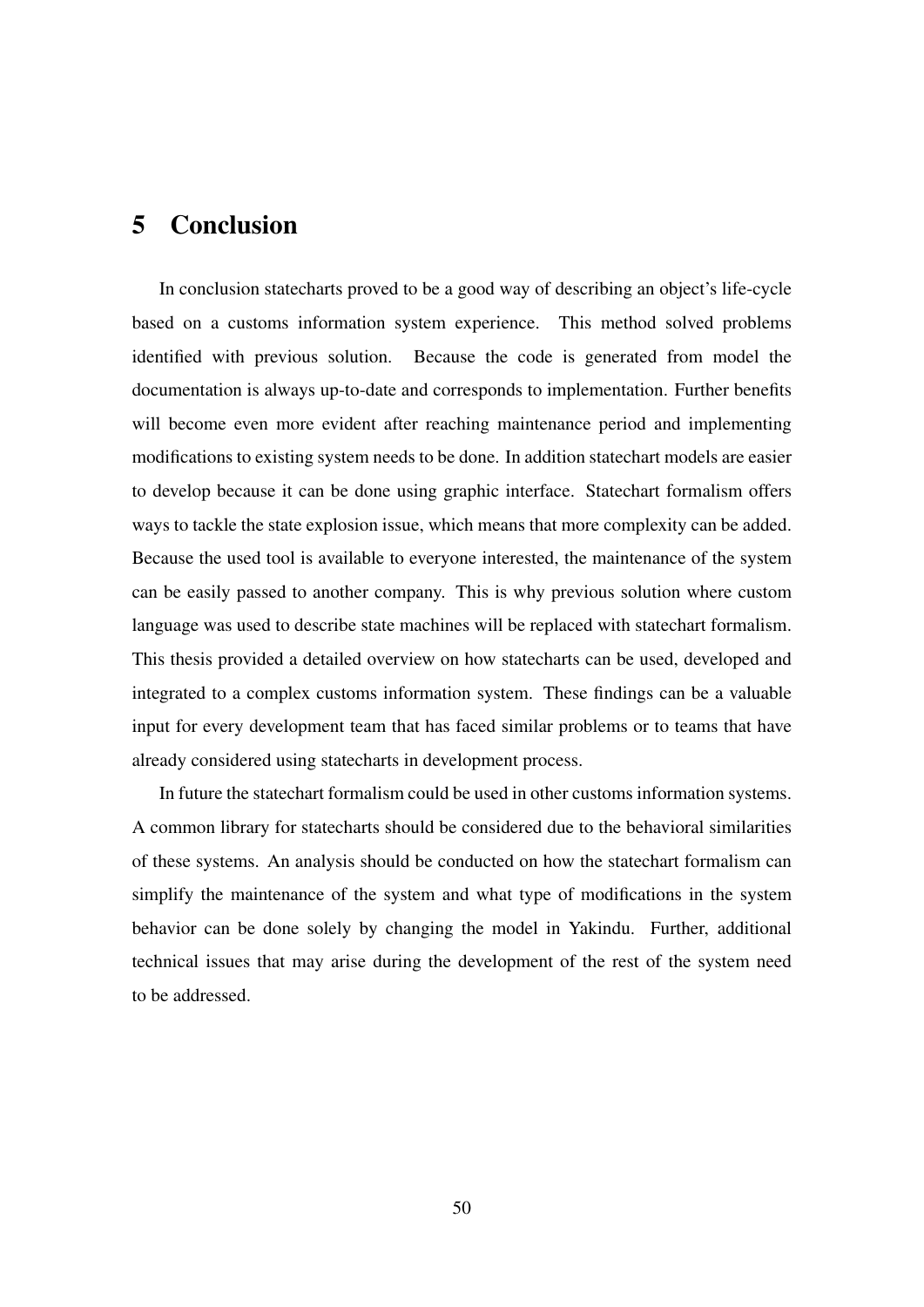## References

- [1] (2019). Enterprise information system (eis) cio wiki, [Online]. Available: [https:](https://cio-wiki.org/wiki/Enterprise_Information_System_(EIS)) [//cio-wiki.org/wiki/Enterprise](https://cio-wiki.org/wiki/Enterprise_Information_System_(EIS)) Information System (EIS) (visited on 20/12/2019).
- [2] R. R. Nelson, "It project management: Infamous failures, classic mistakes, and best practices.", *MIS Quarterly executive*, vol. 6, no. 2, 2007.
- [3] T. B. C. Arias, P. Avgeriou, P. America, K. Blom and S. Bachynskyy, "A top-down strategy to reverse architecting execution views for a large and complex software-intensive system: An experience report", *Science of Computer Programming*, vol. 76, no. 12, pp. 1098–1112, 2011.
- [4] (2019). Riigikontrolli aruanne riigikogule avaliku sektori tarkvaraarenduse projektide juhtimine, [Online]. Available: [https : / / www . riigikontroll . ee /](https://www.riigikontroll.ee/DesktopModules/DigiDetail/FileDownloader.aspx?AuditId=2488&FileId=14400) [DesktopModules/DigiDetail/FileDownloader.aspx?AuditId=2488&FileId=14400](https://www.riigikontroll.ee/DesktopModules/DigiDetail/FileDownloader.aspx?AuditId=2488&FileId=14400) (visited on 20/11/2019).
- [5] (2019). Business domains cybernetica, [Online]. Available: [https://cyber.ee/](https://cyber.ee/competences/business-domains/#customs-systems) [competences/business-domains/#customs-systems](https://cyber.ee/competences/business-domains/#customs-systems) (visited on 20/12/2019).
- [6] (2019). Electronic customs multi-annual strategic plan, [Online]. Available: [https:](https://ec.europa.eu/taxation_customs/sites/taxation/files/resources/documents/customs/policy_issues/e-customs_initiative/masp_strategic_plan_en.pdf) / / ec . europa . eu / taxation [customs / sites / taxation / files / resources / documents /](https://ec.europa.eu/taxation_customs/sites/taxation/files/resources/documents/customs/policy_issues/e-customs_initiative/masp_strategic_plan_en.pdf) customs / policy [issues / e - customs](https://ec.europa.eu/taxation_customs/sites/taxation/files/resources/documents/customs/policy_issues/e-customs_initiative/masp_strategic_plan_en.pdf) initiative / masp strategic plan en . pdf (visited on 17/01/2018).
- [7] B. Selic, "The pragmatics of model-driven development", *IEEE software*, vol. 20, no. 5, pp. 19–25, 2003.
- [8] C. Atkinson and T. Kuhne, "Model-driven development: A metamodeling foundation", *IEEE software*, vol. 20, no. 5, pp. 36–41, 2003.
- [9] S. J. Mellor, T. Clark and T. Futagami, "Model-driven development: Guest editors' introduction.", *IEEE software*, vol. 20, no. 5, pp. 14–18, 2003.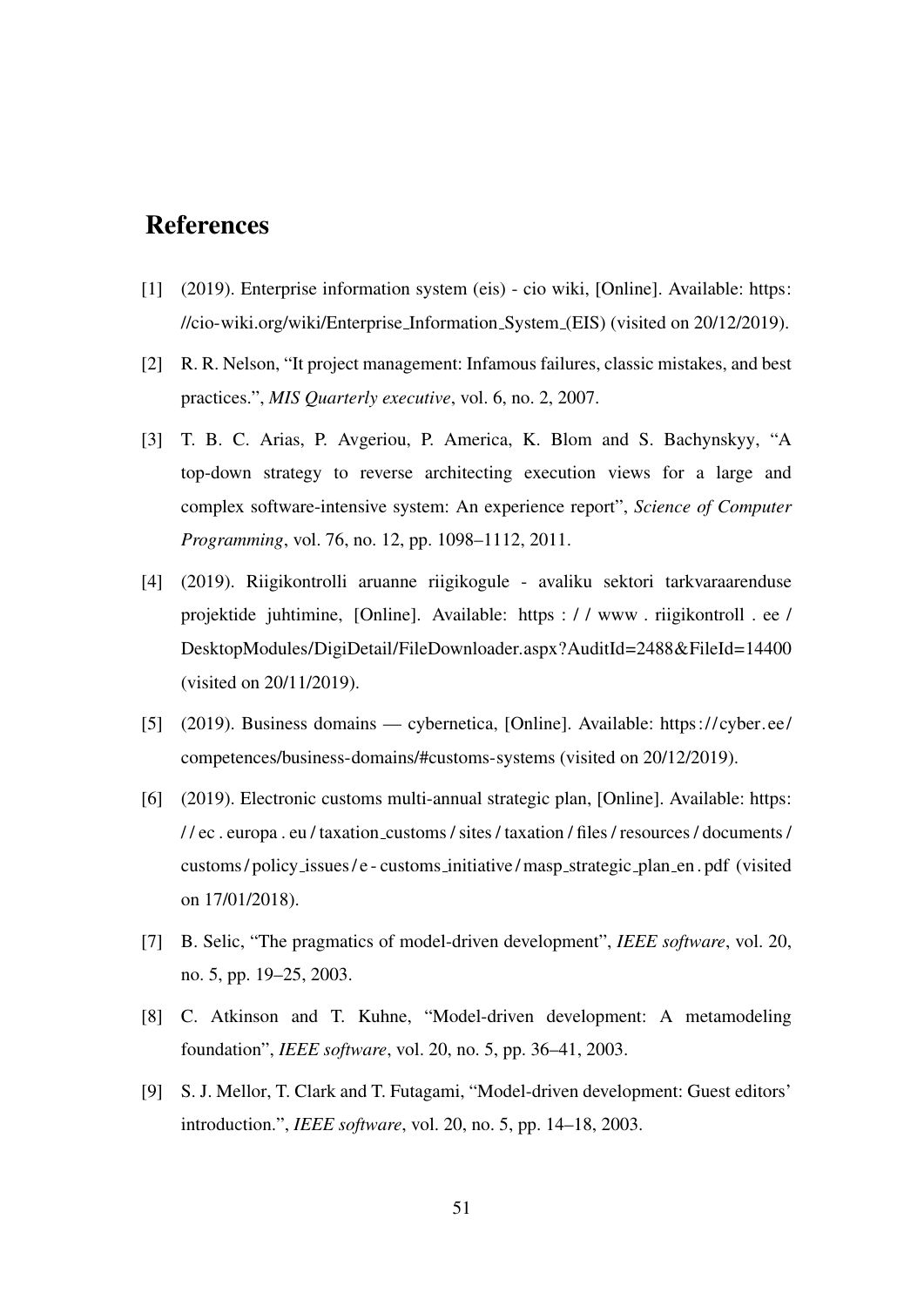- [10] M. Samek and L. Quantum Leaps, "A crash course in uml state machines", *Quantum Leaps, LLC*, 2009.
- [11] J. Ganssle, "Embedded state machine implementation", in *Embedded systems: world class designs*, Citeseer, 2007, ch. 6, pp. 248–257.
- [12] G. Kistner and C. Nuernberger, "Developing user interfaces using scxml statecharts", in *Proceedings of the 1st EICS Workshop on Engineering Interactive Computer Systems with SCXML*, 2014, pp. 5–11.
- [13] G. Fortino, W. Russo and E. Zimeo, "A statecharts-based software development process for mobile agents", *Information and Software Technology*, vol. 46, no. 13, pp. 907–921, 2004.
- [14] K. R. Leung, L. C. K. Hui, S.-M. Yiu and R. W. Tang, "Modeling web navigation by statechart", in *Proceedings 24th Annual International Computer Software and Applications Conference. COMPSAC2000*, IEEE, 2000, pp. 41–47.
- [15] K. Bogdanov and M. Holcombe, "Statechart testing method for aircraft control systems", *Software testing, verification and reliability*, vol. 11, no. 1, pp. 39–54, 2001.
- [16] R. Swain, V. Panthi, P. K. Behera and D. P. Mohapatra, "Automatic test case generation from uml state chart diagram", *International Journal of Computer Applications*, vol. 42, no. 7, pp. 26–36, 2012.
- [17] A. Topalidou-Kyniazopoulou, "A case (computer-aided software engineering) tool for robot-team behavior-control development", PhD thesis, Citeseer, 2012.
- [18] C. Dragert, J. Kienzle and C. Verbrugge, "Statechart-based ai in practice", in *Eighth Artificial Intelligence and Interactive Digital Entertainment Conference*, 2012.
- [19] R. Sinha, A. Narula and J. Grundy, "Parametric statecharts: Designing flexible iot apps: Deploying android m-health apps in dynamic smart-homes", in *Proceedings of the Australasian Computer Science Week Multiconference*, ACM, 2017, p. 28.
- [20] C. Guo, Z. Fu, S. Ren, Y. Jiang, M. Rahmaniheris and L. Sha, "Pattern-based statechart modeling approach for medical best practice guidelines-a case study", in *2017 IEEE 30th International Symposium on Computer-Based Medical Systems (CBMS)*, IEEE, 2017, pp. 117–122.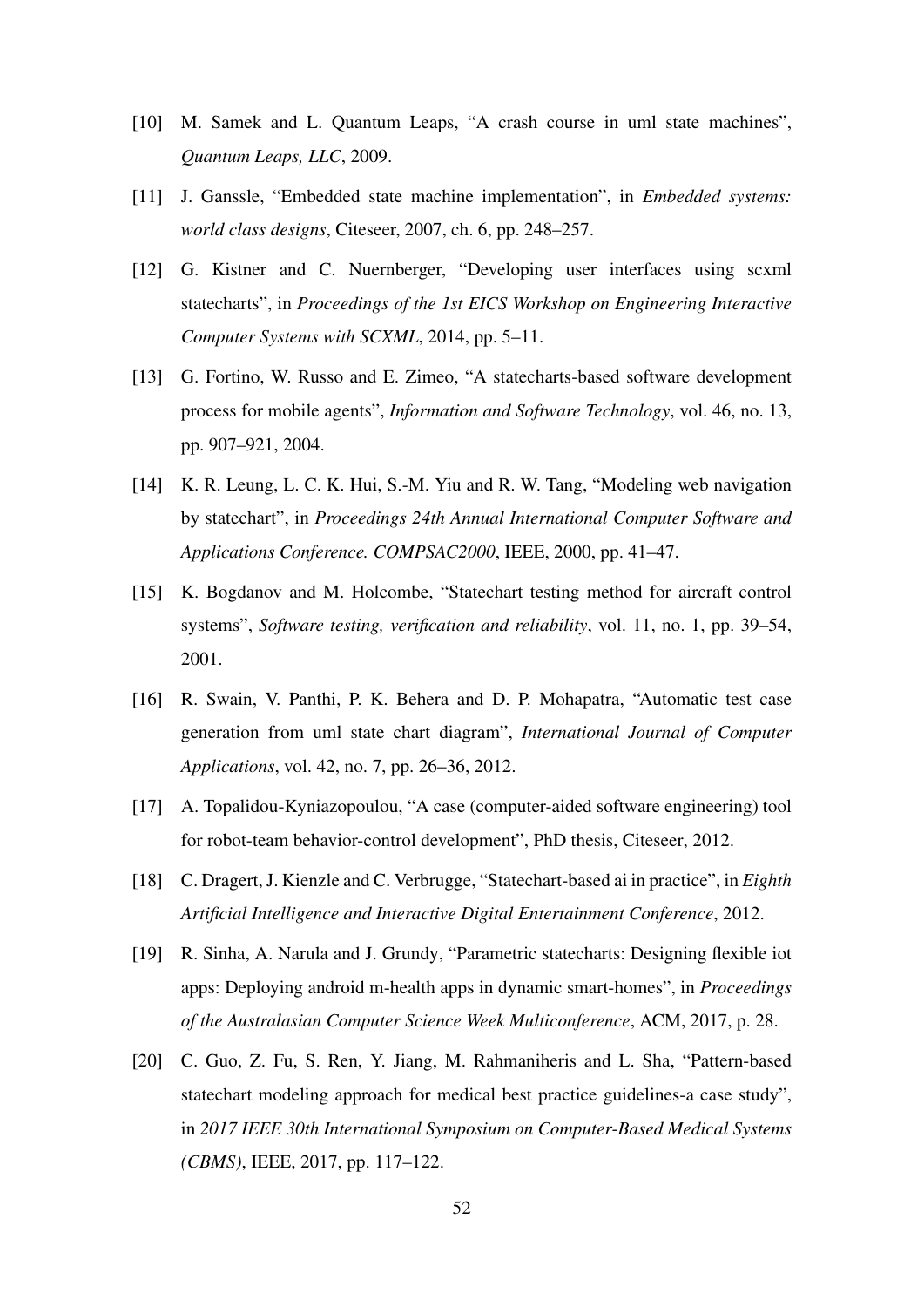- [21] C. Guo, S. Ren, Y. Jiang, P.-L. Wu, L. Sha and R. B. Berlin, "Transforming medical best practice guidelines to executable and verifiable statechart models", in *Cyber-Physical Systems (ICCPS), 2016 ACM/IEEE 7th International Conference on*, IEEE, 2016, pp. 1–10.
- [22] M.-P. Huget, "Generating code for agent uml sequence diagrams", in *Proceedings of Agent Technology and Software Engineering (AgeS)*, 2002.
- [23] A. Sadovykh, P. Desfray, B. Elvesæter, A.-J. Berre and E. Landre, "Enterprise architecture modeling with soaml using bmm and bpmn-mda approach in practice", in *2010 6th Central and Eastern European Software Engineering Conference (CEE-SECR)*, IEEE, 2010, pp. 79–85.
- [24] (2019). Rational rhapsody overview united states, [Online]. Available: [https:](https://www.ibm.com/us-en/marketplace/rational-rhapsody) [//www.ibm.com/us-en/marketplace/rational-rhapsody](https://www.ibm.com/us-en/marketplace/rational-rhapsody) (visited on 04/06/2019).
- [25] (2019). Magicdraw, [Online]. Available: [https:// www. nomagic . com/ products/](https://www.nomagic.com/products/magicdraw) [magicdraw](https://www.nomagic.com/products/magicdraw) (visited on 04/06/2019).
- [26] (2019). Full lifecycle modeling for business, software and systems sparx systems, [Online]. Available:<https://sparxsystems.com/products/ea/index.html> (visited on 15/05/2019).
- [27] (2019). Wine run windows applications on linux, bsd, solaris and macos, [Online]. Available:<https://www.winehq.org/> (visited on 22/05/2019).
- [28] (2019). Yakindu statechart tools (sct) state machine tool, [Online]. Available: <https://www.itemis.com/en/yakindu/state-machine/> (visited on 21/05/2019).
- [29] (2019). Introduction droolsonboarding, [Online]. Available: https://nheron. [gitbooks.io/droolsonboarding/content/](https://nheron.gitbooks.io/droolsonboarding/content/) (visited on 04/06/2019).
- <span id="page-52-0"></span>[30] M. L. Crane and J. Dingel, "Uml vs. classical vs. rhapsody statecharts: Not all models are created equal", in *International Conference on Model Driven Engineering Languages and Systems*, Springer, 2005, pp. 97–112.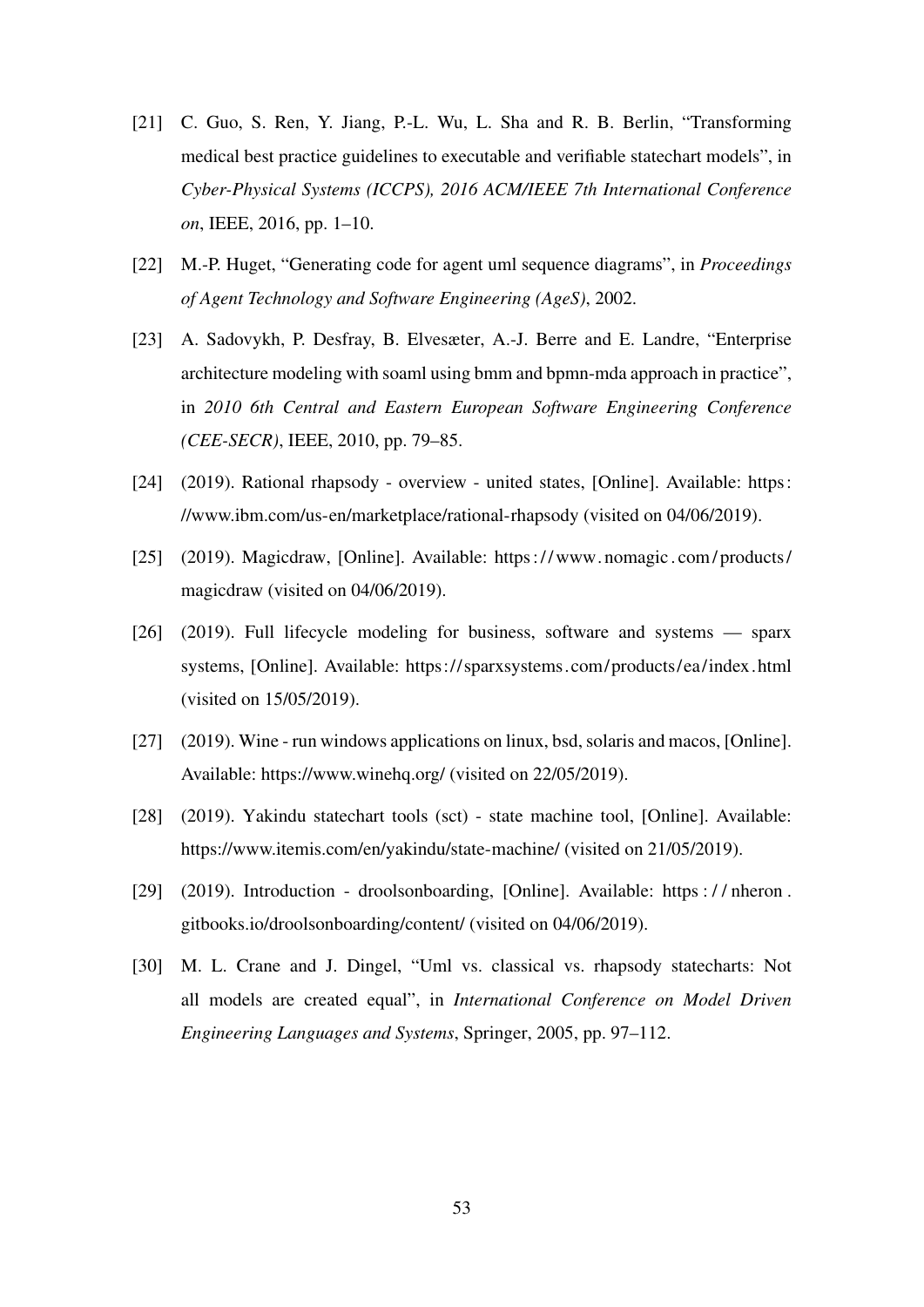# <span id="page-53-0"></span>Appendix 1 – Debtor statechart



Figure 14. Debtor statechart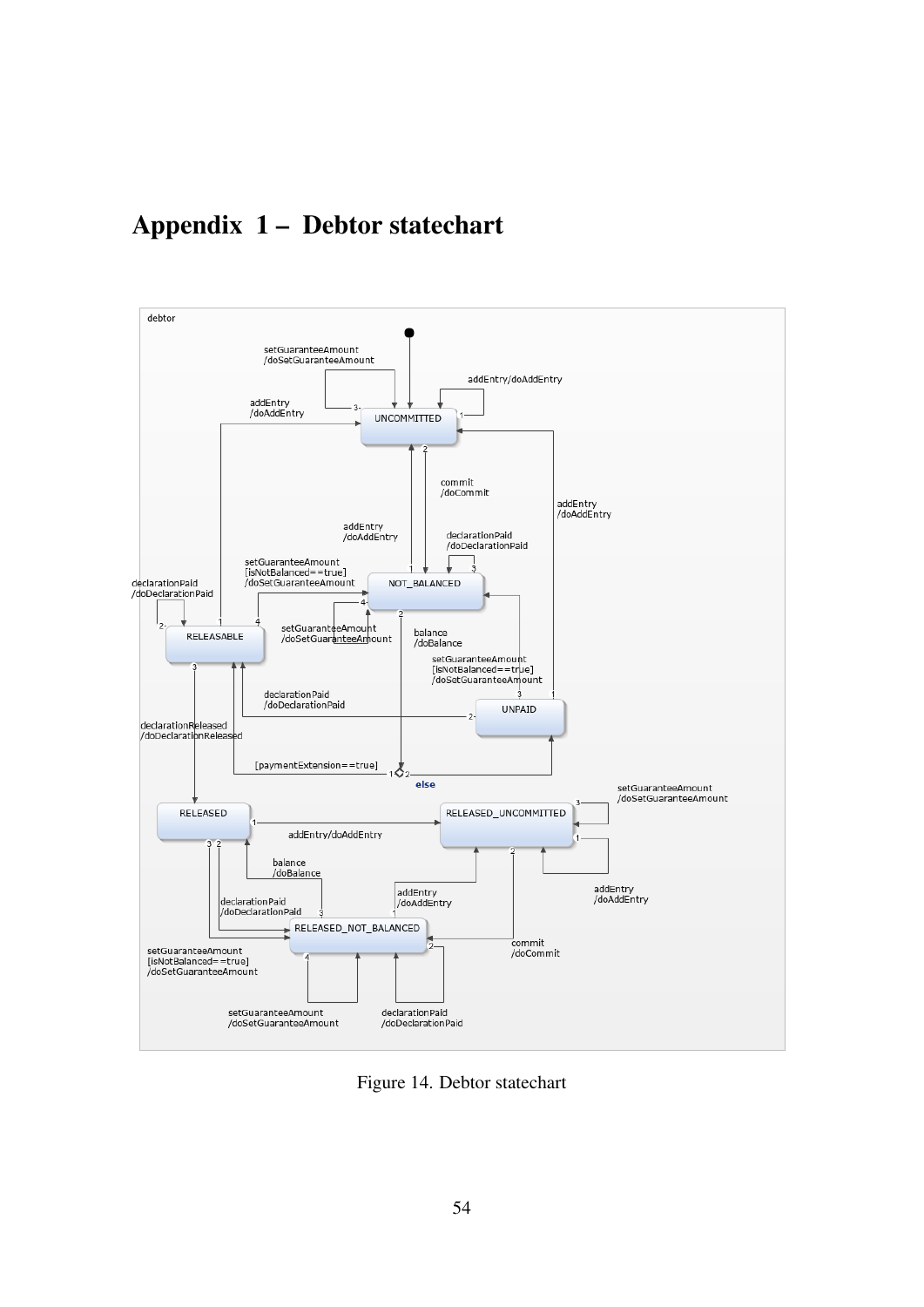# <span id="page-54-0"></span>Appendix 2 – PersonTaxes statechart



Figure 15. PersonTaxes statechart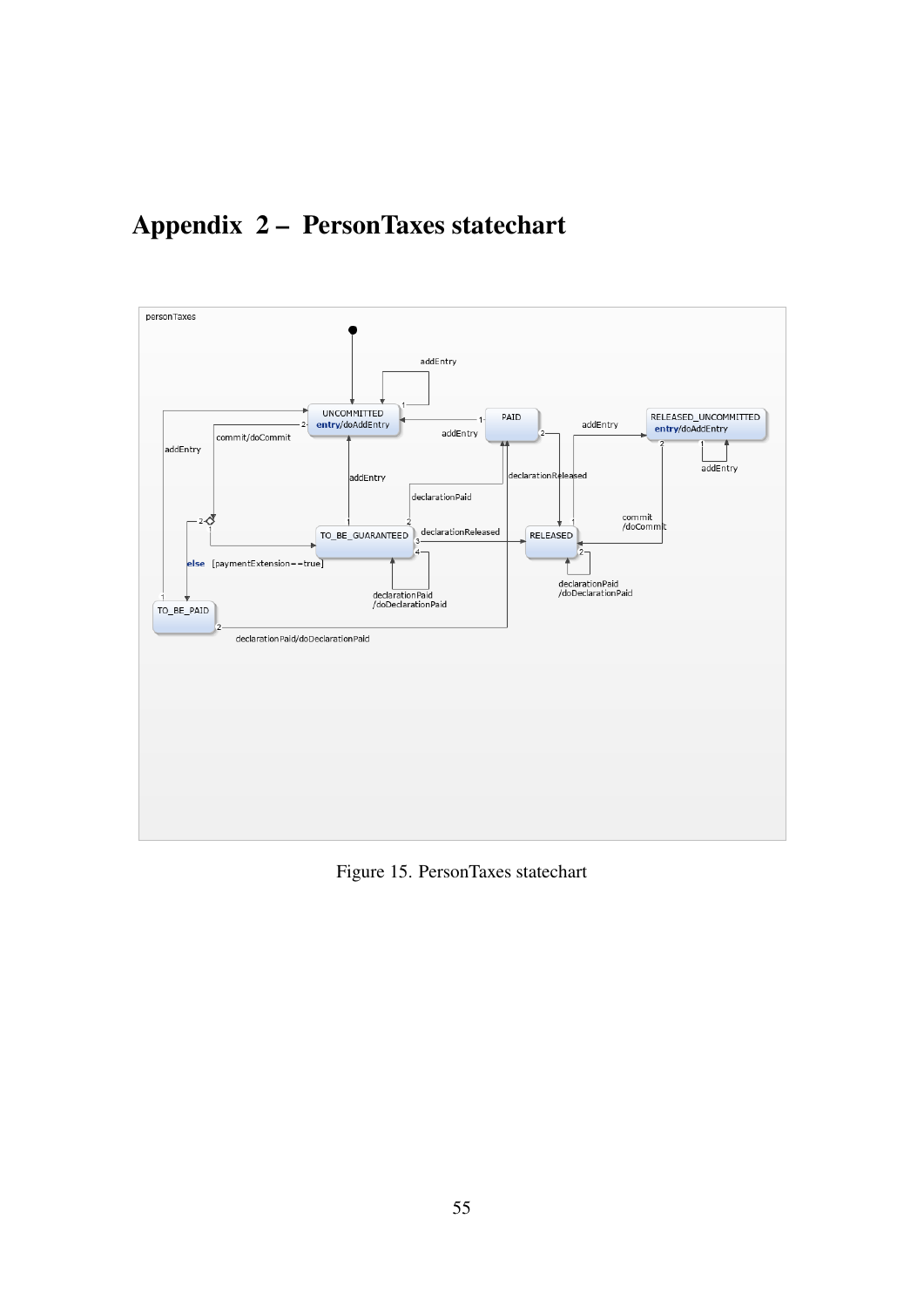## <span id="page-55-0"></span>Appendix 3 – DebtorStatemachine.java class

```
/** Generated by YAKINDU Statechart Tools code generator. */
package ee.statecharts.debtor;
import ee.statecharts.ITracingListener;
import java.util.LinkedList;
import java.util.List;
public class DebtorStatemachine implements IDebtorStatemachine {
    protected class SCInterfaceImpl implements SCInterface {
        private SCInterfaceOperationCallback operationCallback;
        public void setSCInterfaceOperationCallback(
                SCInterfaceOperationCallback operationCallback) {
            this.operationCallback = operationCallback;
        }
        private boolean addEntry;
        public void raiseAddEntry() {
           addEntry = true;
            runCycle();
        }
        private boolean commit;
        public void raiseCommit() {
            commit = true;
            runCycle();
        }
        private boolean balance;
       public void raiseBalance() {
            balance = true;
            runCycle();
        }
```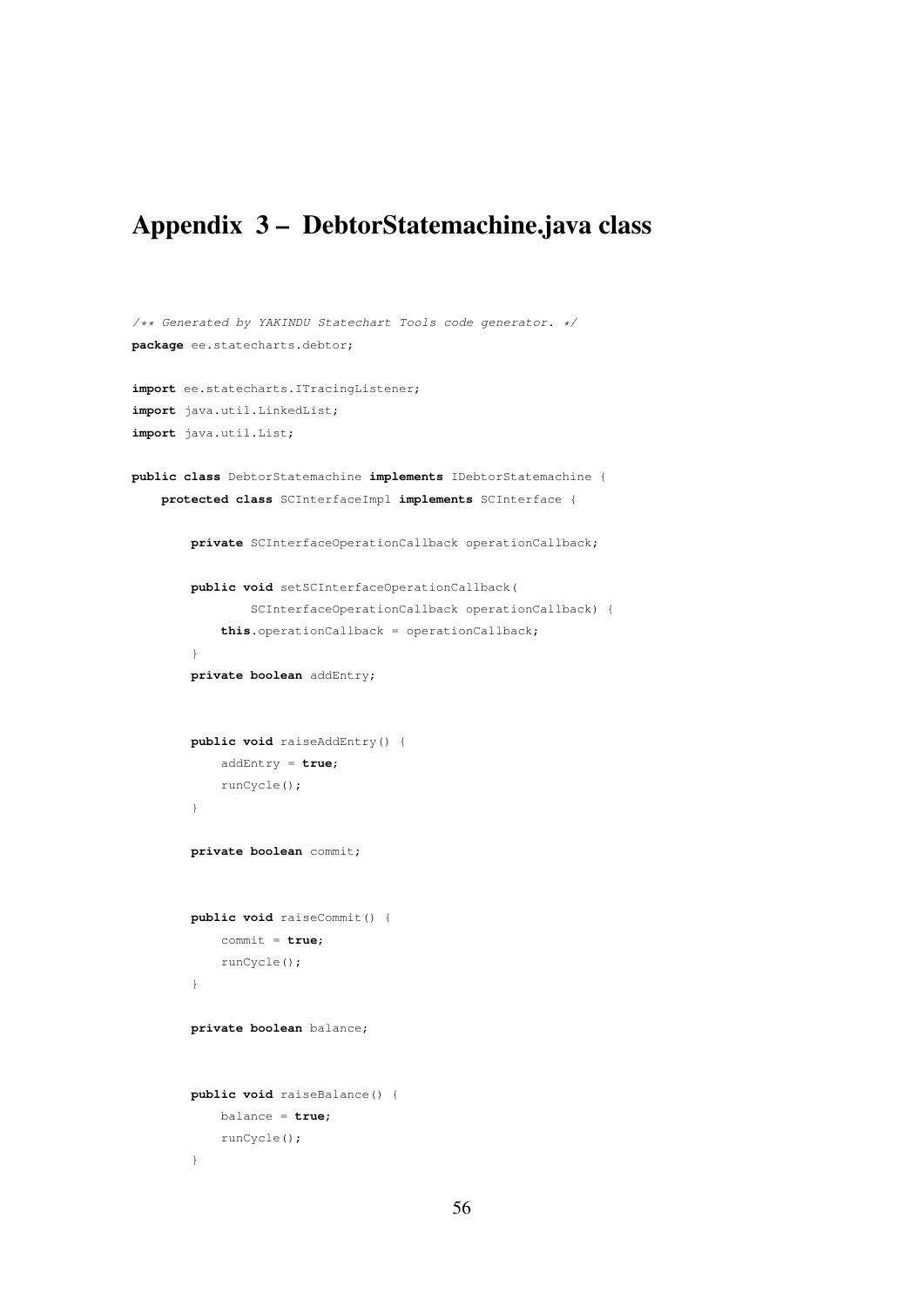```
private boolean declarationPaid;
public void raiseDeclarationPaid() {
    declarationPaid = true;
   runCycle();
}
private boolean declarationReleased;
public void raiseDeclarationReleased() {
    declarationReleased = true;
   runCycle();
}
private boolean setGuaranteeAmount;
public void raiseSetGuaranteeAmount() {
    setGuaranteeAmount = true;
    runCycle();
}
private boolean isNotBalanced;
public boolean getIsNotBalanced() {
    return isNotBalanced;
}
public void setIsNotBalanced(boolean value) {
    this.isNotBalanced = value;
}
private boolean paymentExtension;
public boolean getPaymentExtension() {
    return paymentExtension;
}
public void setPaymentExtension(boolean value) {
    this.paymentExtension = value;
}
protected void clearEvents() {
   addEntry = false;
    commit = false;
```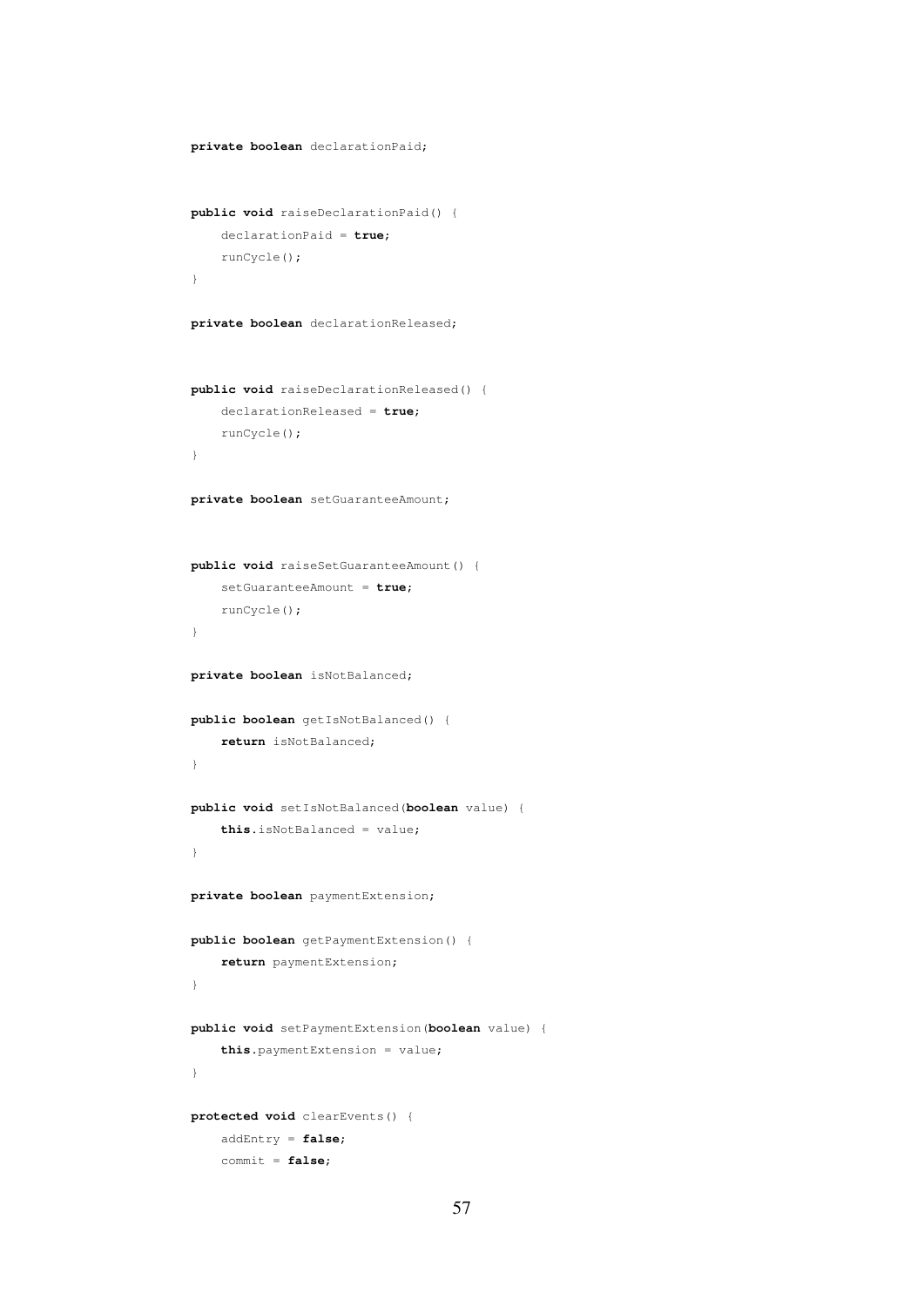```
balance = false;
        declarationPaid = false;
        declarationReleased = false;
        setGuaranteeAmount = false;
    }
}
protected SCInterfaceImpl sCInterface;
private boolean initialized = false;
public enum State {
    debtor_UNCOMMITTED,
    debtor_NOT_BALANCED,
    debtor_UNPAID,
    debtor_RELEASABLE,
    debtor_RELEASED,
    debtor_RELEASED_UNCOMMITTED,
    debtor_RELEASED_NOT_BALANCED,
    $NullState$
};
private final State[] stateVector = new State[1];
private int nextStateIndex;
private List <ITracingListener<State>> ifaceTraceObservers = new LinkedList <ITracingListener<State>>();
public DebtorStatemachine() {
    sCInterface = new SCInterfaceImpl();
}
public void init() {
    this.initialized = true;
    if (this.sCInterface.operationCallback == null) {
        throw new IllegalStateException("Operation_callback_for_interface_sCInterface_must_be_set.");
    }
    for (int i = 0; i < 1; i++) {
        stateVector[i] = State.$NullState$;
    }
    clearEvents();
    clearOutEvents();
    sCInterface.setIsNotBalanced(false);
    sCInterface.setPaymentExtension(false);
}
```

```
58
```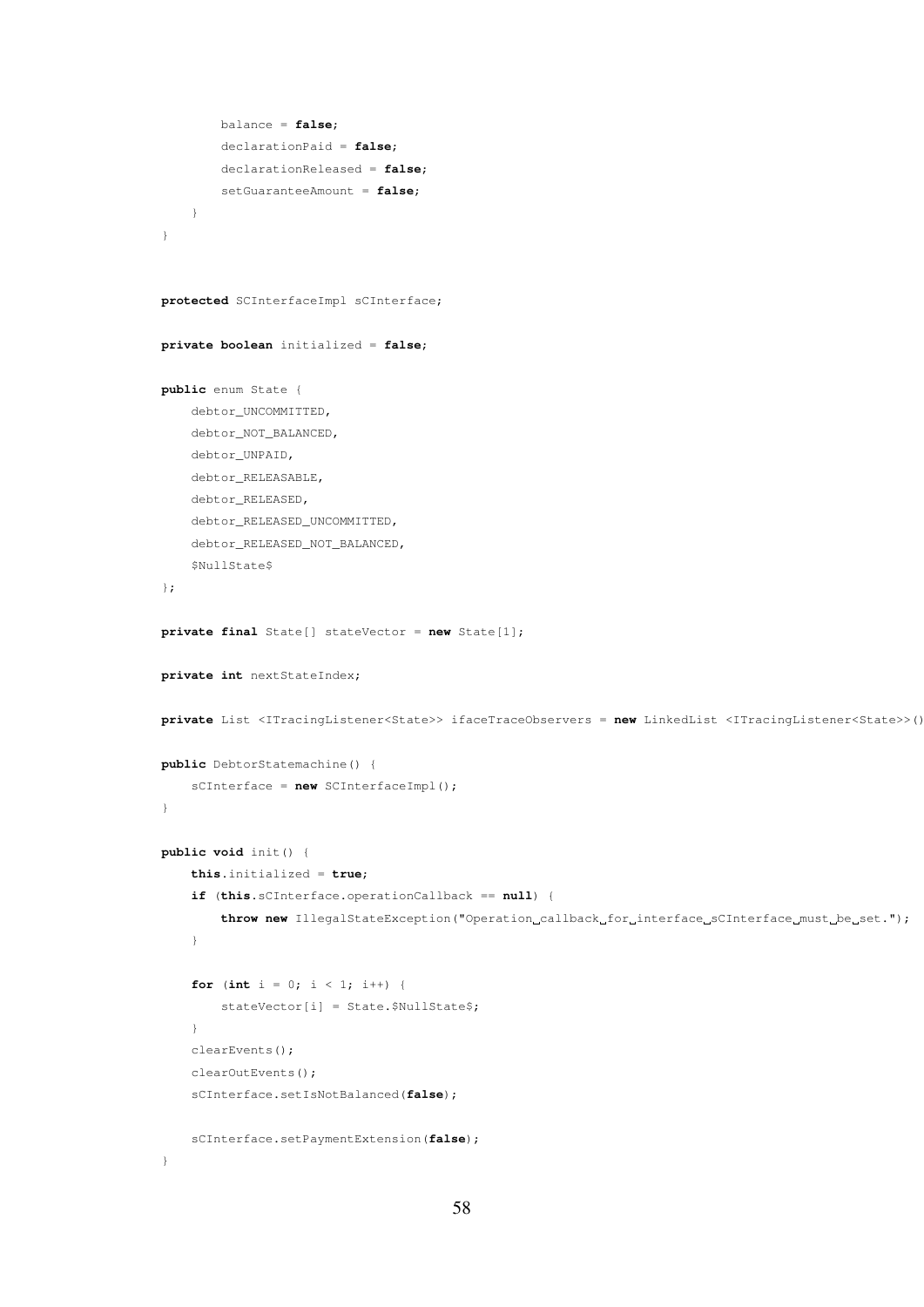```
public void enter() {
    if (!initialized) {
        throw new IllegalStateException(
            "The state machine needs to be initialized first by calling the init() function."
        );
    }
    enterSequence_debtor_default();
}
public void runCycle() {
    if (!initialized)
        throw new IllegalStateException(
                "The_state_machine_needs_to_be_initialized_first_by_calling_the_init()_function.");
    clearOutEvents();
    for (nextStateIndex = 0; nextStateIndex < stateVector.length; nextStateIndex++) {
        switch (stateVector[nextStateIndex]) {
        case debtor_UNCOMMITTED:
            debtor_UNCOMMITTED_react(true);
            break;
        case debtor_NOT_BALANCED:
            debtor_NOT_BALANCED_react(true);
            break;
        case debtor_UNPAID:
            debtor_UNPAID_react(true);
            break;
        case debtor_RELEASABLE:
            debtor_RELEASABLE_react(true);
            break;
        case debtor_RELEASED:
            debtor_RELEASED_react(true);
            break;
        case debtor_RELEASED_UNCOMMITTED:
            debtor_RELEASED_UNCOMMITTED_react(true);
            break;
        case debtor_RELEASED_NOT_BALANCED:
            debtor_RELEASED_NOT_BALANCED_react(true);
            break;
        default:
            // $NullState$
        }
    }
    clearEvents();
}
public void exit() {
    exitSequence_debtor();
}
```

```
59
```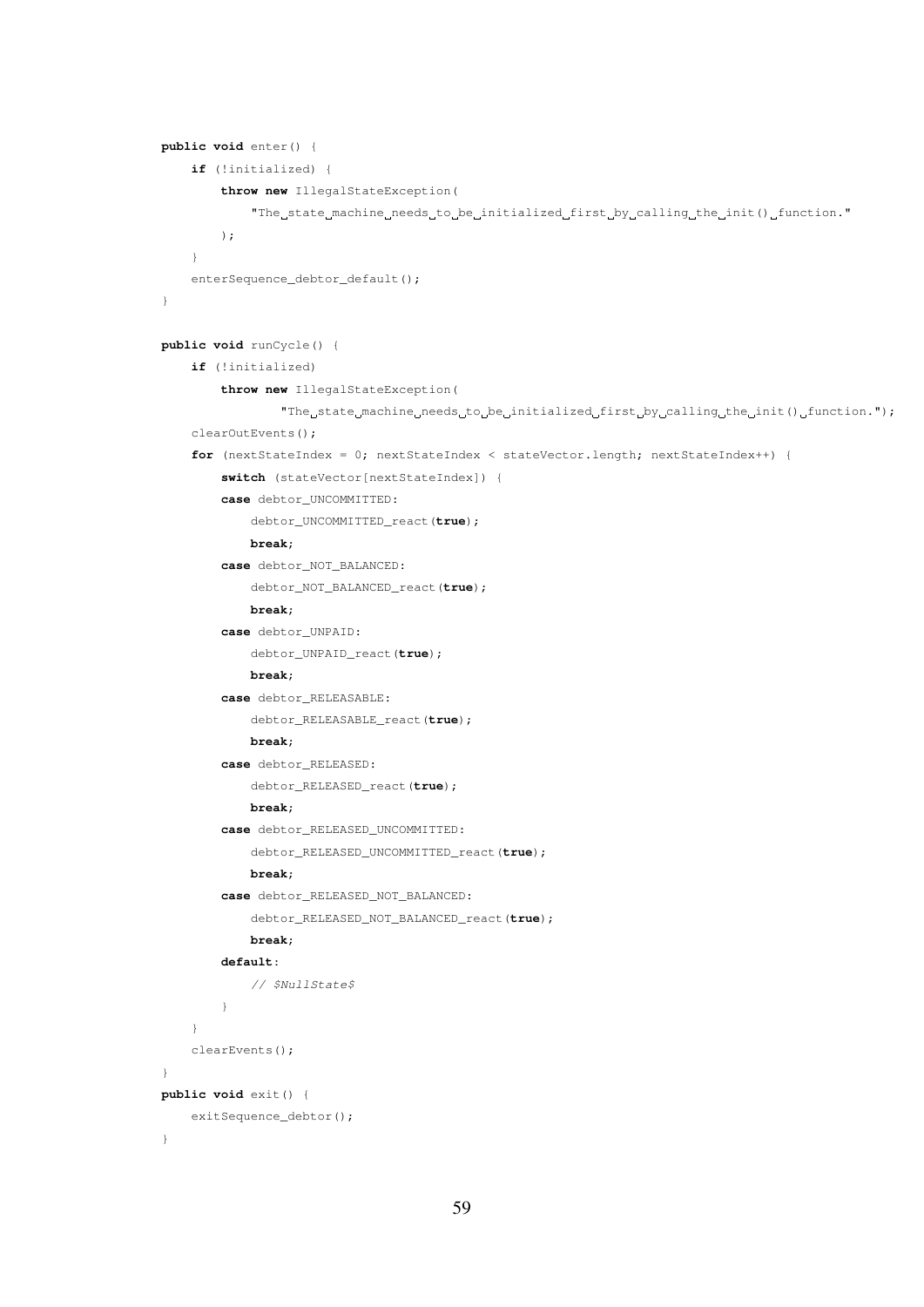```
/*** @see IStatemachine#isActive()
 \star /
public boolean isActive() {
    return stateVector[0] != State.$NullState$;
}
/** Always returns 'false' since this state machine can never become final.
*
* @see IStatemachine#isFinal()
*/
public boolean isFinal() {
   return false;
}
/** This method resets the incoming events (time events included).
*/
protected void clearEvents() {
   sCInterface.clearEvents();
}
/*** This method resets the outgoing events.
*/
protected void clearOutEvents() {
}
/** Returns true if the given state is currently active otherwise false.
*/
public boolean isStateActive(State state) {
    switch (state) {
    case debtor_UNCOMMITTED:
        return stateVector[0] == State.debtor_UNCOMMITTED;
    case debtor_NOT_BALANCED:
        return stateVector[0] == State.debtor_NOT_BALANCED;
    case debtor_UNPAID:
        return stateVector[0] == State.debtor_UNPAID;
    case debtor_RELEASABLE:
        return stateVector[0] == State.debtor_RELEASABLE;
    case debtor_RELEASED:
        return stateVector[0] == State.debtor_RELEASED;
    case debtor_RELEASED_UNCOMMITTED:
        return stateVector[0] == State.debtor_RELEASED_UNCOMMITTED;
    case debtor_RELEASED_NOT_BALANCED:
        return stateVector[0] == State.debtor_RELEASED_NOT_BALANCED;
```

```
60
```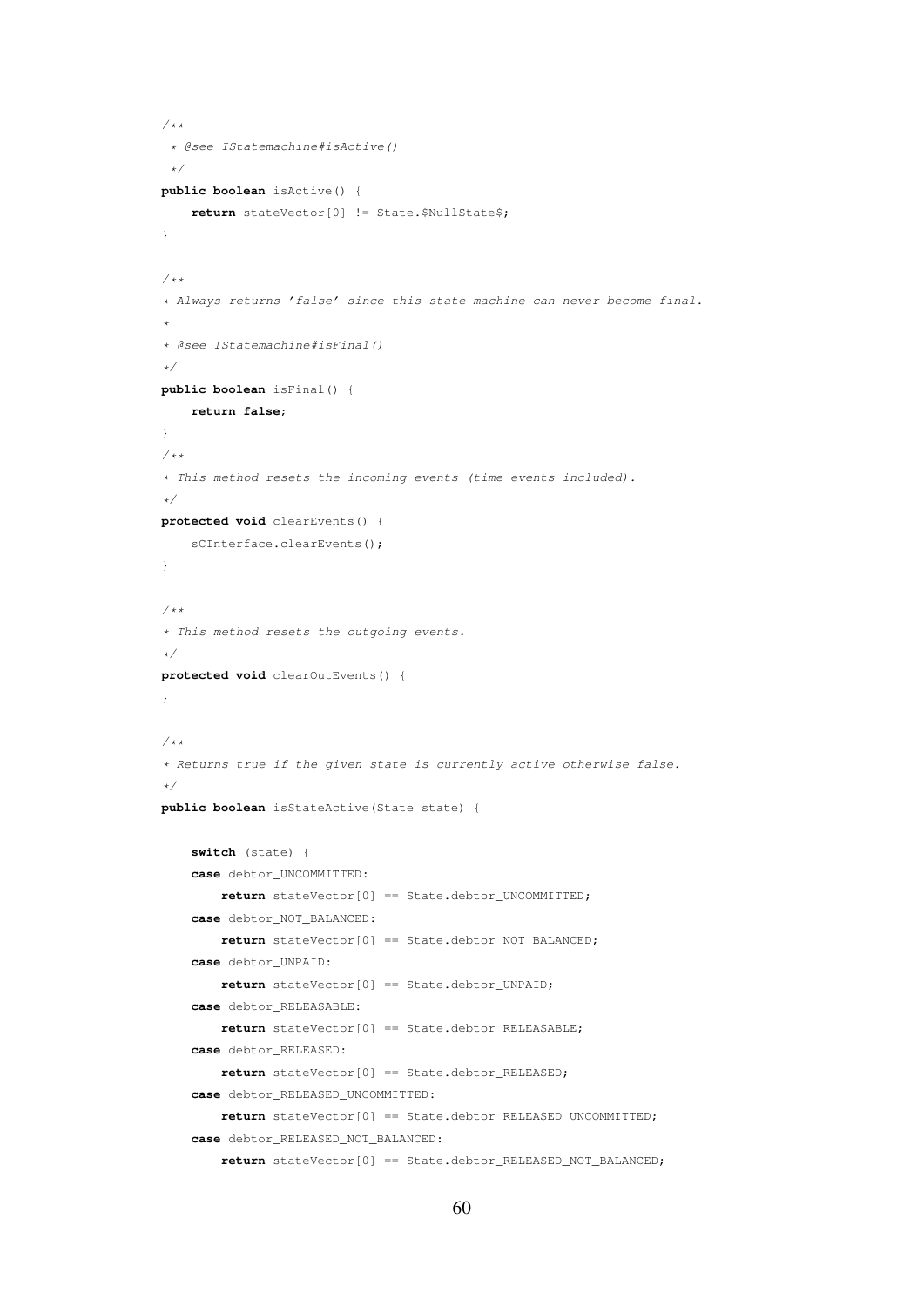```
default:
       return false;
    }
}
public SCInterface getSCInterface() {
   return sCInterface;
}
public void addTraceObserver(ITracingListener<State> ifaceTraceObserver) {
    if(!(this.ifaceTraceObservers.contains(ifaceTraceObserver))) {
        this.ifaceTraceObservers.add(ifaceTraceObserver);
    }
}
public void removeTraceObserver(ITracingListener<State> ifaceTraceObserver) {
    if(this.ifaceTraceObservers.contains(ifaceTraceObserver)) {
        this.ifaceTraceObservers.remove(ifaceTraceObserver);
    }
}
public void raiseAddEntry() {
   sCInterface.raiseAddEntry();
}
public void raiseCommit() {
   sCInterface.raiseCommit();
}
public void raiseBalance() {
   sCInterface.raiseBalance();
}
public void raiseDeclarationPaid() {
   sCInterface.raiseDeclarationPaid();
}
public void raiseDeclarationReleased() {
   sCInterface.raiseDeclarationReleased();
}
public void raiseSetGuaranteeAmount() {
   sCInterface.raiseSetGuaranteeAmount();
}
public boolean getIsNotBalanced() {
   return sCInterface.getIsNotBalanced();
}
```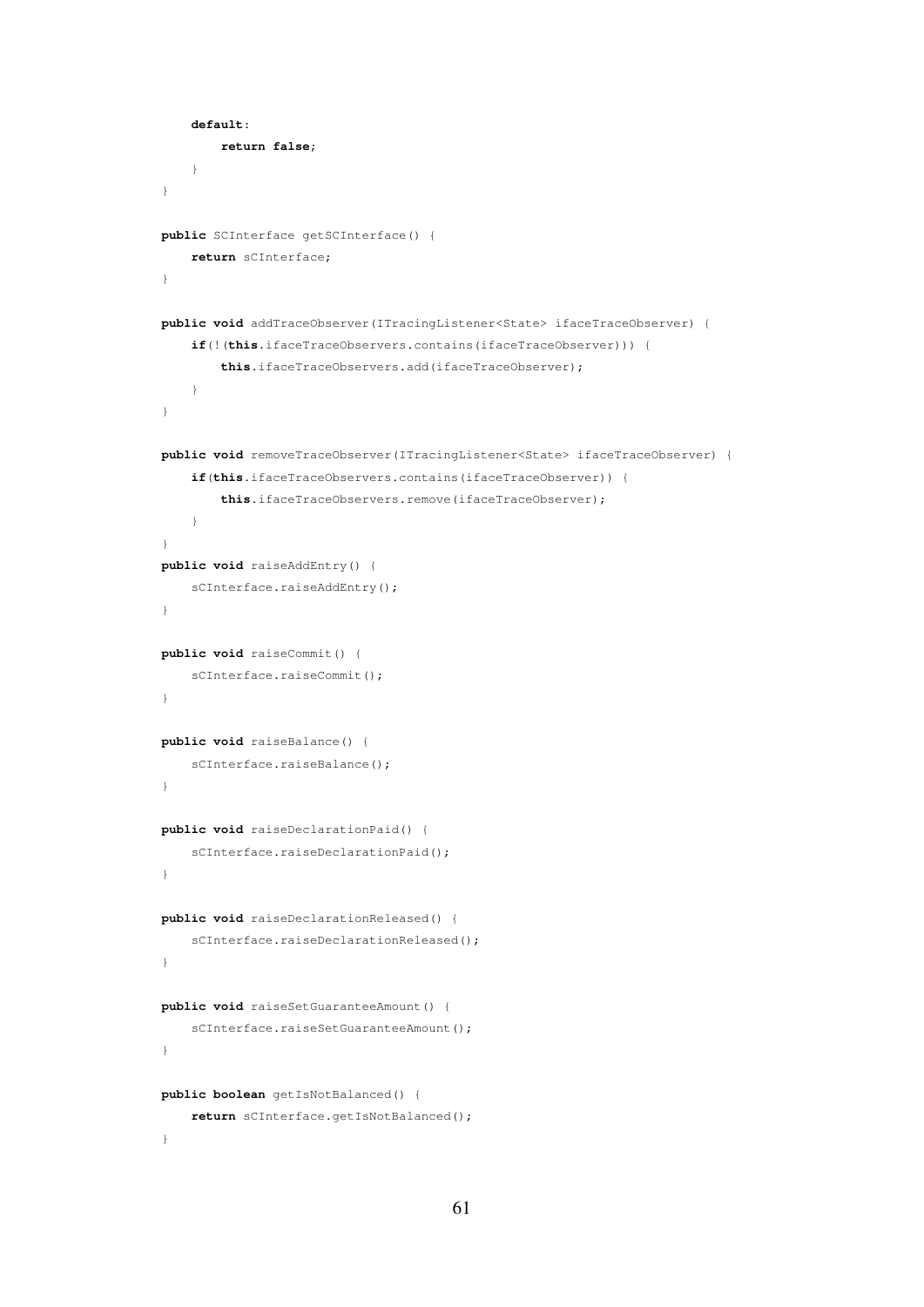```
public void setIsNotBalanced(boolean value) {
    sCInterface.setIsNotBalanced(value);
\mathbf{I}public boolean getPaymentExtension() {
    return sCInterface.getPaymentExtension();
}
public void setPaymentExtension(boolean value) {
    sCInterface.setPaymentExtension(value);
}
private boolean check_debtor__choice_0_tr0_tr0() {
    return sCInterface.getPaymentExtension()==true;
}
private void effect_debtor__choice_0_tr0() {
    enterSequence_debtor_RELEASABLE_default();
}
private void effect_debtor__choice_0_tr1() {
    enterSequence_debtor_UNPAID_default();
}
/* 'default' enter sequence for state UNCOMMITTED */
private void enterSequence debtor UNCOMMITTED default() {
    for(ITracingListener<State> ifaceTraceObserver : ifaceTraceObservers) {
        ifaceTraceObserver.onStateEntered(State.debtor_UNCOMMITTED);
    }
   nextStateIndex = 0;
    stateVector[0] = State.debtor_UNCOMMITTED;
\lambda/* 'default' enter sequence for state NOT_BALANCED */
private void enterSequence_debtor_NOT_BALANCED_default() {
    for(ITracingListener<State> ifaceTraceObserver : ifaceTraceObservers) {
        ifaceTraceObserver.onStateEntered(State.debtor_NOT_BALANCED);
    }
   nextStateIndex = 0;
    stateVector[0] = State.debtor_NOT_BALANCED;
}
/* 'default' enter sequence for state UNPAID */
private void enterSequence_debtor_UNPAID_default() {
    for(ITracingListener<State> ifaceTraceObserver : ifaceTraceObservers) {
        ifaceTraceObserver.onStateEntered(State.debtor_UNPAID);
```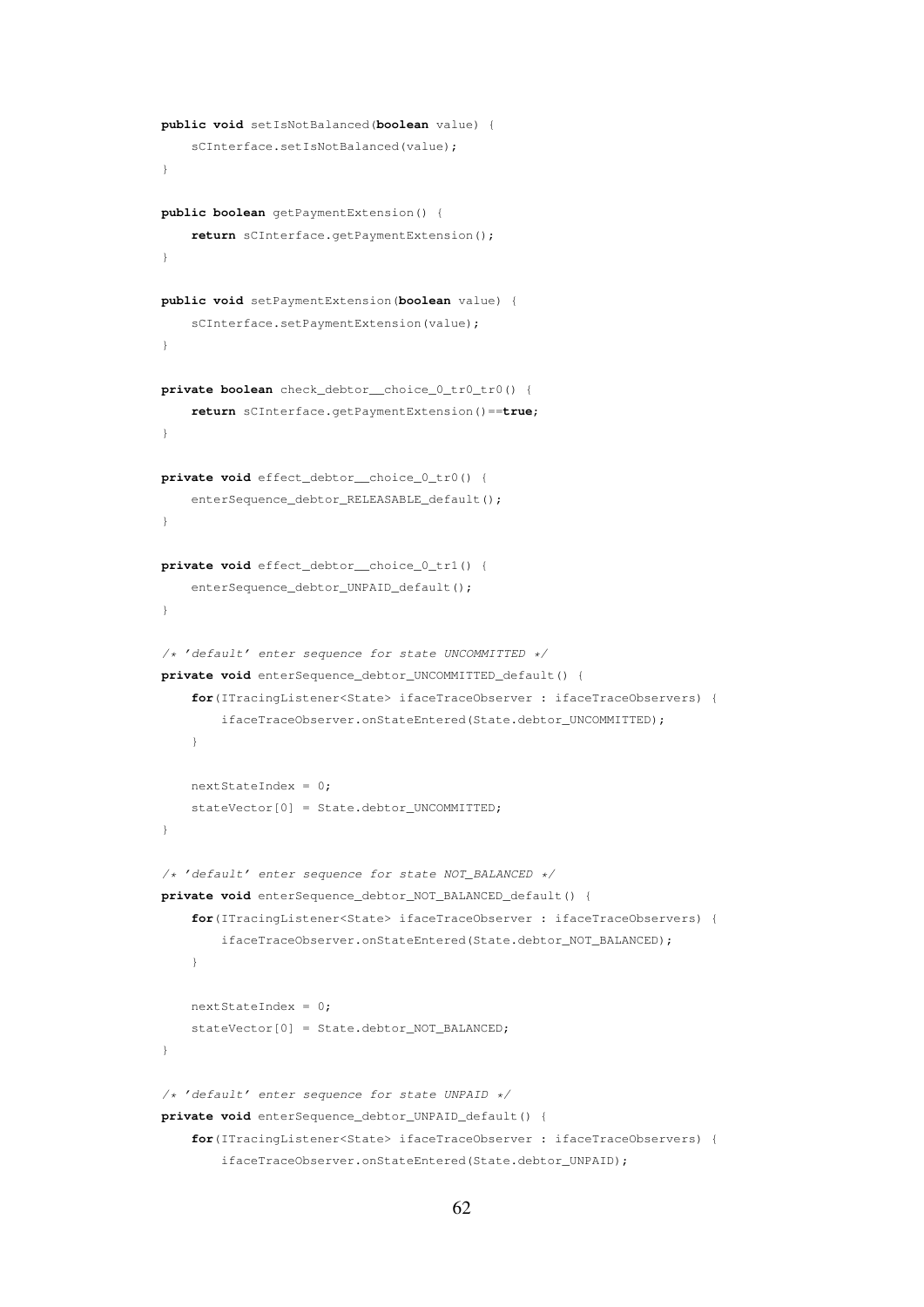```
}
    nextStateIndex = 0;
    stateVector[0] = State.debtor_UNPAID;
}
/* 'default' enter sequence for state RELEASABLE */
private void enterSequence_debtor_RELEASABLE_default() {
    for(ITracingListener<State> ifaceTraceObserver : ifaceTraceObservers) {
        ifaceTraceObserver.onStateEntered(State.debtor_RELEASABLE);
    }
   nextStateIndex = 0;
    stateVector[0] = State.debtor_RELEASABLE;
}
/* 'default' enter sequence for state RELEASED */
private void enterSequence_debtor_RELEASED_default() {
    for(ITracingListener<State> ifaceTraceObserver : ifaceTraceObservers) {
        ifaceTraceObserver.onStateEntered(State.debtor_RELEASED);
    }
    nextStateIndex = 0;
   stateVector[0] = State.debtor_RELEASED;
}
/* 'default' enter sequence for state RELEASED_UNCOMMITTED */
private void enterSequence_debtor_RELEASED_UNCOMMITTED_default() {
    for(ITracingListener<State> ifaceTraceObserver : ifaceTraceObservers) {
        ifaceTraceObserver.onStateEntered(State.debtor_RELEASED_UNCOMMITTED);
    }
   nextStateIndex = 0;
    stateVector[0] = State.debtor_RELEASED_UNCOMMITTED;
}
/* 'default' enter sequence for state RELEASED_NOT_BALANCED */
private void enterSequence_debtor_RELEASED_NOT_BALANCED_default() {
    for(ITracingListener<State> ifaceTraceObserver : ifaceTraceObservers) {
        ifaceTraceObserver.onStateEntered(State.debtor_RELEASED_NOT_BALANCED);
    }
   nextStateIndex = 0;
    stateVector[0] = State.debtor_RELEASED_NOT_BALANCED;
}
/* 'default' enter sequence for region debtor */private void enterSequence_debtor_default() {
```

```
63
```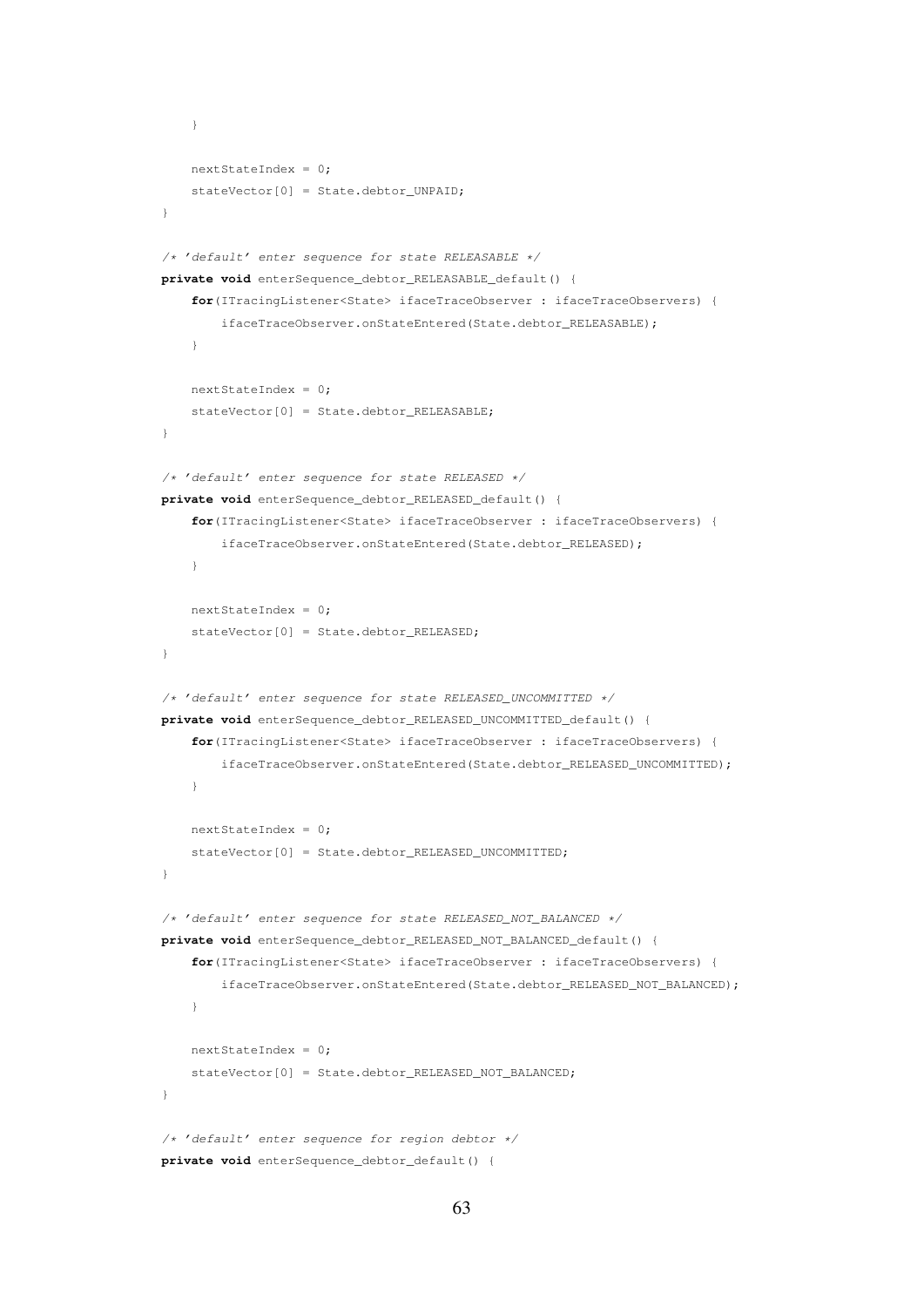```
react_debtor__entry_Default();
}
/* Default exit sequence for state UNCOMMITTED */
private void exitSequence_debtor_UNCOMMITTED() {
    nextStateIndex = 0;
    stateVector[0] = State.$NullState$;
    for(ITracingListener<State> ifaceTraceObserver : ifaceTraceObservers) {
        ifaceTraceObserver.onStateExited(State.debtor_UNCOMMITTED);
    }
}
/* Default exit sequence for state NOT_BALANCED */
private void exitSequence_debtor_NOT_BALANCED() {
    nextStateIndex = 0;
    stateVector[0] = State.$NullState$;
    for(ITracingListener<State> ifaceTraceObserver : ifaceTraceObservers) {
       ifaceTraceObserver.onStateExited(State.debtor_NOT_BALANCED);
    }
}
/* Default exit sequence for state UNPAID */
private void exitSequence_debtor_UNPAID() {
   nextStateIndex = 0;
    stateVector[0] = State.$NullState$;
    for(ITracingListener<State> ifaceTraceObserver : ifaceTraceObservers) {
       ifaceTraceObserver.onStateExited(State.debtor_UNPAID);
   }
}
/* Default exit sequence for state RELEASABLE */
private void exitSequence_debtor_RELEASABLE() {
    nextStateIndex = 0;
    stateVector[0] = State.$NullState$;
    for(ITracingListener<State> ifaceTraceObserver : ifaceTraceObservers) {
        ifaceTraceObserver.onStateExited(State.debtor_RELEASABLE);
    }
}
/* Default exit sequence for state RELEASED */
private void exitSequence_debtor_RELEASED() {
   nextStateIndex = 0;
    stateVector[0] = State.$NullState$;
```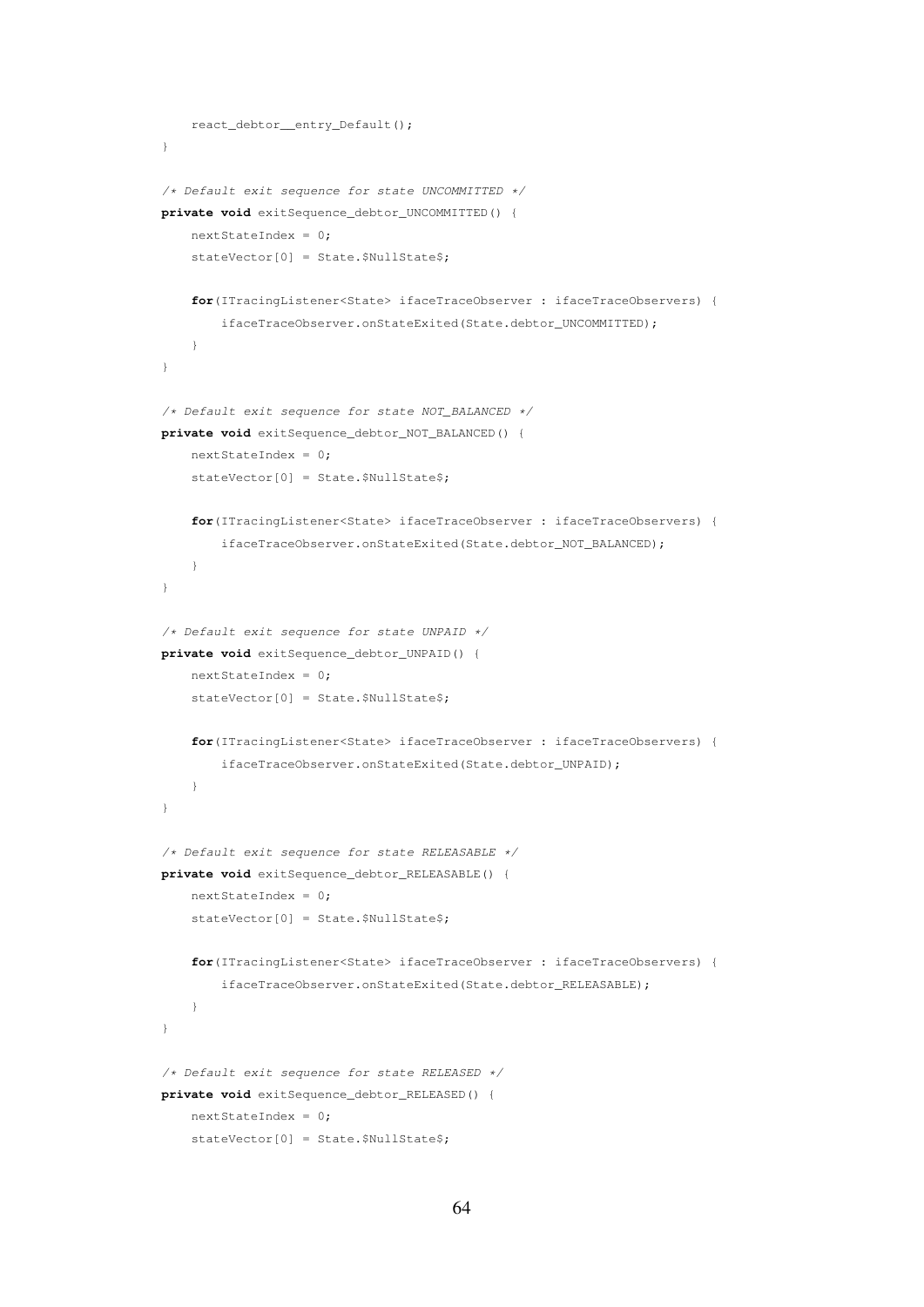```
for(ITracingListener<State> ifaceTraceObserver : ifaceTraceObservers) {
        ifaceTraceObserver.onStateExited(State.debtor_RELEASED);
    }
}
/* Default exit sequence for state RELEASED_UNCOMMITTED */
private void exitSequence_debtor_RELEASED_UNCOMMITTED() {
    nextStateIndex = 0;stateVector[0] = State.$NullState$;
    for(ITracingListener<State> ifaceTraceObserver : ifaceTraceObservers) {
        ifaceTraceObserver.onStateExited(State.debtor_RELEASED_UNCOMMITTED);
    }
}
/* Default exit sequence for state RELEASED_NOT_BALANCED */
private void exitSequence_debtor_RELEASED_NOT_BALANCED() {
    nextStateIndex = 0;
    stateVector[0] = State.$NullState$;
    for(ITracingListener<State> ifaceTraceObserver : ifaceTraceObservers) {
        ifaceTraceObserver.onStateExited(State.debtor_RELEASED_NOT_BALANCED);
    }
}
/* Default exit sequence for region debtor */
private void exitSequence_debtor() {
    switch (stateVector[0]) {
    case debtor_UNCOMMITTED:
        exitSequence_debtor_UNCOMMITTED();
        break;
    case debtor_NOT_BALANCED:
        exitSequence_debtor_NOT_BALANCED();
       break;
    case debtor_UNPAID:
        exitSequence_debtor_UNPAID();
       break;
    case debtor_RELEASABLE:
        exitSequence_debtor_RELEASABLE();
        break;
    case debtor_RELEASED:
        exitSequence_debtor_RELEASED();
       break;
    case debtor_RELEASED_UNCOMMITTED:
        exitSequence_debtor_RELEASED_UNCOMMITTED();
       break;
    case debtor_RELEASED_NOT_BALANCED:
        exitSequence_debtor_RELEASED_NOT_BALANCED();
```

```
65
```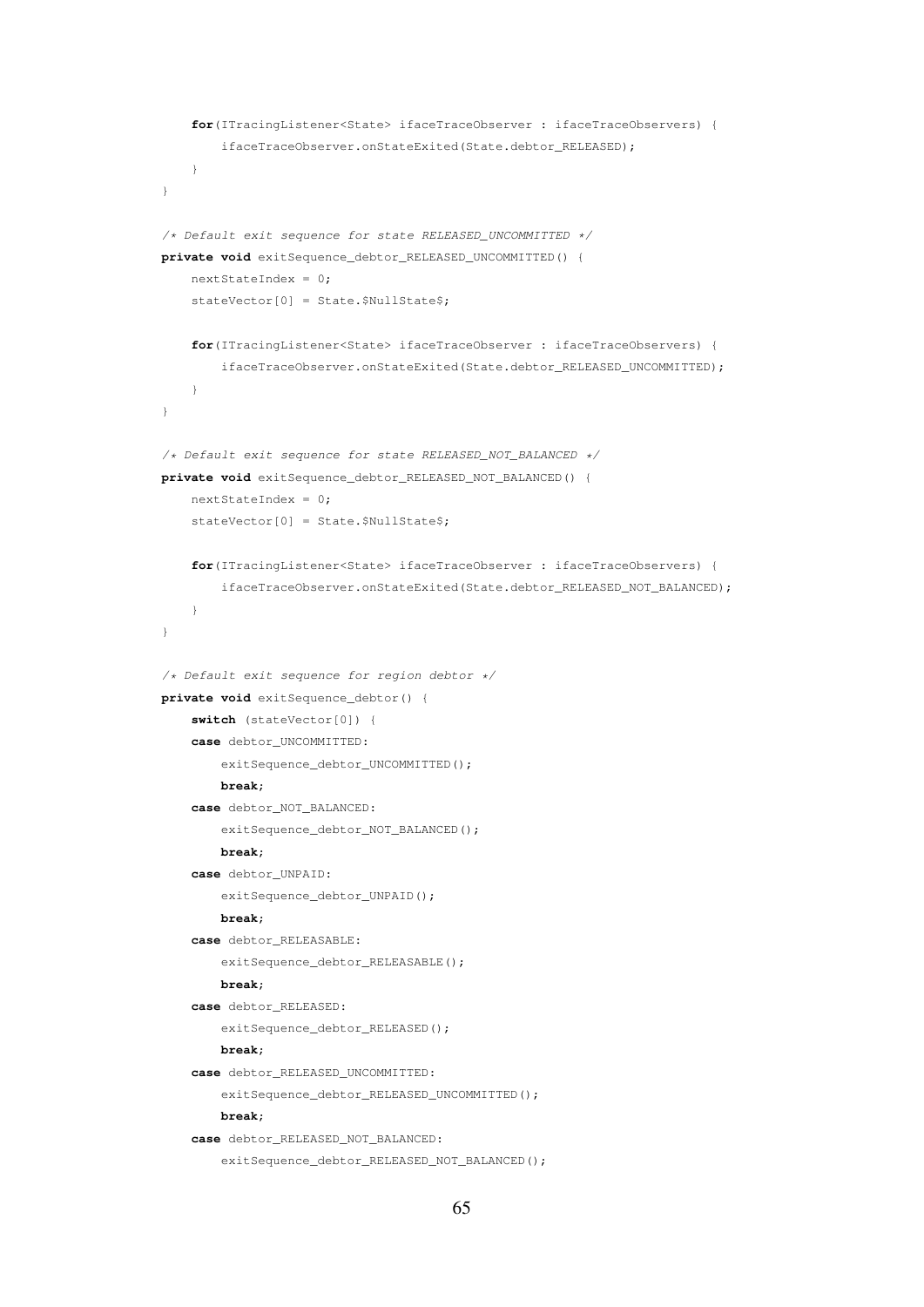```
break;
    default:
       break;
    }
}
/* The reactions of state null. */
private void react_debtor__choice_0() {
    if (check_debtor__choice_0_tr0_tr0()) {
        effect_debtor__choice_0_tr0();
    } else {
       effect_debtor__choice_0_tr1();
    }
}
/* Default react sequence for initial entry */private void react_debtor__entry_Default() {
    enterSequence_debtor_UNCOMMITTED_default();
}
private boolean react() {
    return false;
}
private boolean debtor_UNCOMMITTED_react(boolean try_transition) {
   boolean did_transition = try_transition;
    if (try_transition) {
        if (sCInterface.addEntry) {
            exitSequence_debtor_UNCOMMITTED();
            sCInterface.operationCallback.doAddEntry();
            enterSequence_debtor_UNCOMMITTED_default();
        } else {
            if (sCInterface.commit) {
                exitSequence_debtor_UNCOMMITTED();
                sCInterface.operationCallback.doCommit();
                enterSequence_debtor_NOT_BALANCED_default();
                react();
            } else {
                if (sCInterface.setGuaranteeAmount) {
                    exitSequence_debtor_UNCOMMITTED();
```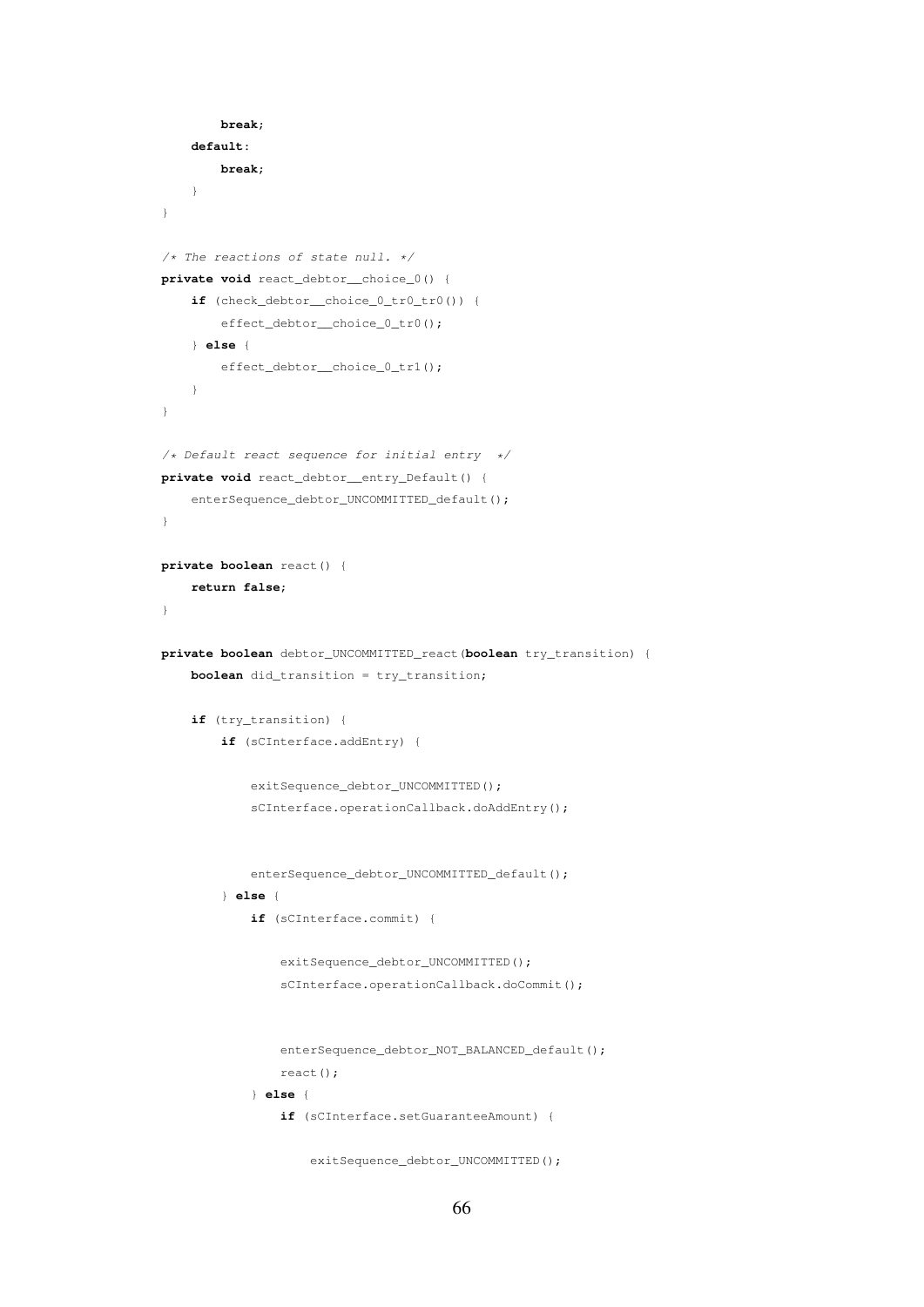```
enterSequence_debtor_UNCOMMITTED_default();
                } else {
                    did_transition = false;
                }
            }
        }
    }
   if (did_transition==false) {
       did_transition = react();
    }
    return did_transition;
}
private boolean debtor_NOT_BALANCED_react(boolean try_transition) {
   boolean did_transition = try_transition;
    if (try_transition) {
        if (sCInterface.addEntry) {
            exitSequence_debtor_NOT_BALANCED();
            sCInterface.operationCallback.doAddEntry();
            enterSequence_debtor_UNCOMMITTED_default();
            react();
        } else {
            if (sCInterface.balance) {
                exitSequence_debtor_NOT_BALANCED();
                sCInterface.operationCallback.doBalance();
                react_debtor__choice_0();
            } else {
                if (sCInterface.declarationPaid) {
                    exitSequence_debtor_NOT_BALANCED();
                    sCInterface.operationCallback.doDeclarationPaid();
                    enterSequence_debtor_NOT_BALANCED_default();
                } else {
                    if (sCInterface.setGuaranteeAmount) {
```
sCInterface.operationCallback.doSetGuaranteeAmount();

```
67
```
exitSequence\_debtor\_NOT\_BALANCED();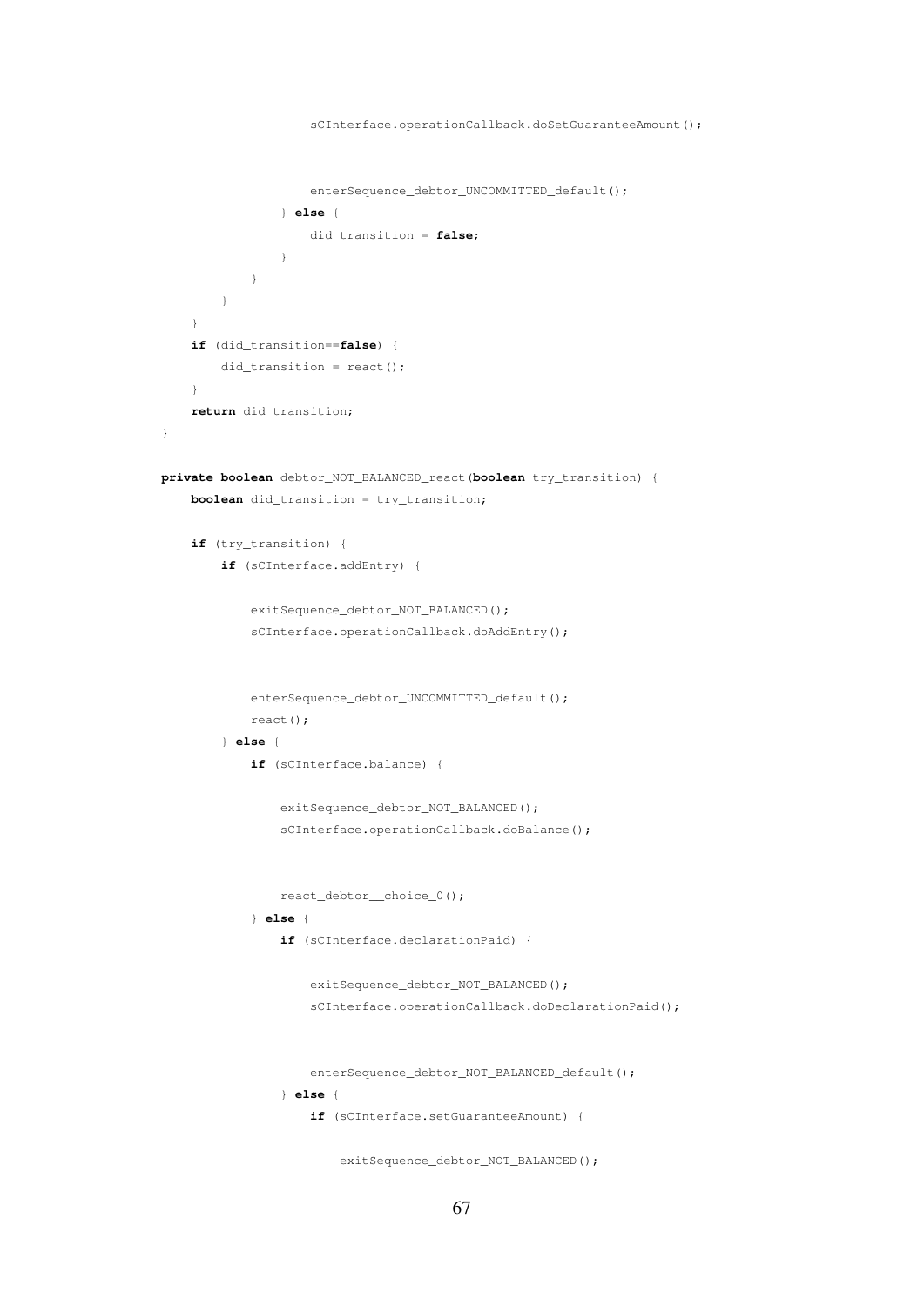```
enterSequence_debtor_NOT_BALANCED_default();
                    } else {
                        did_transition = false;
                    }
               }
           }
        }
    }
    if (did_transition==false) {
       did_transition = react();
    }
   return did_transition;
}
private boolean debtor_UNPAID_react(boolean try_transition) {
   boolean did_transition = try_transition;
    if (try_transition) {
       if (sCInterface.addEntry) {
            exitSequence_debtor_UNPAID();
            sCInterface.operationCallback.doAddEntry();
            enterSequence_debtor_UNCOMMITTED_default();
            react();
        } else {
            if (sCInterface.declarationPaid) {
                exitSequence_debtor_UNPAID();
                sCInterface.operationCallback.doDeclarationPaid();
                enterSequence_debtor_RELEASABLE_default();
                react();
            } else {
                if (((sCInterface.setGuaranteeAmount) && (sCInterface.getIsNotBalanced()==true))) {
                    exitSequence_debtor_UNPAID();
                    sCInterface.operationCallback.doSetGuaranteeAmount();
                    enterSequence_debtor_NOT_BALANCED_default();
                    react();
                } else {
```
sCInterface.operationCallback.doSetGuaranteeAmount();

```
68
```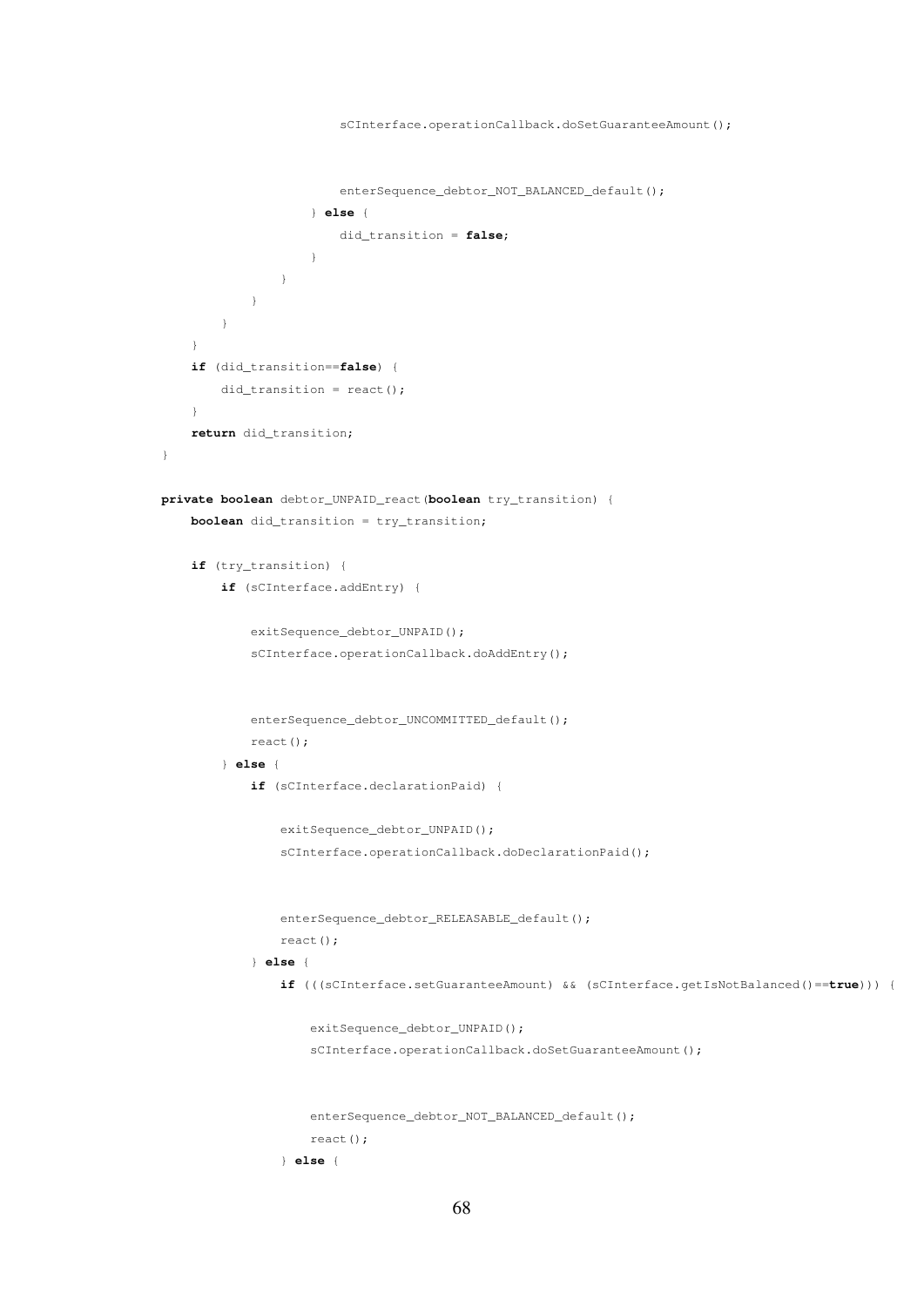```
did_transition = false;
               }
           }
       }
    }
    if (did_transition==false) {
       did_transition = react();
    }
   return did_transition;
}
private boolean debtor_RELEASABLE_react(boolean try_transition) {
   boolean did_transition = try_transition;
    if (try_transition) {
       if (sCInterface.addEntry) {
            exitSequence_debtor_RELEASABLE();
            sCInterface.operationCallback.doAddEntry();
            enterSequence_debtor_UNCOMMITTED_default();
            react();
        } else {
            if (sCInterface.declarationPaid) {
                exitSequence_debtor_RELEASABLE();
                sCInterface.operationCallback.doDeclarationPaid();
                enterSequence_debtor_RELEASABLE_default();
            } else {
                if (sCInterface.declarationReleased) {
                    exitSequence_debtor_RELEASABLE();
                    sCInterface.operationCallback.doDeclarationReleased();
                    enterSequence_debtor_RELEASED_default();
                    react();
                } else {
                    if (((sCInterface.setGuaranteeAmount) && (sCInterface.getIsNotBalanced()==true))) {
                        exitSequence_debtor_RELEASABLE();
                        sCInterface.operationCallback.doSetGuaranteeAmount();
```

```
enterSequence_debtor_NOT_BALANCED_default();
```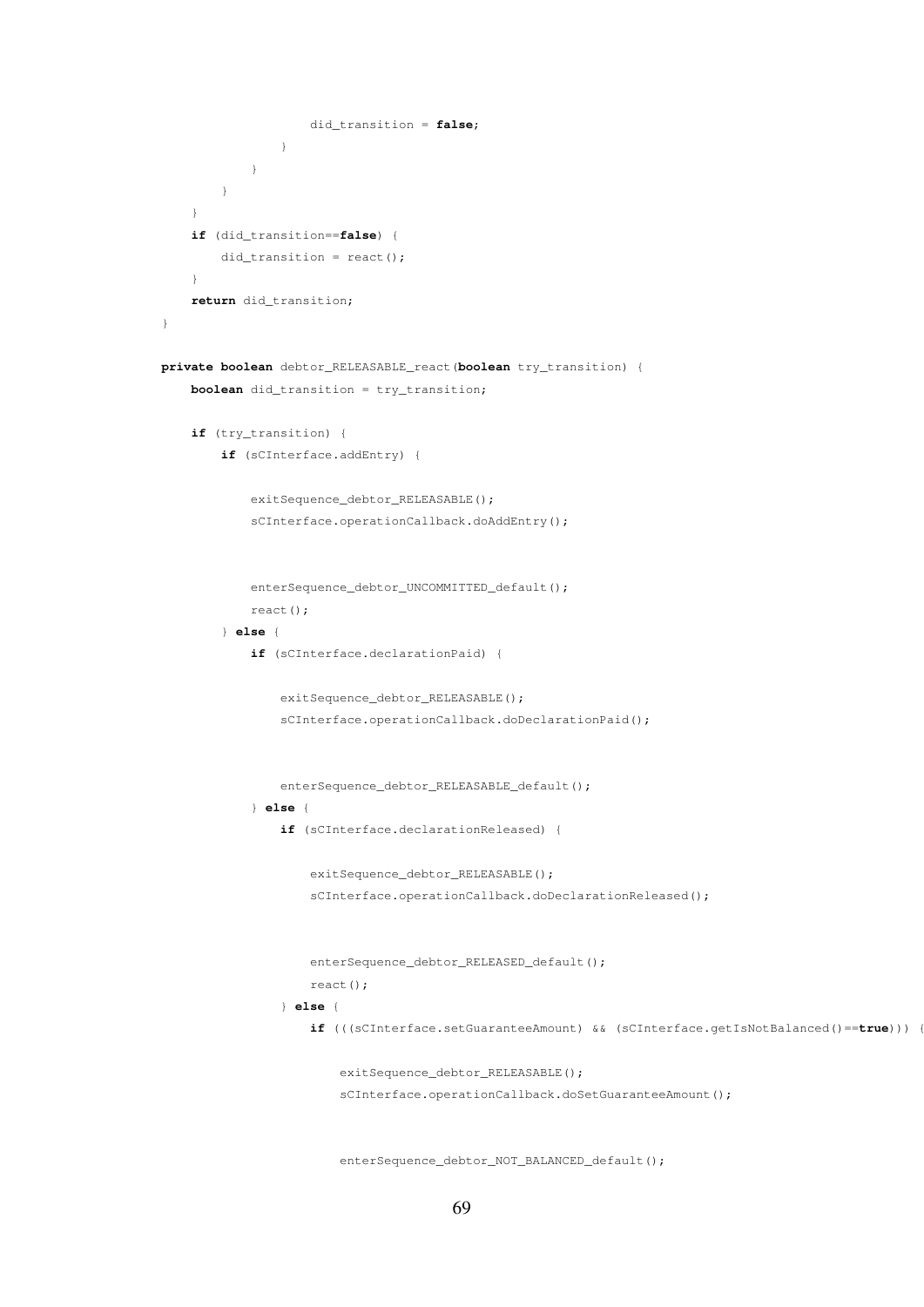```
react();
                    } else {
                        did_transition = false;
                    }
              \qquad \}}
        }
    }
    if (did_transition==false) {
        did_transition = react();
    }
    return did_transition;
}
private boolean debtor_RELEASED_react(boolean try_transition) {
   boolean did_transition = try_transition;
    if (try_transition) {
       if (sCInterface.addEntry) {
            exitSequence_debtor_RELEASED();
            sCInterface.operationCallback.doAddEntry();
            enterSequence_debtor_RELEASED_UNCOMMITTED_default();
            react();
        } else {
            if (sCInterface.declarationPaid) {
                exitSequence_debtor_RELEASED();
                sCInterface.operationCallback.doDeclarationPaid();
                enterSequence_debtor_RELEASED_NOT_BALANCED_default();
                react();
            } else {
                if (((sCInterface.setGuaranteeAmount) && (sCInterface.getIsNotBalanced()==true))) {
                    exitSequence_debtor_RELEASED();
                    sCInterface.operationCallback.doSetGuaranteeAmount();
                    enterSequence_debtor_RELEASED_NOT_BALANCED_default();
                    react();
                } else {
                    did_transition = false;
                }
            }
```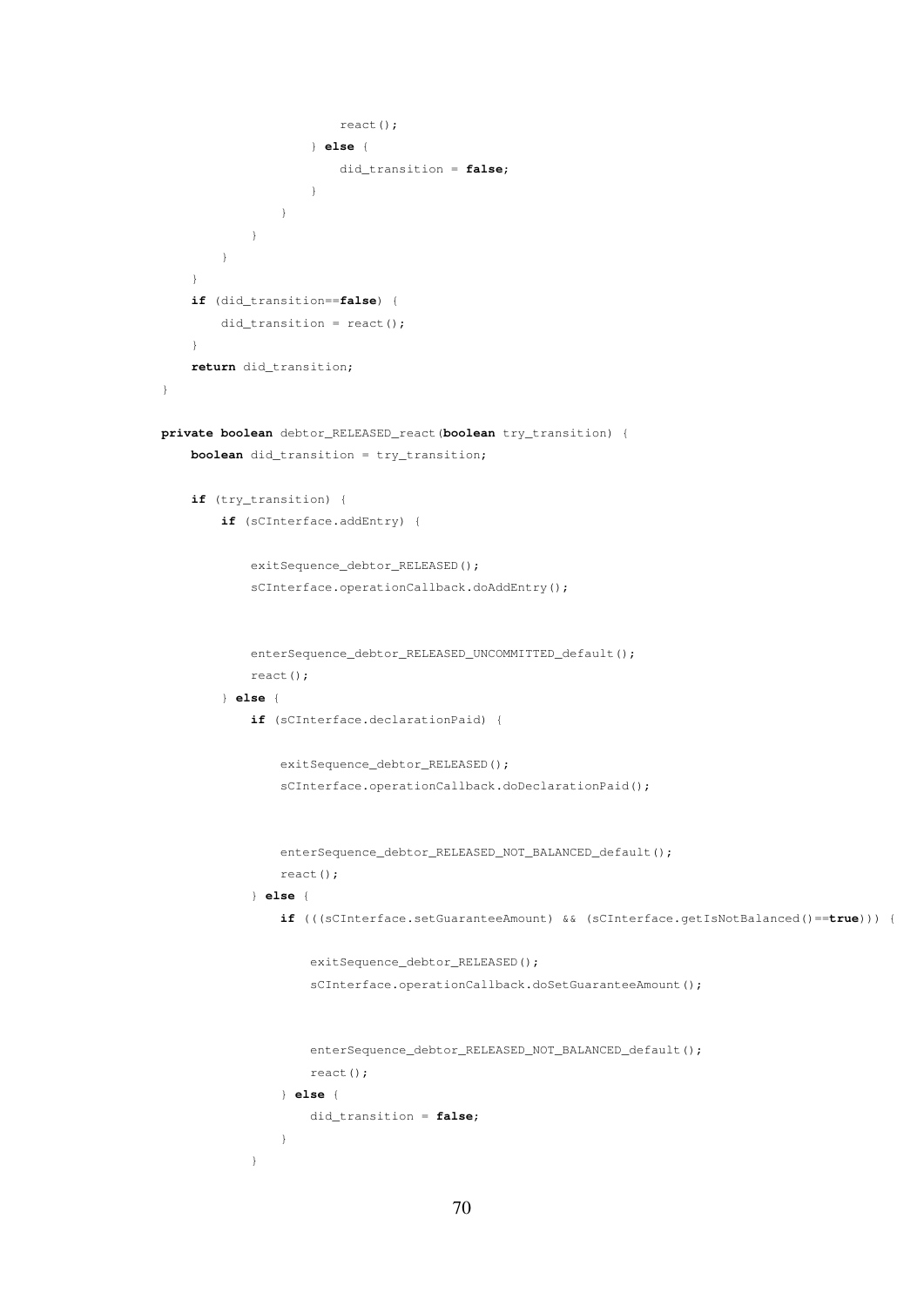```
}
    }
    if (did_transition==false) {
       did_transition = react();
    }
    return did_transition;
}
```

```
private boolean debtor_RELEASED_UNCOMMITTED_react(boolean try_transition) {
    boolean did_transition = try_transition;
    if (try_transition) {
       if (sCInterface.addEntry) {
            exitSequence_debtor_RELEASED_UNCOMMITTED();
            sCInterface.operationCallback.doAddEntry();
            enterSequence_debtor_RELEASED_UNCOMMITTED_default();
        } else {
            if (sCInterface.commit) {
                exitSequence_debtor_RELEASED_UNCOMMITTED();
                sCInterface.operationCallback.doCommit();
                enterSequence_debtor_RELEASED_NOT_BALANCED_default();
                react();
            } else {
                if (sCInterface.setGuaranteeAmount) {
                    exitSequence_debtor_RELEASED_UNCOMMITTED();
                    sCInterface.operationCallback.doSetGuaranteeAmount();
                    enterSequence_debtor_RELEASED_UNCOMMITTED_default();
                } else {
                    did_transition = false;
                }
            }
        }
    }
    if (did_transition==false) {
       did_transition = react();
    }
   return did_transition;
}
```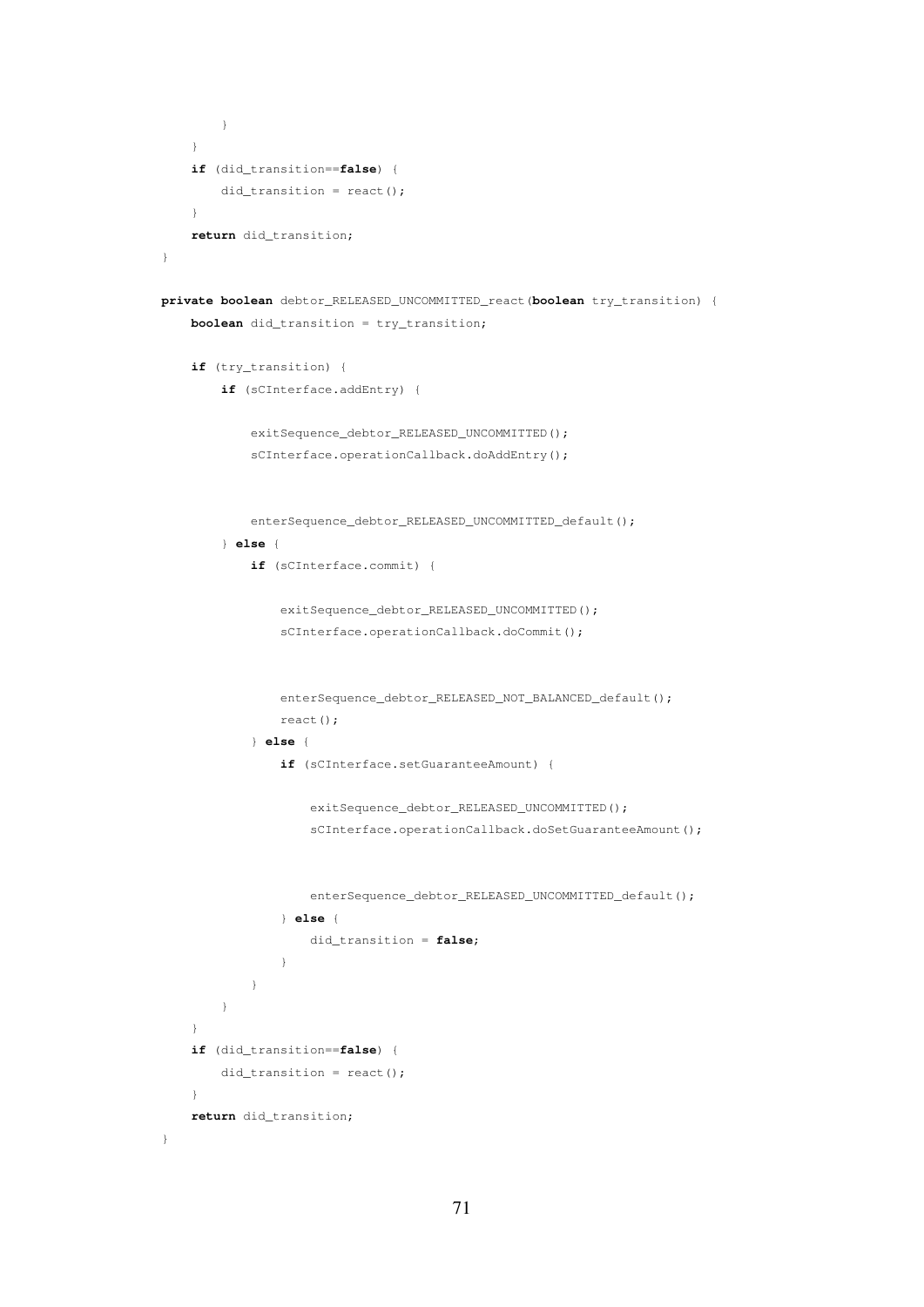```
private boolean debtor_RELEASED_NOT_BALANCED_react(boolean try_transition) {
    boolean did_transition = try_transition;
    if (try_transition) {
        if (sCInterface.addEntry) {
            exitSequence_debtor_RELEASED_NOT_BALANCED();
            sCInterface.operationCallback.doAddEntry();
            enterSequence_debtor_RELEASED_UNCOMMITTED_default();
            react();
        } else {
            if (sCInterface.declarationPaid) {
                exitSequence_debtor_RELEASED_NOT_BALANCED();
                sCInterface.operationCallback.doDeclarationPaid();
                enterSequence_debtor_RELEASED_NOT_BALANCED_default();
            } else {
                if (sCInterface.balance) {
                    exitSequence_debtor_RELEASED_NOT_BALANCED();
                    sCInterface.operationCallback.doBalance();
                    enterSequence_debtor_RELEASED_default();
                    react();
                } else {
                    if (sCInterface.setGuaranteeAmount) {
                        exitSequence_debtor_RELEASED_NOT_BALANCED();
                        sCInterface.operationCallback.doSetGuaranteeAmount();
                        enterSequence_debtor_RELEASED_NOT_BALANCED_default();
                    } else {
                        did_transition = false;
                    }
                }
            }
        }
    }
    if (did_transition==false) {
        did\_transition = react();
    \lambdareturn did_transition;
```

```
72
```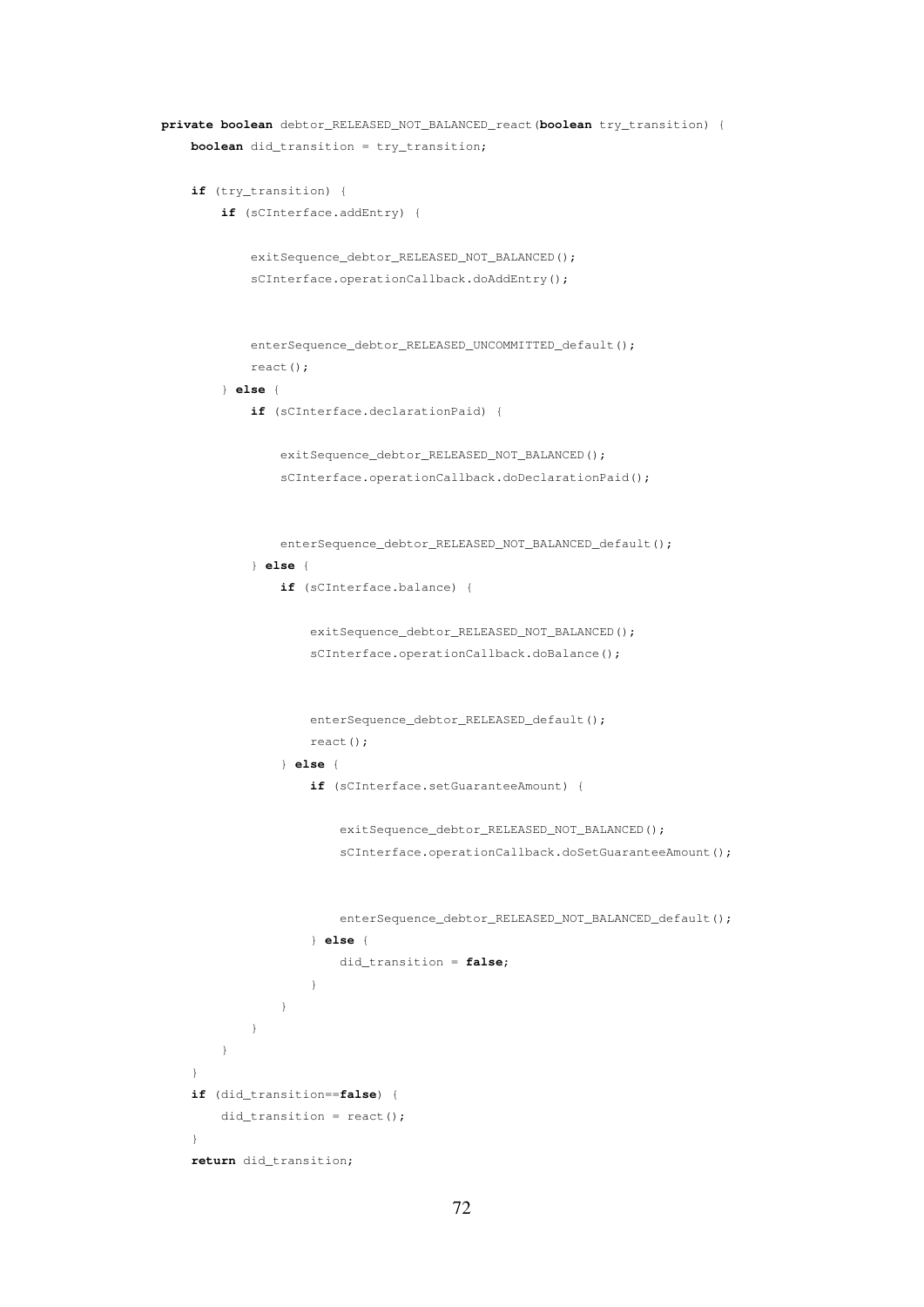$\mathbb{R}^3$ 

}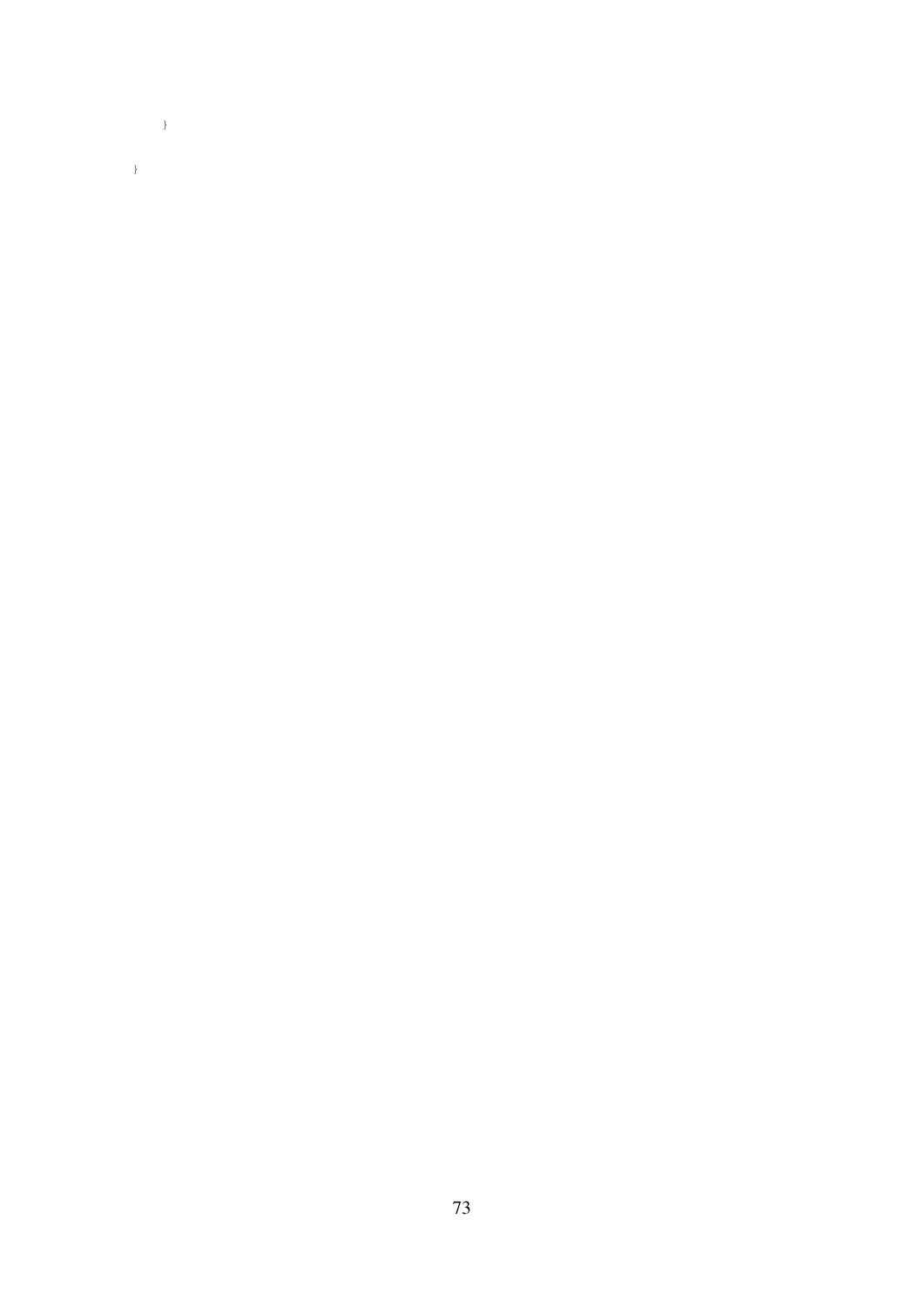## Appendix 4 – IDebtorStatemachine.java class

```
/** Generated by YAKINDU Statechart Tools code generator. */
package ee.statecharts.debtor;
import ee.statecharts.IStatemachine;
public interface IDebtorStatemachine extends IStatemachine {
    public interface SCInterface {
        public void raiseAddEntry();
        public void raiseCommit();
        public void raiseBalance();
        public void raiseDeclarationPaid();
        public void raiseDeclarationReleased();
        public void raiseSetGuaranteeAmount();
       public boolean getIsNotBalanced();
        public void setIsNotBalanced(boolean value);
        public boolean getPaymentExtension();
        public void setPaymentExtension(boolean value);
        public void setSCInterfaceOperationCallback(SCInterfaceOperationCallback operationCallback);
    }
    public interface SCInterfaceOperationCallback {
       public void doAddEntry();
       public void doCommit();
        public void doBalance();
```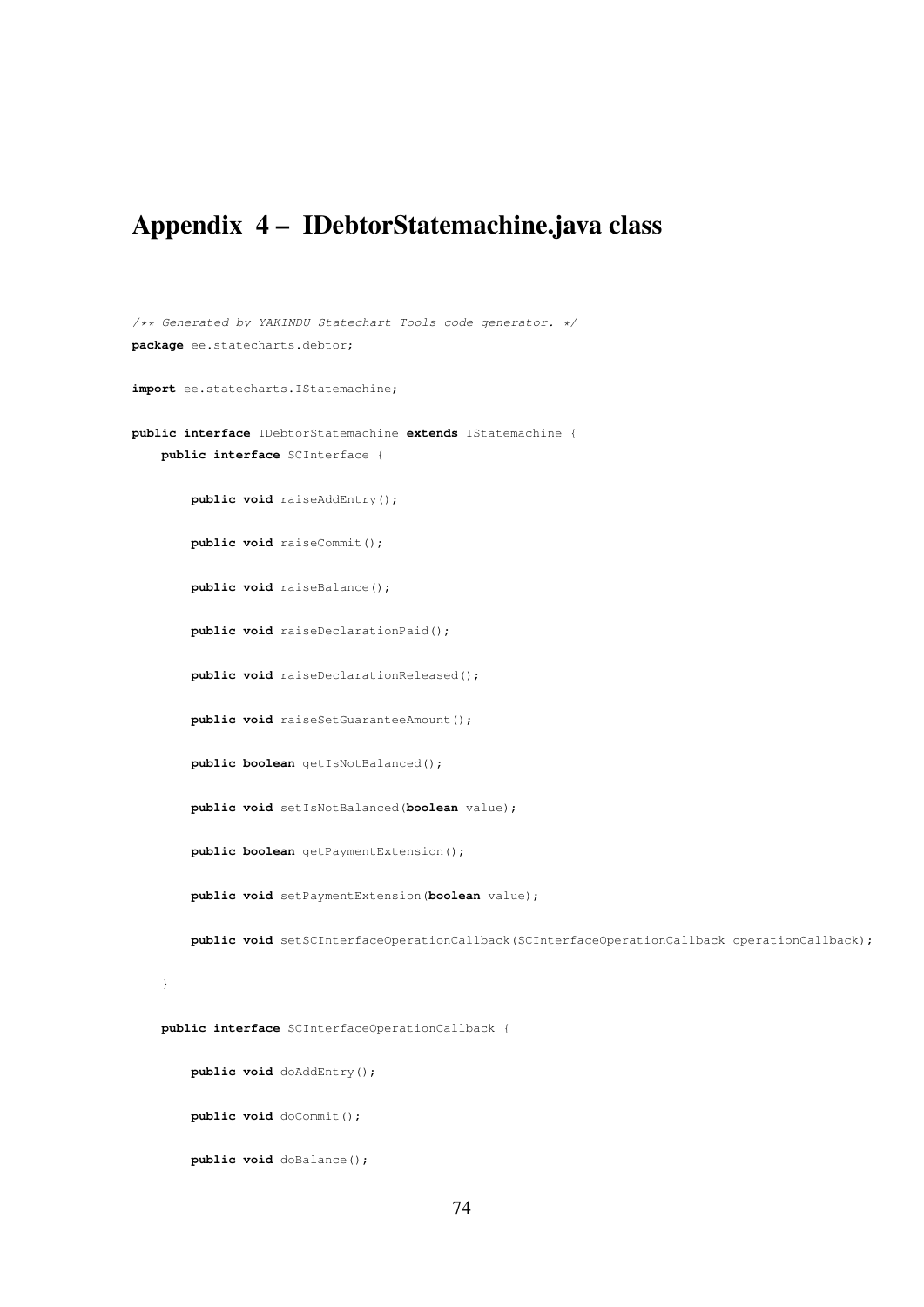```
public void doDeclarationPaid();
    public void doDeclarationReleased();
    public void doSetGuaranteeAmount();
}
```
**public** SCInterface getSCInterface();

}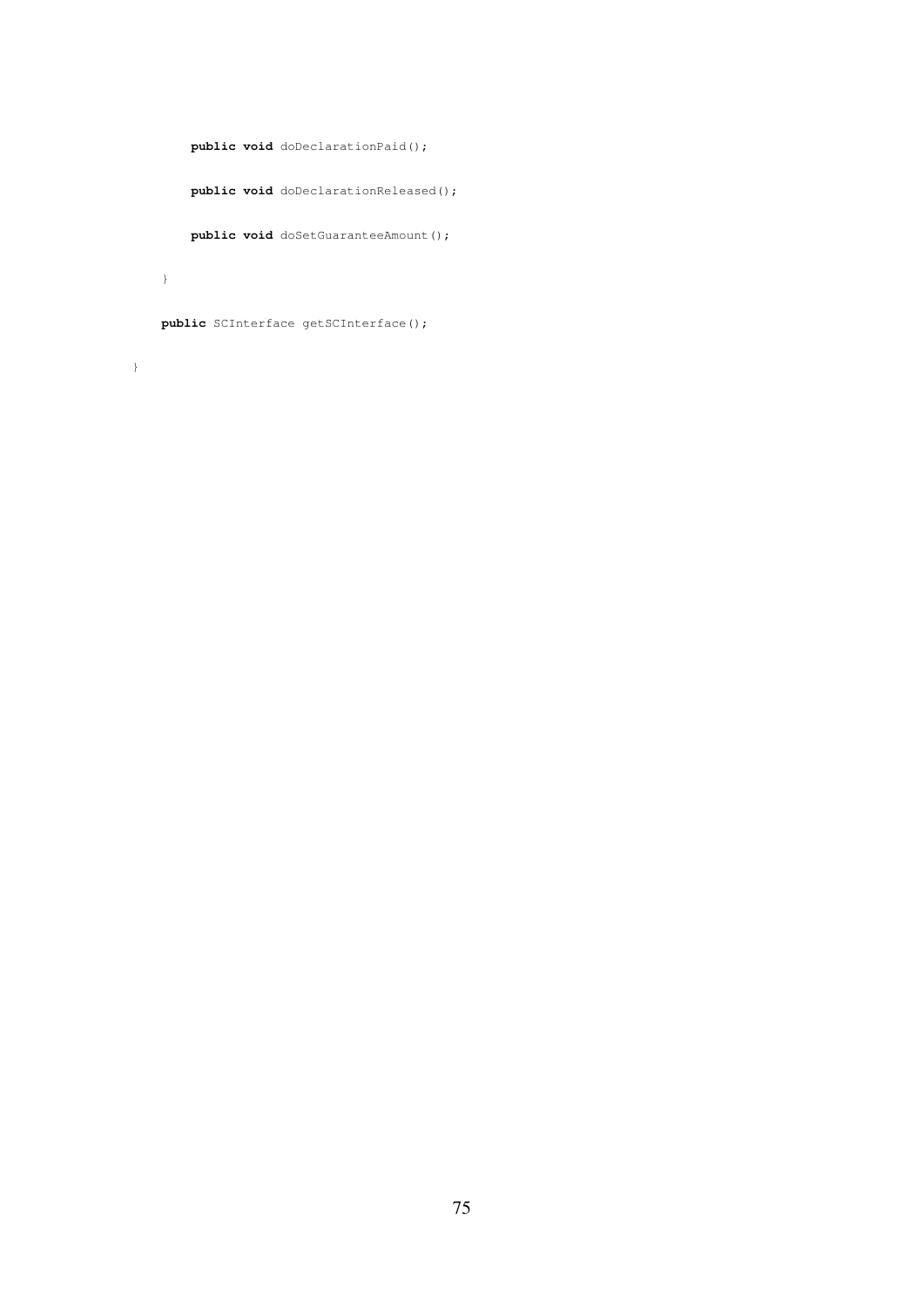## Appendix 5 – IStatemachine.java class

```
/** Generated by YAKINDU Statechart Tools code generator. */
package ee.statecharts;
/** Basic interface for state machines.
 */
public interface IStatemachine {
    /*** Initializes the state machine. Used to initialize
       internal variables etc.
     */
    public void init();
    /**
     * Enters the state machine. Sets the state machine
       into a defined state.
     */
    public void enter();
    /*** Exits the state machine. Leaves the state machine
        with a defined state.
     */
    public void exit();
    /*** Checks whether the state machine is active.
     * A state machine is active if it has been entered.
        It is inactive if it has not been entered at all
    or if it has been exited.
     */
    public boolean isActive();
    / * ** Checks whether all active states are final.
     * If there are no active states then the state machine
       is considered being incative. In this case this
        method returns <code>false</code>.
```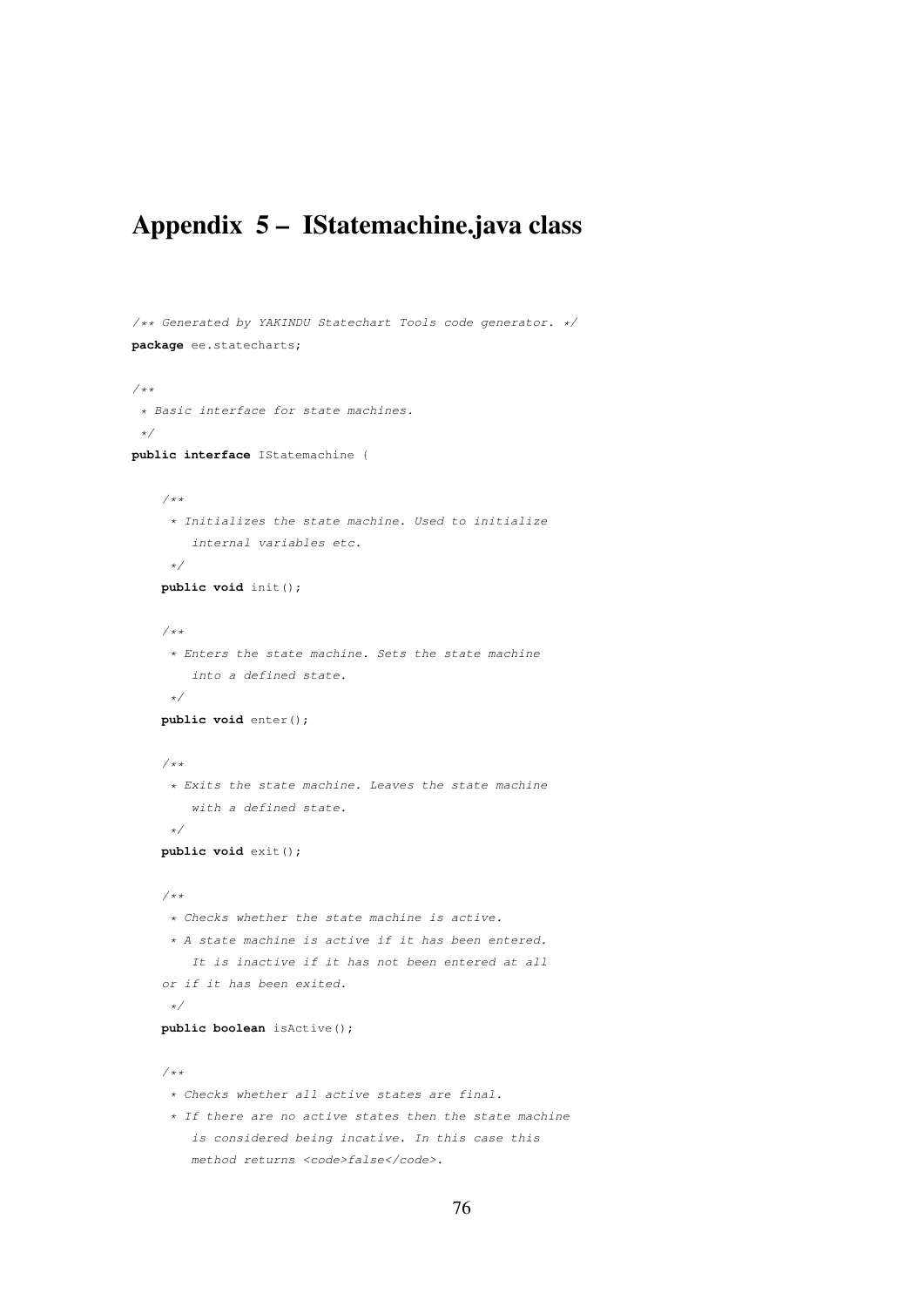```
*/
   public boolean isFinal();
   /**
   * Start a run-to-completion cycle.
   */
  public void runCycle();
}
```